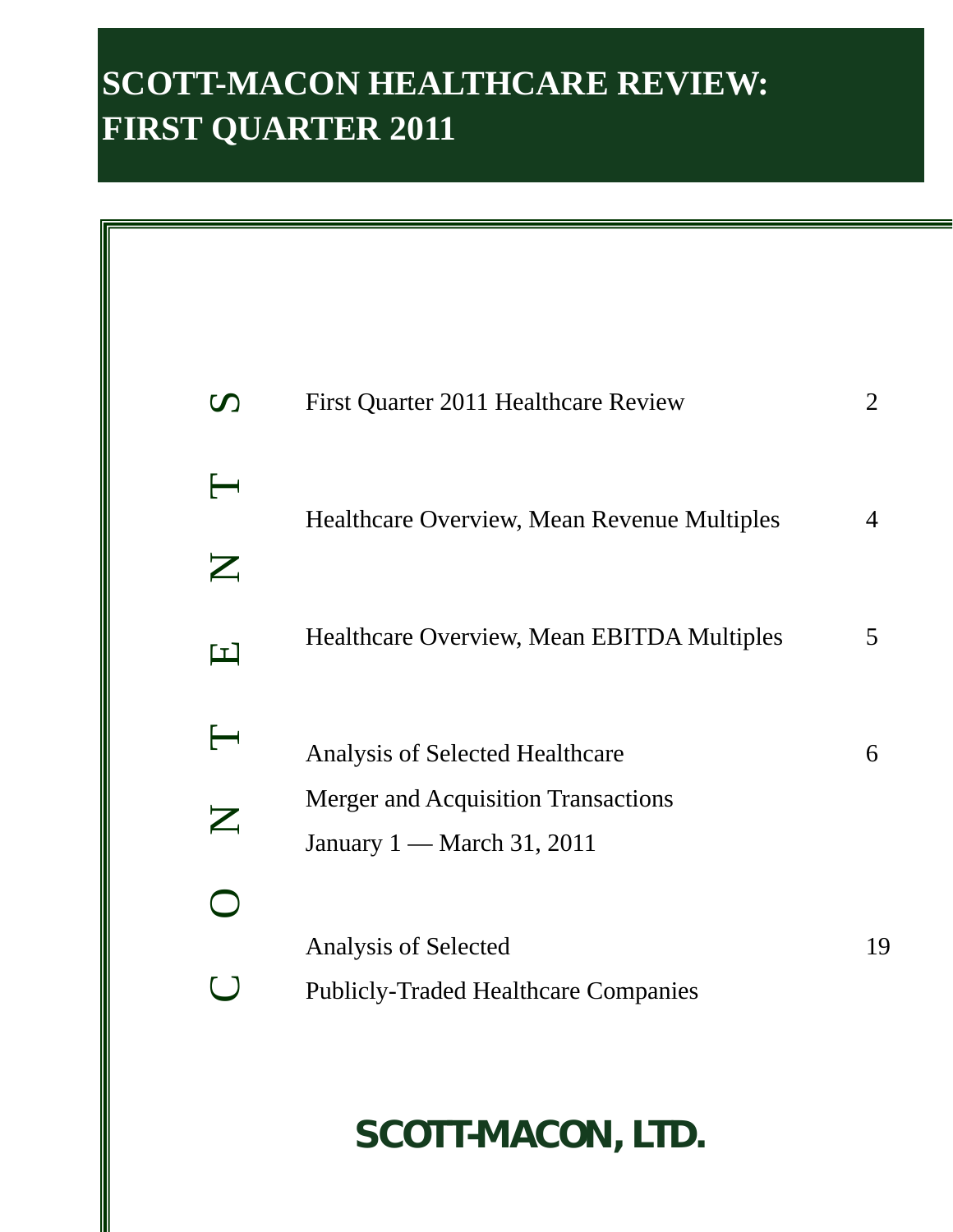# **FIRST QUARTER 2011 HEALTHCARE REVIEW**

## Dear Clients and Friends,

 $\equiv$  <sup>2</sup>

 Scott-Macon is pleased to present our quarterly Healthcare Review covering the first quarter of 2011.

Pages four and five represent a visual snapshot of the average multiples for all of the healthcare, medical and pharmaceutical transactions that either closed or were announced during the first quarter, along with the average multiples for the major publicly-traded healthcare, medical and pharmaceutical companies.

 Starting on page 6, we present information on the quarter's mergers and acquisitions activity. The two largest deals to close this quarter in the Services segment both involved Private Equity acquirers. First, Clayton, Dubilier & Rice will pay \$1.6 billion (0.6x revenues, 5.1x EBITDA) for Emergency Medical Services, the nation's biggest provider of ambulance services. Second, Warburg Pincus is acquiring Rural/Metro, a provider of emergency and non-emergency ambulance services and private fire protection services in 20 states, for \$678 million (1.2x revenues, 9.6x EBITDA). Following up from last quarter in the Services segment, another large deal of note was the completion of the previously announced Medicity acquisition by Aetna for \$500 million. Pharmacy Benefit Manager Walgreens Health Initiatives has agreed to be acquired by Catalyst for approximately \$525 million in cash. This transaction brings together two of the leading national PBMs. Catalyst has a history of successful integrations and will work closely with WHI to rapidly deliver the many strategic and financial

benefits of this transaction. In the correctional services space, Valitas announced its takeover of America Service Group for an implied enterprise value of \$210 million (0.3x revenues, 9.3x EBITDA). The combined company will have about 11,000 employees and serve more than 400 facilities. Online health information company A.D.A.M. was taken over by Ebix for \$69 million (2.4x revenues, 10.5x EBITDA). Another notable deal (having no public multiples) was ARAMARK's purchase of medical equipment maintenance player Masterplan, expanding its already diverse food and facilities management service offerings.

Turning to Providers starting on page 8, the largest deal announced in this sector was the offer by Kindred Healthcare to acquire Rehabcare Group for \$1.2 billion (1.0x revenues, 7.7x EBITDA). The deal will create the largest post-acute health care services company in the United States, with operations in 46 states and more than \$6 billion in annual revenue. Other deals of note include the acquisition of 34 senior living communities by publicly-traded Health Care REIT for \$910 million, and also the purchase by publicly-traded HCP of 25 senior housing facilities for \$863 million. In the laboratory area, Novartis was able to complete its acquisition of Genoptix for \$311 million (1.6x revenues, 6.6x EBITDA), and Quest announced two acquisitions worth around \$1.1 billion. Among Non-Acute Providers, DaVita announced the takeover of DSI Renal for \$689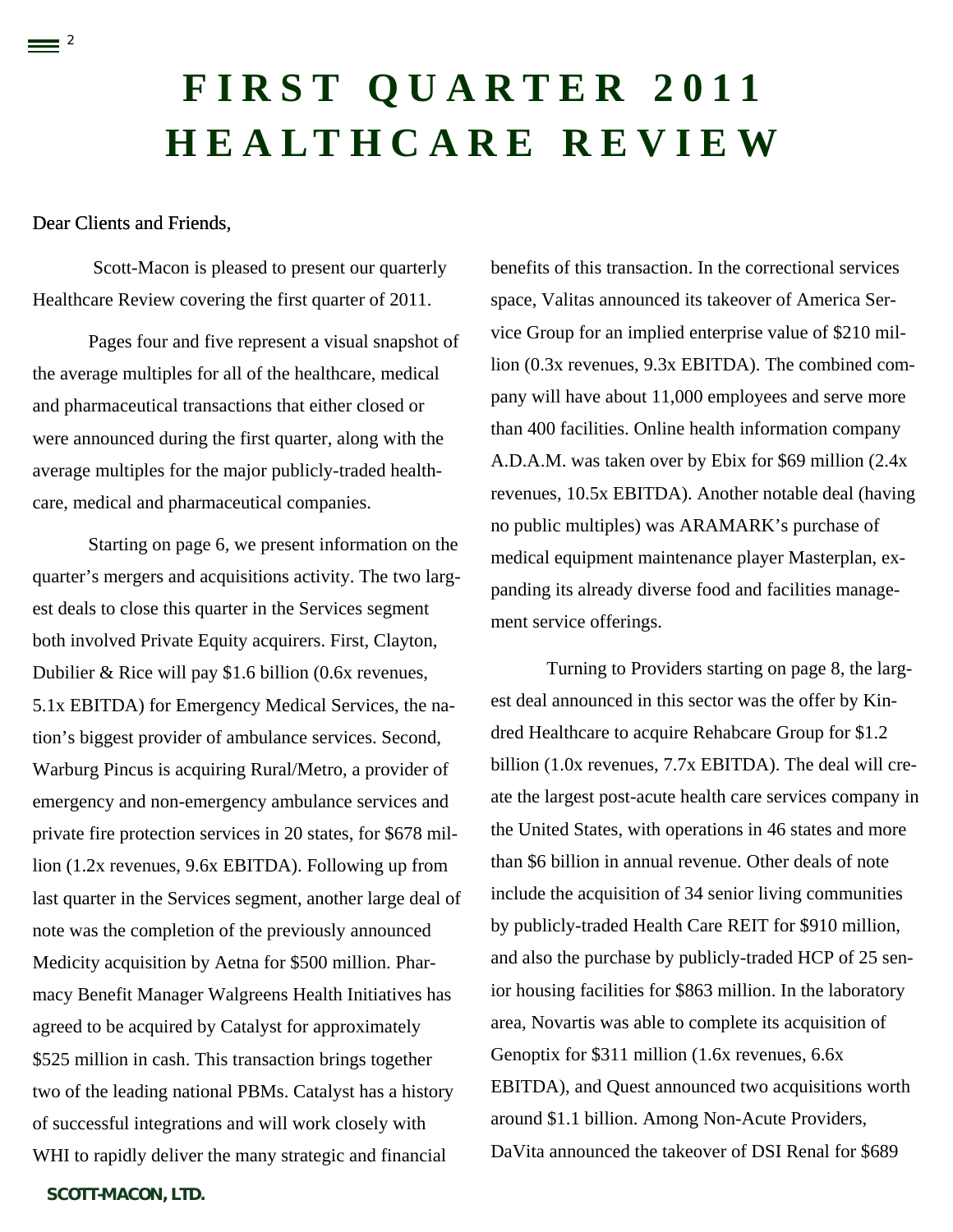million (1.9x revenues). Cancer treatment companies Radiation Therapy and Medical Developers are combining in a \$111 million transaction that values the target at 2.1x revenues. In the acute care arena, Tenet continues rebuffing Community Health Systems, whose current \$7 billion offer values Tenet at 0.8x revenues and 6.6x EBITDA.

 In the Products areas beginning on page 13, the largest deal of the quarter was again between two publicly-traded companies, this time in the Non-Clinical Devices sector with the announced acquisition of Beckman Coulter by Danaher Corp. The deal provides for a total enterprise value of \$6.9 billion (1.9x revenues, 8.6x EBITDA). Another notable deal announced this quarter was also among two publicly-traded companies, Valeant Pharmaceuticals' hostile takeover bid for Cephalon for \$5.4 billion in cash. In addition, Terumo announced its \$2.6 billion offer (an eye-popping 5.0x revenues and 14.4x EBITDA) for CaridianBCT from Gambro, which closed in April, marking the largest acquisition by a Japanese medical equipment maker. Pharmaceuticals giant Pfizer closed its King Pharmaceutical deal for \$3.2 billion (2.1x revenues, 9.2x EBITDA). This strategic combination will allow Pfizer to leverage its existing commercial capabilities and expertise to create one of the leading broad portfolios for pain relief and management. In the Distribution space, Walgreen made a push in its online business by announcing its takeover of Drugstore.com for \$402 million (0.9x revenues).

Following the mergers and acquisitions analysis, we present an analysis of publicly-traded Services, Providers, and Products companies by sector. Mean EBITDA multiples for Services companies ended the

quarter at 10.0x (up from 9.7x in Q4 2010); Providers at 8.6x (up from 8.0x in Q4 2010); and Products at 10.3x (level with 10.3x in Q4 2010). Technology services companies ended the quarter at an average EBITDA multiple of 14.6 times, while Outsourcing services companies traded at 10.6 times EBITDA as of March 31. The Insurance segment EBITDA multiple came in at 6.1 times.

3

Finally, contact information for the Scott-Macon Healthcare Investment Banking Group Professionals appears on the back cover. We welcome your call or email to discuss your thoughts on this article.

Sincerely yours,

Nate Cortright

Nathan D. Cortright *Managing Director Group Head – Healthcare Investment Banking*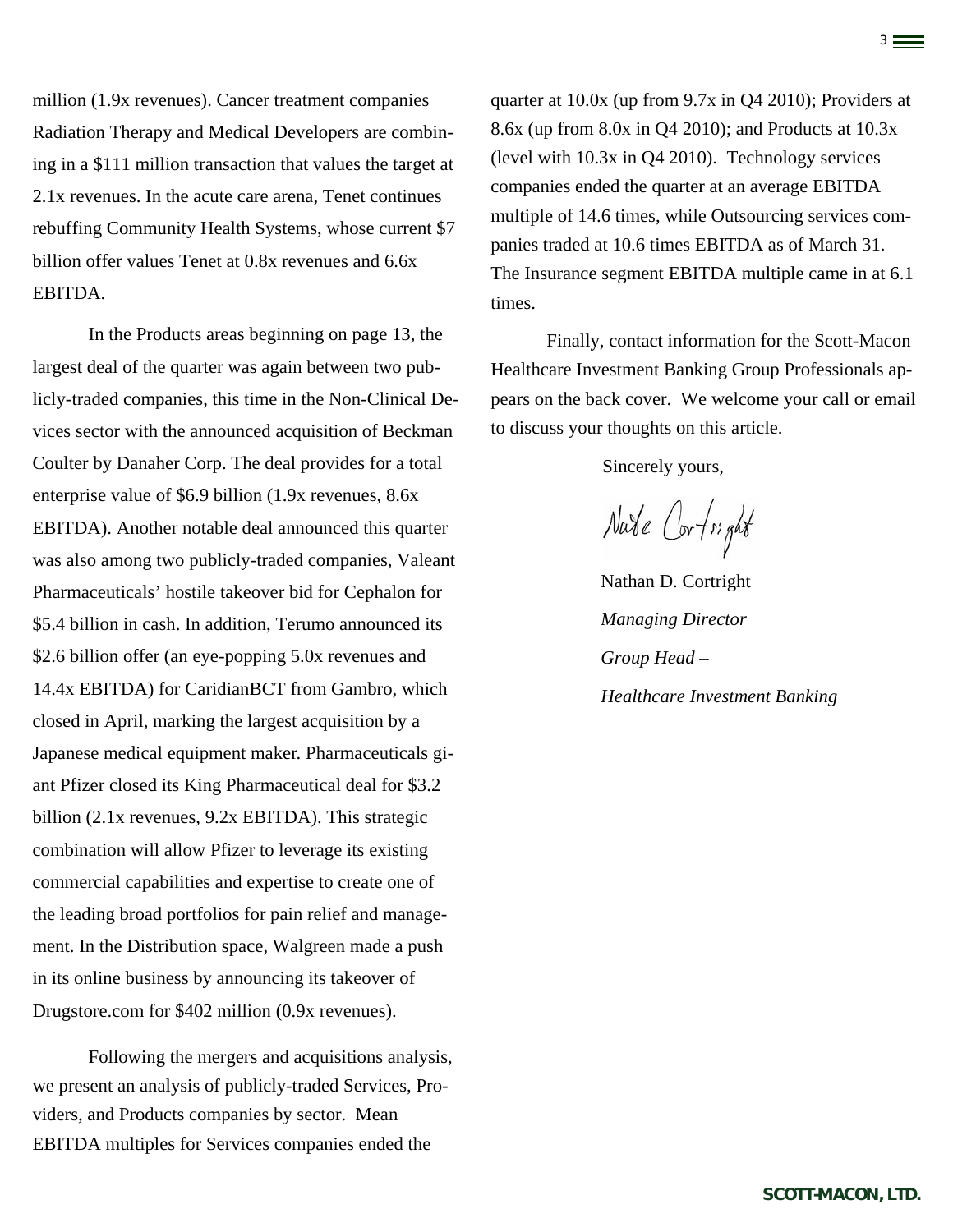# **HEALTHCARE OVERVIEW**

# **MEAN REVENUE MULTIPLES**

## **OVERALL: Revenue Multiple**





Clinical Devices Non-Clinical Devices Disposables Commercial



*\*Not to scale*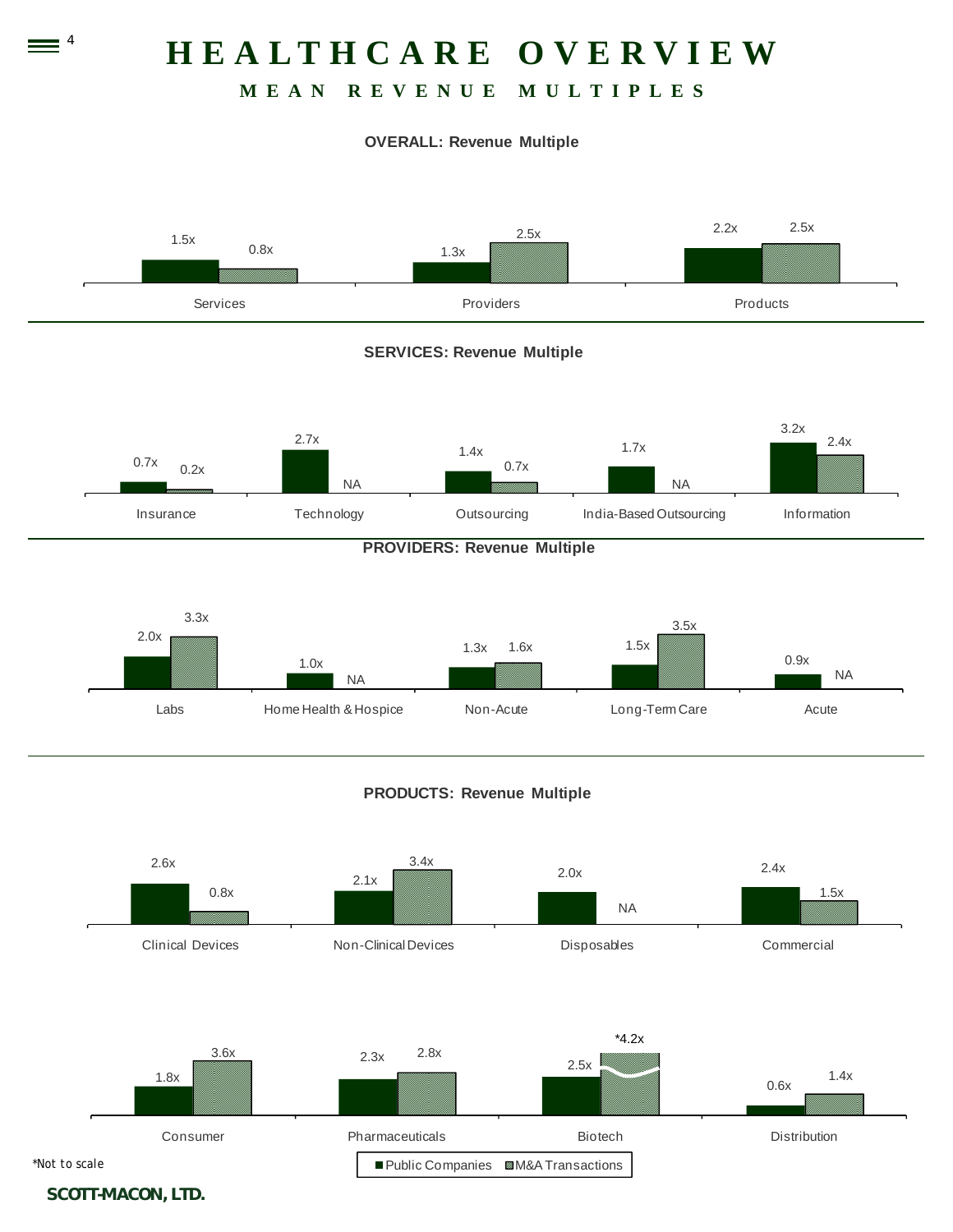# 5 **HEALTHCARE OVERVIEW**

# **MEAN EBITDA MULTIPLES**

## **OVERALL: EBITDA Multiple**



## **SERVICES: EBITDA Multiple**



### **PROVIDERS: EBITDA Multiple**



## **PRODUCTS: EBITDA Multiple**

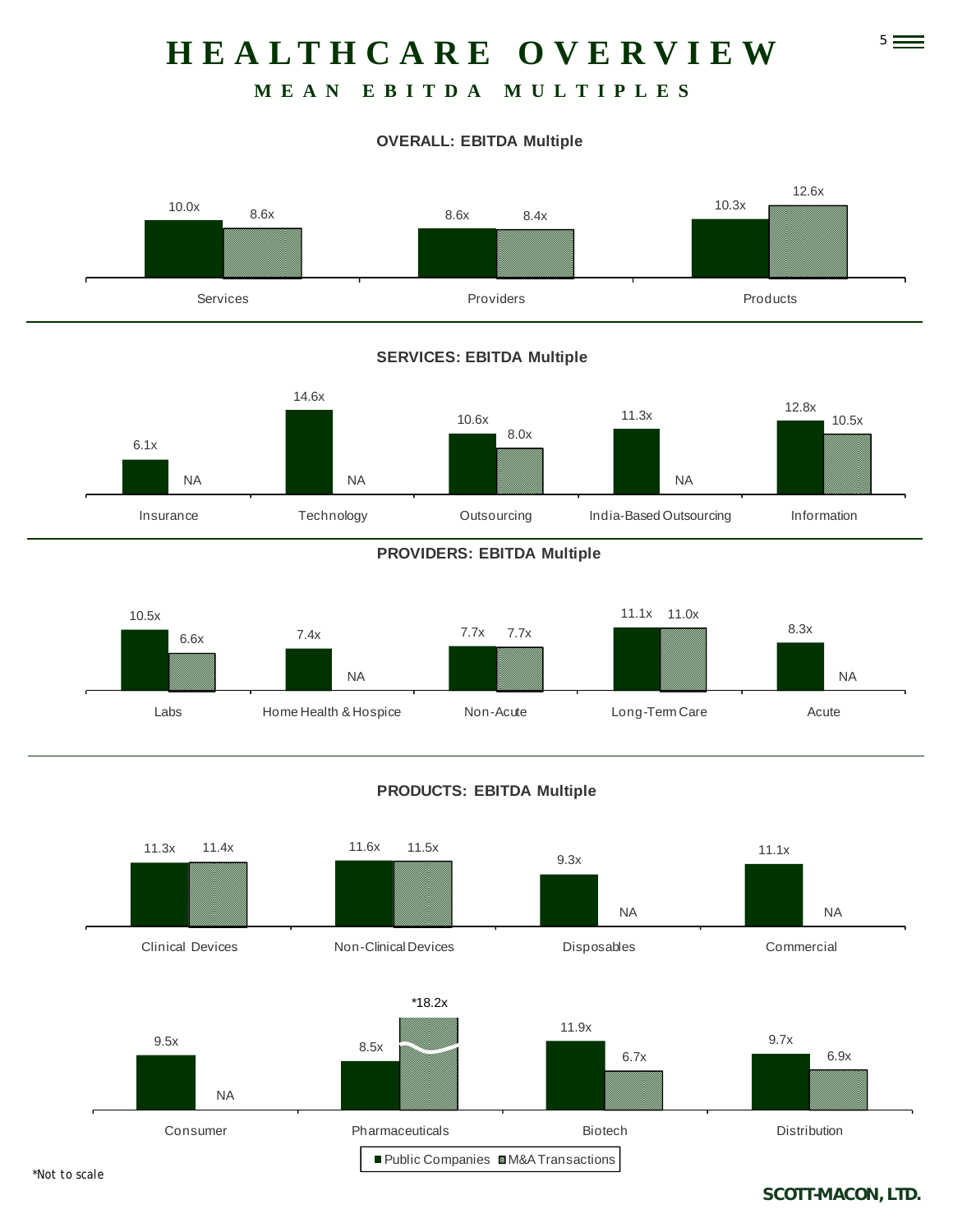# **EXECTED HEALTHCARE MERGER & ACQUISITION TRANSACTIONS<sup>1</sup> FIRST QUARTER (JANUARY 1 — MARCH 31, 2011)**

**(\$ millions Except Per Share Data)** 

| Date                                                 | <b>Acquirer/Target</b>                                                          | Price     | <b>Target</b><br>Revenue | <b>Target</b><br>EBITDA <sup>2</sup> | Price/<br>Revenue      | Price/<br>EBITDA <sup>2</sup> | <b>Target Description</b>                                                                                                                                             |
|------------------------------------------------------|---------------------------------------------------------------------------------|-----------|--------------------------|--------------------------------------|------------------------|-------------------------------|-----------------------------------------------------------------------------------------------------------------------------------------------------------------------|
|                                                      |                                                                                 |           |                          | <b>SERVICES - INSURANCE</b>          |                        |                               |                                                                                                                                                                       |
| 1/4/2011                                             | Munich Health North America, Inc. /<br>Windsor Health Group, Inc.               | \$125.0   | <b>NA</b>                | <b>NA</b>                            | <b>NA</b>              | <b>NA</b>                     | A managed healthcare company, operates government<br>sponsored health plans.                                                                                          |
| 2/7/2011                                             | Triple-S Salud, Inc. /<br>Socios Mayores en Salud, Inc.                         | \$83.0    | \$380.2                  | <b>NA</b>                            | 0.2x                   | <b>NA</b>                     | Health plans for diabetes and health reform beneficiaries.                                                                                                            |
| <b>MEAN (INSURANCE)</b><br><b>MEDIAN (INSURANCE)</b> |                                                                                 |           |                          |                                      | 0.2x<br>0.2x           | <b>NA</b><br><b>NA</b>        |                                                                                                                                                                       |
|                                                      |                                                                                 |           |                          | <b>SERVICES - TECHNOLOGY</b>         |                        |                               |                                                                                                                                                                       |
|                                                      |                                                                                 |           |                          |                                      |                        |                               |                                                                                                                                                                       |
| 3/15/2011                                            | Accentus Inc./<br>MRecord. LLC                                                  | <b>NA</b> | <b>NA</b>                | <b>NA</b>                            | <b>NA</b>              | NA.                           | Develops healthcare SaaS software solutions.                                                                                                                          |
| 2/1/2011                                             | Advisory Board Co. (NasdaqGS:ABCO) /<br>Cielo MedSolutions LLC                  | \$7.5     | <b>NA</b>                | <b>NA</b>                            | <b>NA</b>              | NA                            | Healthcare software and information technology (IT) services.                                                                                                         |
| 1/3/2011                                             | Aetna Inc. (NYSE:AET) /<br>Medicity Inc.                                        | \$500.0   | <b>NA</b>                | <b>NA</b>                            | <b>NA</b>              | <b>NA</b>                     | Provides software products and solutions for the healthcare<br>Market                                                                                                 |
| Annouced                                             | Affiliated Computer Services, Inc. /<br>CredenceHealth Inc.                     | <b>NA</b> | <b>NA</b>                | <b>NA</b>                            | <b>NA</b>              | <b>NA</b>                     | Web-based clinical intelligence solutions for the healthcare<br>industry.                                                                                             |
| 2/28/2011                                            | Automatic Data Processing, Inc. (NasdaqGS:ADP) /<br>ADP AdvancedMD              | <b>NA</b> | <b>NA</b>                | <b>NA</b>                            | <b>NA</b>              | <b>NA</b>                     | Develops software-as-a-service electronic health record and<br>practice management software solutions.                                                                |
| 1/28/2011                                            | Brightree, LLC /<br>Pacware Software Development, Inc.                          | <b>NA</b> | <b>NA</b>                | <b>NA</b>                            | <b>NA</b>              |                               | NA Home medical equipment billing software, hardware, and<br>consulting services.                                                                                     |
| 1/12/2011                                            | Computer Sciences Corporation (NYSE:CSC) /<br>Image Solutions, Inc.             | <b>NA</b> | <b>NA</b>                | <b>NA</b>                            | <b>NA</b>              | <b>NA</b>                     | Designs, develops, implements, and supports imaging<br>technologies for the life sciences companies.                                                                  |
| 3/10/2011                                            | Edge EHR Corp./<br>Goal Software, Inc.                                          | <b>NA</b> | <b>NA</b>                | <b>NA</b>                            | <b>NA</b>              | <b>NA</b>                     | Provides eyecare practice management software for<br>optometrists.                                                                                                    |
| Annouced                                             | Harris Corp. (NYSE:HRS) /<br>Carefx Corporation                                 | \$155.0   | <b>NA</b>                | <b>NA</b>                            | <b>NA</b>              | <b>NA</b>                     | Information technology solutions to healthcare organizations.                                                                                                         |
| 2/8/2011                                             | Healthagen, LLC /<br>AppointmentCity.com, LLC                                   | <b>NA</b> | <b>NA</b>                | <b>NA</b>                            | <b>NA</b>              | <b>NA</b>                     | Operates an online application that allows patients to book<br>appointments with healthcare providers.                                                                |
| 2/8/2011                                             | Healthcare Of Today, Inc. /<br>Tall Umbrella, Inc.                              | <b>NA</b> | <b>NA</b>                | <b>NA</b>                            | <b>NA</b>              | <b>NA</b>                     | Designs, delivers, and supports integrated mobility solutions<br>to healthcare facilities and providers.                                                              |
| 1/6/2011                                             | Koninklijke Philips Electronics NV (ENXTAM:PHIA) /<br>medSage Technologies, LLC | <b>NA</b> | <b>NA</b>                | <b>NA</b>                            | <b>NA</b>              | <b>NA</b>                     | Software tools and services for the healthcare providers.                                                                                                             |
| Annouced                                             | Kronos Incorporated /<br>API Healthcare Corporation                             | <b>NA</b> | \$50.0                   | <b>NA</b>                            | <b>NA</b>              | <b>NA</b>                     | Develops labor resource management software solutions for<br>healthcare organizations.                                                                                |
| 1/7/2011                                             | Norwest Equity Partners /<br>Surgical Information Systems, LLC                  | <b>NA</b> | <b>NA</b>                | <b>NA</b>                            | <b>NA</b>              | <b>NA</b>                     | Healthcare information systems vendor, provides<br>perioperative software solutions to the community hospitals,<br>medical centers, and healthcare delivery networks. |
| 3/24/2011                                            | PerkinElmer Inc. (NYSE:PKI) /<br>ArtusLabs, Inc.                                | <b>NA</b> | <b>NA</b>                | <b>NA</b>                            | <b>NA</b>              | <b>NA</b>                     | Business intelligence and document management company,<br>provides Web 2.0 enabled software solutions to life science<br>organizations.                               |
| 1/18/2011                                            | PureWorks, Inc. /<br>Occupational Health Resources, Inc.                        | <b>NA</b> | <b>NA</b>                | <b>NA</b>                            | <b>NA</b>              | <b>NA</b>                     | Develops and supports personal computer applications for<br>occupational medicine, rehabilitation, and urgent care<br>industries.                                     |
| 1/20/2011                                            | Remedy Health Media, LLC /<br>Intelecare Compliance Solutions, Inc.             | <b>NA</b> | <b>NA</b>                | <b>NA</b>                            | <b>NA</b>              | <b>NA</b>                     | Develops and manages personal notification and<br>communication management systems.                                                                                   |
| Annouced                                             | Zoommed Inc. (TSXV:ZMD) /<br>Praxis Sante Inc.                                  | <b>NA</b> | <b>NA</b>                | <b>NA</b>                            | <b>NA</b>              | <b>NA</b>                     | Develops healthcare software offering prescription filling and<br>complete pharmacists patient file management services.                                              |
| <b>MEAN (TECHNOLOGY)</b>                             | <b>MEDIAN (TECHNOLOGY)</b>                                                      |           |                          |                                      | <b>NA</b><br><b>NA</b> | <b>NA</b><br><b>NA</b>        |                                                                                                                                                                       |

|           |                                                                                         |           | <b>SERVICES - OUTSOURCING</b> |           |           |           |                                                                                                                                                                                                                           |
|-----------|-----------------------------------------------------------------------------------------|-----------|-------------------------------|-----------|-----------|-----------|---------------------------------------------------------------------------------------------------------------------------------------------------------------------------------------------------------------------------|
| 1/5/2011  | Advantedge Healthcare Solutions, Inc. /<br>AMSplus Inc.                                 | <b>NA</b> | <b>NA</b>                     | <b>NA</b> | <b>NA</b> | NA.       | Medical billing and practice management services.                                                                                                                                                                         |
| 1/31/2011 | Alliant Purchasing, LLC /<br>Health Affiliated Services, LLC                            | <b>NA</b> | <b>NA</b>                     | <b>NA</b> | <b>NA</b> | <b>NA</b> | Group purchasing organization.                                                                                                                                                                                            |
| 1/12/2011 | American Health Holding, Inc. /<br>MED-VALU, Inc.                                       | <b>NA</b> | <b>NA</b>                     | <b>NA</b> | <b>NA</b> | <b>NA</b> | Managed care services to HMO's, PPO's, PHO's, insurance<br>carriers, Medicaid clinic plans, third party administrators, and<br>hospitals.                                                                                 |
| 3/18/2011 | Aramark Healthcare Management Services LLC /<br>Masterplan, Inc. and ReMedPar, Inc.     | \$154.1   | <b>NA</b>                     | <b>NA</b> | <b>NA</b> | <b>NA</b> | Combined operations offers medical equipment<br>maintenance services to hospitals and healthcare institutions<br>as well as distributes replacement parts for diagnostic<br>imaging and biomedical engineering equipment. |
| 1/1/2011  | BA Research India Limited /<br>Hill Top Research Corporation                            | <b>NA</b> | <b>NA</b>                     | <b>NA</b> | <b>NA</b> | <b>NA</b> | Clinical research, microbiology, and contract research<br>organization (CRO) services for the health care, personal<br>care, and oral care industries.                                                                    |
| 1/26/2011 | Becker & Associates Consulting, Inc. /<br>FDA Consulting Services, LLC                  | <b>NA</b> | <b>NA</b>                     | <b>NA</b> | <b>NA</b> | <b>NA</b> | Consulting services to pharmaceutical, medical device, and<br>bio-tech industries.                                                                                                                                        |
| Annouced  | Catalyst Health Solutions, Inc. (NasdaqGS:CHSI) /<br>Walgreens Health Initiatives, Inc. | \$525.0   | <b>NA</b>                     | <b>NA</b> | <b>NA</b> | <b>NA</b> | Pharmacy and health solutions for members, payors, and<br>healthcare professionals.                                                                                                                                       |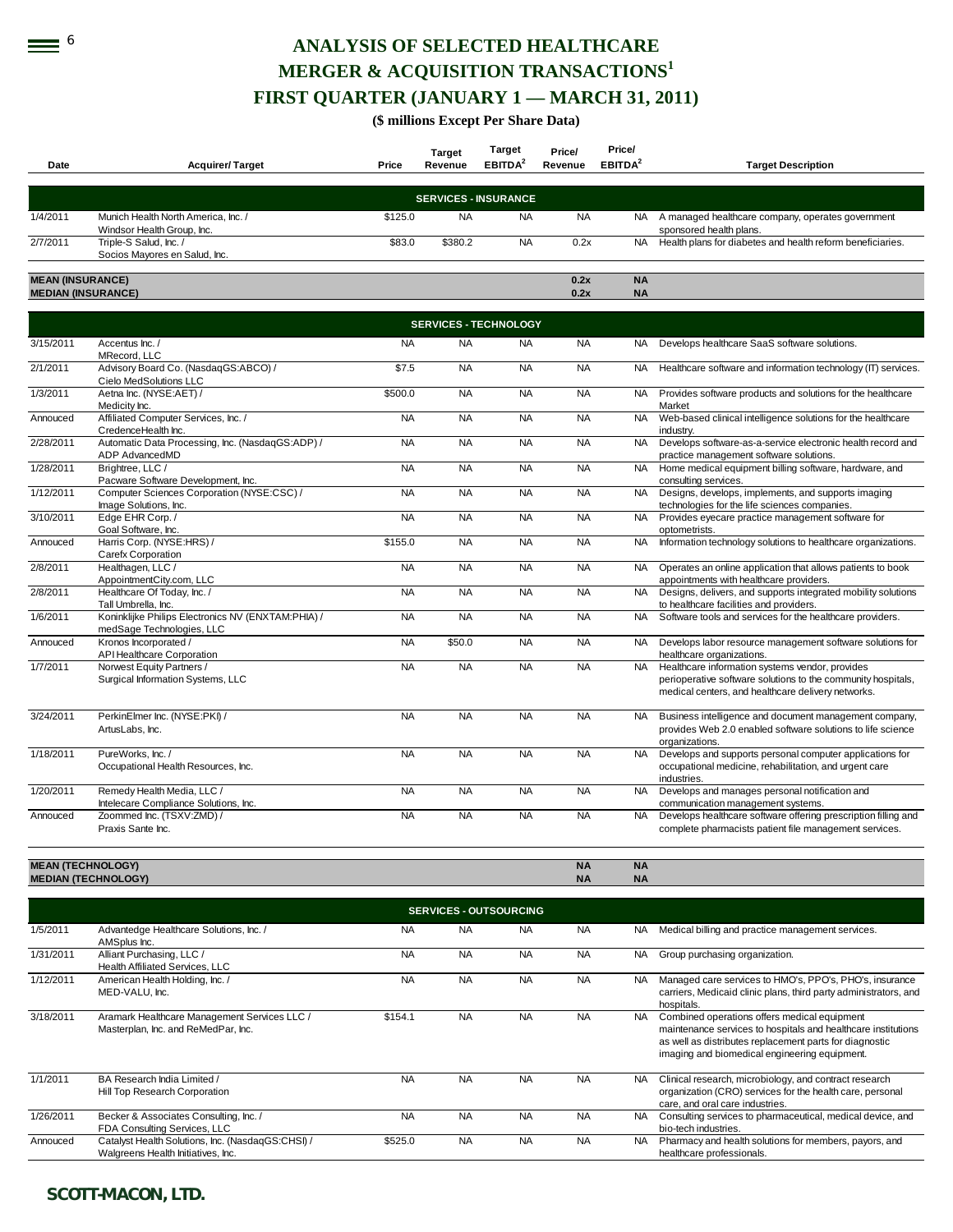| Date      | <b>Acquirer/Target</b>                                                                                                             | Price     | <b>Target</b><br>Revenue | <b>Target</b><br>EBITDA <sup>2</sup> | Price/<br>Revenue | Price/<br>EBITDA <sup>2</sup> | <b>Target Description</b>                                                                                                                                                                                                                   |
|-----------|------------------------------------------------------------------------------------------------------------------------------------|-----------|--------------------------|--------------------------------------|-------------------|-------------------------------|---------------------------------------------------------------------------------------------------------------------------------------------------------------------------------------------------------------------------------------------|
| Annouced  | CEP America /<br>Sutter Emergency Medical Associates                                                                               | <b>NA</b> | <b>NA</b>                | <b>NA</b>                            | <b>NA</b>         | NA                            | An association of emergency physicians that staffs, manages<br>and provides department management services to several                                                                                                                       |
| Annouced  | Clayton, Dubilier & Rice, Inc. /<br>Emergency Medical Services Corporation (NYSE:EMS)                                              | \$1,606.4 | \$2,859.3                | \$314.1                              | 0.6x              | 5.1x                          | hospitals.<br>Ambulance and facility-based physician services.                                                                                                                                                                              |
| 1/24/2011 | Collection Associates, Inc. /<br>Medical Recovery Specialists, Inc.                                                                | <b>NA</b> | <b>NA</b>                | <b>NA</b>                            | <b>NA</b>         | NA.                           | Medical claims recovery services to healthcare providers.                                                                                                                                                                                   |
| 3/30/2011 | Comprehensive NeuroScience, Inc. /<br>Charles River Clinical Services Northwest, Inc.                                              | <b>NA</b> | <b>NA</b>                | <b>NA</b>                            | <b>NA</b>         | NA                            | Conducts clinical research trials for pharmaceutical and<br>biotechnology companies.                                                                                                                                                        |
| 2/18/2011 | Craneware plc (AIM:CRW) /<br>Craneware InSight, Inc.                                                                               | \$19.5    | <b>NA</b>                | <b>NA</b>                            | <b>NA</b>         | <b>NA</b>                     | Healthcare revenue cycle management solutions for recovery<br>audit contractor (RAC) auditing, denials management, cash<br>flow management, and revenue loss prevention applications<br>to small community hospitals and large IDNs.        |
| 1/12/2011 | CRI Worldwide, LLC /<br>Lifetree Clinical Research, L.C.                                                                           | <b>NA</b> | <b>NA</b>                | <b>NA</b>                            | <b>NA</b>         | NA                            | Therapeutic clinical trials management and phase I-III clinical<br>trials site expertise services for pharmaceutical, device, and<br>biotechnology industries.                                                                              |
| 2/1/2011  | Cypress Benefit Administrators LLC /<br>Western Benefits Inc.                                                                      | <b>NA</b> | <b>NA</b>                | <b>NA</b>                            | <b>NA</b>         | <b>NA</b>                     | Health benefits administration services for self-insured<br>employers and association plans.                                                                                                                                                |
| 1/3/2011  | DPS Engineering & Construction Ltd. /<br><b>Biometics LLC</b>                                                                      | <b>NA</b> | <b>NA</b>                | <b>NA</b>                            | <b>NA</b>         | NA.                           | Consulting services for biotechnology, pharmaceutical,<br>medical device, biomass conversion, and green chemical<br>industries.                                                                                                             |
| 3/1/2011  | ExamWorks. Inc. /<br>MES Group, Inc.                                                                                               | \$210.1   | <b>NA</b>                | <b>NA</b>                            | <b>NA</b>         | <b>NA</b>                     | Independent medical examination (IME) and peer review<br>services.                                                                                                                                                                          |
| 1/5/2011  | Frank Gates Service Company /<br>Frank Gates Managed Care Services                                                                 | <b>NA</b> | <b>NA</b>                | <b>NA</b>                            | <b>NA</b>         | <b>NA</b>                     | Claims and managed care organization services.                                                                                                                                                                                              |
| 2/24/2011 | Golden Age Resources, Inc. (OTCPK:GDAR) /<br>National Clinical Technology, Inc. and Westmont Venture<br>Resources, Inc.            | <b>NA</b> | <b>NA</b>                | <b>NA</b>                            | <b>NA</b>         | NA                            | Ultrasound and sonographic services for hospitals, clinics,<br>and private corporations and a development stage company,<br>that intends to acquire development stage companies and<br>provide them capital, personnel, and other services. |
| 3/23/2011 | Great Point Partners, LLC /<br>American Surgical Holdings, Inc.                                                                    | <b>NA</b> | \$24.8                   | \$4.2                                | <b>NA</b>         | NA                            | Professional surgical assistant services to patients,<br>surgeons, and healthcare institutions.                                                                                                                                             |
| 2/28/2011 | HealthFitness Corporation /<br>Focused Health Solutions, Inc.                                                                      | <b>NA</b> | <b>NA</b>                | <b>NA</b>                            | <b>NA</b>         | <b>NA</b>                     | Disease management program for self-insured employers.                                                                                                                                                                                      |
| 3/30/2011 | Imperial Clinical Research Services, Inc. /<br>D. Anderson & Company Inc.                                                          | <b>NA</b> | <b>NA</b>                | <b>NA</b>                            | <b>NA</b>         | <b>NA</b>                     | Patient recruitment and retention services for the clinical trials<br>industry.                                                                                                                                                             |
| 1/7/2011  | Impulse Monitoring, Inc. /<br>Great Lakes Intraoperative Monitoring, LP                                                            | <b>NA</b> | <b>NA</b>                | <b>NA</b>                            | <b>NA</b>         | <b>NA</b>                     | Neurological intraoperative monitoring services during<br>orthopedic, neurological, and cardiothoracic procedures.                                                                                                                          |
| 3/28/2011 | International Shared Services, Inc. /<br>MIS Inc.                                                                                  | <b>NA</b> | <b>NA</b>                | <b>NA</b>                            | <b>NA</b>         | <b>NA</b>                     | Biomedical equipment services.                                                                                                                                                                                                              |
| 1/4/2011  | Managed Healthcare Associates, Inc. /<br>Navigator Group Purchasing, Inc.                                                          | <b>NA</b> | <b>NA</b>                | <b>NA</b>                            | <b>NA</b>         | <b>NA</b>                     | Purchasing services for healthcare and hospitality<br>companies.                                                                                                                                                                            |
| 3/24/2011 | Medical Marijuana, Inc. /<br>Medical Marijuana, Inc., Prior to Reverse Merger with Hemp<br>Deposit Distribution Corp. (OTCPK:MJNA) | <b>NA</b> | <b>NA</b>                | <b>NA</b>                            | <b>NA</b>         | <b>NA</b>                     | Solutions to medical marijuana industry operators to manage<br>their businesses.                                                                                                                                                            |
| Annouced  | Mediware Information Systems Inc. (NasdaqCM:MEDW) /<br>CareCentric, Inc.                                                           | <b>NA</b> | <b>NA</b>                | <b>NA</b>                            | <b>NA</b>         | NA.                           | Technology, business operation, and IT outsourcing solutions<br>to healthcare providers.                                                                                                                                                    |
| 3/7/2011  | Med-Metrix, LLC /<br>Health Ware Concepts, Inc.                                                                                    | <b>NA</b> | <b>NA</b>                | <b>NA</b>                            | <b>NA</b>         | NA                            | Revenue recovery, Web-based decision support, and<br>healthcare consulting services to hospitals.                                                                                                                                           |
| Annouced  | MedSynergies, Inc. /<br>PhyServe Physician Services, Inc.                                                                          | <b>NA</b> | <b>NA</b>                | <b>NA</b>                            | <b>NA</b>         | NA .                          | Practice support services for physician group clients.                                                                                                                                                                                      |
| 2/11/2011 | Monitor Clipper Partners, Inc. /<br>ScriptSave                                                                                     | <b>NA</b> | <b>NA</b>                | <b>NA</b>                            | <b>NA</b>         |                               | NA Consumer pharmacy benefit management company,<br>administers prescription drug benefit solutions.                                                                                                                                        |
| 3/21/2011 | MWI Veterinary Supply, Inc. (NasdaqGS:MWIV) /<br>Nelson Laboratories, Inc.                                                         | \$7.0     | \$35.0                   | <b>NA</b>                            | 0.2x              | NA                            | Testing services to medical device, pharmaceutical, and<br>nutraceutical industries.                                                                                                                                                        |
| 1/12/2011 | Nawis Healthcare, LLC /<br>Morgan Executive Development Institute, LLC                                                             | <b>NA</b> | <b>NA</b>                | <b>NA</b>                            | <b>NA</b>         | <b>NA</b>                     | Executive coaching and leadership development services for<br>healthcare executives.                                                                                                                                                        |
| Annouced  | NCI Information Systems, Inc. /<br>AdvanceMed Corporation                                                                          | \$62.0    | <b>NA</b>                | <b>NA</b>                            | <b>NA</b>         | <b>NA</b>                     | Investigative services to detect and prevent fraud and abuse<br>in the Medicare systems.                                                                                                                                                    |
| 2/14/2011 | Numira Biosciences, Inc. /<br>Ricerca Biosciences, LLC, Efficacy Pharmacology<br>Operating Unit in Bothell                         | <b>NA</b> | <b>NA</b>                | <b>NA</b>                            | <b>NA</b>         | NA                            | Contract research services in therapeutic areas.                                                                                                                                                                                            |
| 2/16/2011 | One Call Medical, Inc. /<br>Express Dental Care, LLC                                                                               | <b>NA</b> | <b>NA</b>                | <b>NA</b>                            | <b>NA</b>         | NA                            | Dental and specialty physician management network.                                                                                                                                                                                          |
| 3/10/2011 | OptumHealth Bank, Inc. /<br>INSPIRIS, Inc.                                                                                         | <b>NA</b> | <b>NA</b>                | <b>NA</b>                            | <b>NA</b>         | NA                            | Clinical programs and services based on healthcare needs<br>to seniors.                                                                                                                                                                     |
| 3/14/2011 | Ovation Benefits Group LLC /<br>Benefits Planning Concepts Inc.                                                                    | <b>NA</b> | <b>NA</b>                | <b>NA</b>                            | <b>NA</b>         | <b>NA</b>                     | Workplace wellness programs.                                                                                                                                                                                                                |
| 2/24/2011 | Panacea Healthcare Solutions, Inc /<br>Medical Learning, Inc.                                                                      | <b>NA</b> | <b>NA</b>                | <b>NA</b>                            | <b>NA</b>         | <b>NA</b>                     | Medical coding, compliance, and reimbursement solutions<br>for revenue management and regulatory compliance to<br>healthcare organizations.                                                                                                 |
| 2/11/2011 | Parthenon Capital Partners /<br>Austin Provider Solutions, Inc.                                                                    | <b>NA</b> | <b>NA</b>                | <b>NA</b>                            | <b>NA</b>         | <b>NA</b>                     | Reporting, data collection, and analysis solutions to manage<br>HEDIS processes and requirements.                                                                                                                                           |
| Annouced  | PFM Capital, Inc.; SaskWorks Venture Fund Inc. /<br>Hospitality Network Canada Inc.                                                | \$36.6    | <b>NA</b>                | <b>NA</b>                            | <b>NA</b>         | NA                            | Managed communication services to the healthcare industry.                                                                                                                                                                                  |
| Annouced  | Plum Healthcare Group, LLC /<br>Horizon West Healthcare, Inc.                                                                      | <b>NA</b> | <b>NA</b>                | <b>NA</b>                            | <b>NA</b>         | NA                            | Administrative support and consulting services to 34 skilled<br>nursing and assisted living and retirement communities.                                                                                                                     |
| 3/24/2011 | Prairie Capital, L.P.; Jackson Hole Partners /<br>Northfield Medical Incorporated                                                  | <b>NA</b> | <b>NA</b>                | <b>NA</b>                            | <b>NA</b>         | NA                            | Medical equipment repair and services.                                                                                                                                                                                                      |
| 2/15/2011 | Prime Health Services, Inc. /<br><b>Applied Metrics</b>                                                                            | <b>NA</b> | <b>NA</b>                | <b>NA</b>                            | <b>NA</b>         | NA                            | Analytical services for medical outcome-based data for the<br>worker's compensation, auto liability, and health markets.                                                                                                                    |

7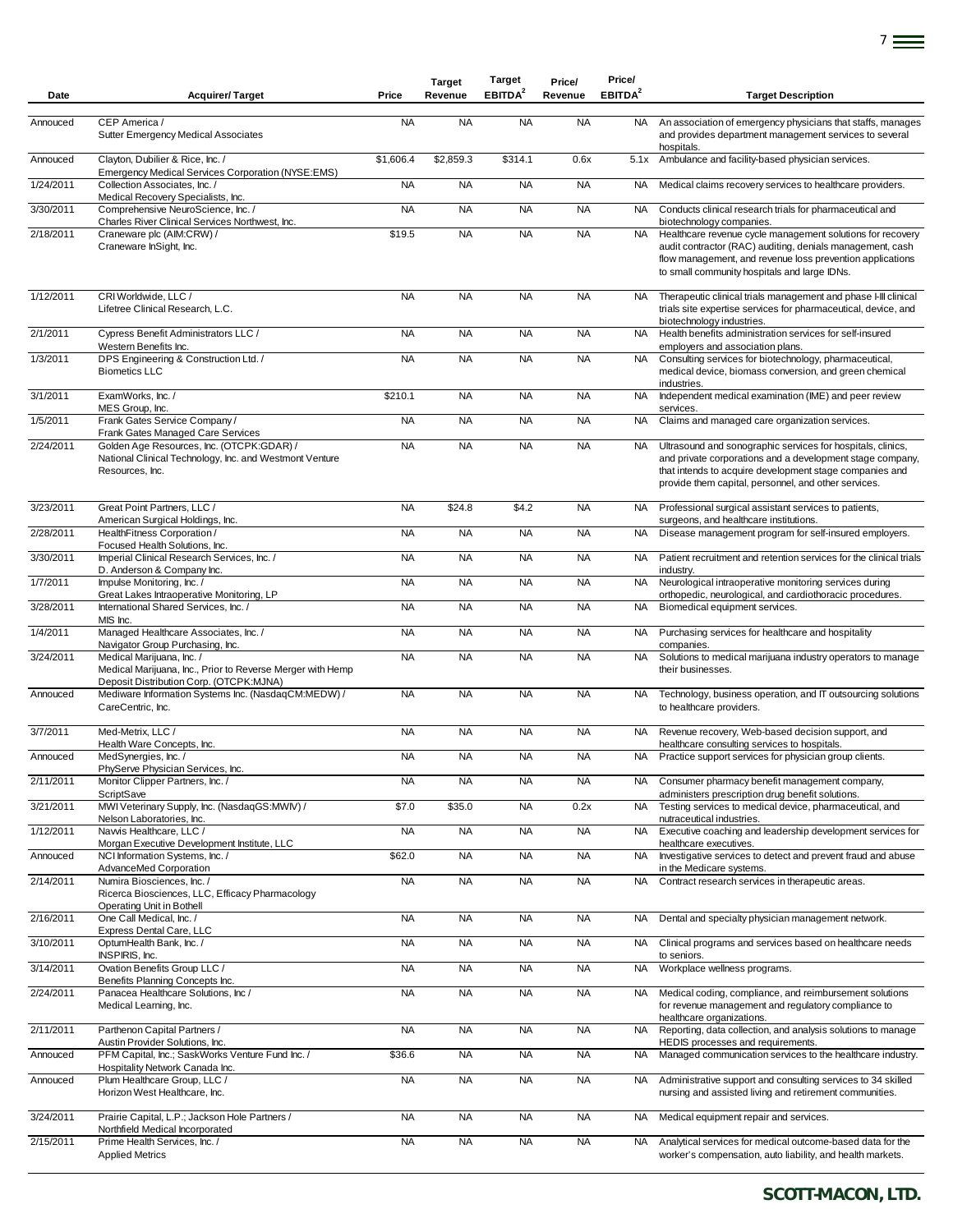| Date      | <b>Acquirer/Target</b>                                                       | Price     | <b>Target</b><br>Revenue | <b>Target</b><br><b>EBITDA<sup>2</sup></b> | Price/<br>Revenue | Price/<br>EBITDA <sup>2</sup> | <b>Target Description</b>                                                                                                                                        |
|-----------|------------------------------------------------------------------------------|-----------|--------------------------|--------------------------------------------|-------------------|-------------------------------|------------------------------------------------------------------------------------------------------------------------------------------------------------------|
|           |                                                                              |           |                          |                                            |                   |                               |                                                                                                                                                                  |
| 1/3/2011  | RadNet, Inc. (NasdaqGM:RDNT) /<br>Imaging On Call, LLC                       | \$8.0     | <b>NA</b>                | <b>NA</b>                                  | <b>NA</b>         | NA.                           | Provides teleradiology services including report reading<br>services, customized teleradiology consulting services, and<br>teleradiology credentialing services. |
| 1/4/2011  | Riverside Company/<br>DISA, Inc.                                             | <b>NA</b> | <b>NA</b>                | <b>NA</b>                                  | <b>NA</b>         | <b>NA</b>                     | Employee background screening products and services that<br>include administering drug, alcohol testing, DISA contractor<br>consortium, and training.            |
| 2/1/2011  | SCIOinspire Corp./<br>National Audit Services Inc.                           | <b>NA</b> | <b>NA</b>                | <b>NA</b>                                  | <b>NA</b>         | <b>NA</b>                     | Claims payment validation and audit services to the<br>healthcare industry.                                                                                      |
| 3/31/2011 | SoftCare Electronic Commerce (U.S.A) Inc. /<br>i-Plexus Solutions, Inc.      | \$1.4     | <b>NA</b>                | <b>NA</b>                                  | <b>NA</b>         | <b>NA</b>                     | Medical claim clearing and billing services to the healthcare<br>industry.                                                                                       |
| 3/29/2011 | Total Safety U.S., Inc. /<br>On Site Advanced Medical Services, Inc.         | <b>NA</b> | <b>NA</b>                | <b>NA</b>                                  | <b>NA</b>         | <b>NA</b>                     | Emergency medical responder services.                                                                                                                            |
| Annouced  | Transcend Services, Inc. (NasdagGS:TRCR) /<br>DTS America, Inc.              | \$12.1    | \$12.0                   | <b>NA</b>                                  | 1.0x              | NA.                           | Dictation and medical transcription services.                                                                                                                    |
| Annouced  | Valitas Health Services, Inc./<br>America Service Group Inc. (NasdaqGS:ASGR) | \$210.1   | \$630.3                  | \$22.5                                     | 0.3x              | 9.3x                          | Managed healthcare services to correctional facilities.                                                                                                          |
| 2/3/2011  | VHA Inc./<br>Provista, LLC                                                   | <b>NA</b> | <b>NA</b>                | <b>NA</b>                                  | <b>NA</b>         | NA.                           | Health care group purchasing organization.                                                                                                                       |
| Annouced  | Warburg Pincus LLC /<br>Rural/Metro Corp. (NasdaqCM:RURL)                    | \$678.8   | \$548.4                  | \$70.9                                     | 1.2x              | 9.6x                          | Medical ambulance response services.                                                                                                                             |
|           |                                                                              |           |                          |                                            |                   |                               |                                                                                                                                                                  |
|           | <b>MEAN (OUTSOURCING)</b>                                                    |           |                          |                                            | 0.7x              | 8.0x                          |                                                                                                                                                                  |
|           | <b>MEDIAN (OUTSOURCING)</b>                                                  |           |                          |                                            | 0.6x              | 9.3x                          |                                                                                                                                                                  |

|                                                    |                                                                                       |           | <b>SERVICES - INFORMATION</b> |           |              |                |                                                                                                                                                                             |
|----------------------------------------------------|---------------------------------------------------------------------------------------|-----------|-------------------------------|-----------|--------------|----------------|-----------------------------------------------------------------------------------------------------------------------------------------------------------------------------|
| 1/9/2011                                           | Alliance Health Network, Inc. /<br>DiabetesMine.com                                   | <b>NA</b> | <b>NA</b>                     | <b>NA</b> | <b>NA</b>    | <b>NA</b>      | Online information for people living with diabetes.                                                                                                                         |
| 3/21/2011                                          | Cello Group Plc (AIM:CLL) /<br>MedErgy HealthGroup, Inc.                              | \$14.6    | <b>NA</b>                     | <b>NA</b> | <b>NA</b>    | <b>NA</b>      | Medical education programs to pharmaceutical, device, and<br>biotechnology clients.                                                                                         |
| 2/16/2011                                          | Dohmen Investment Group, LLC /<br>PlanIT, Incorporated                                | <b>NA</b> | <b>NA</b>                     | <b>NA</b> | <b>NA</b>    | <b>NA</b>      | Develops and delivers healthcare analytics solutions.                                                                                                                       |
| 2/22/2011                                          | Don Miller & Associates, Inc. /<br>Chris Thrash and Associates Harvington Media, Inc. | <b>NA</b> | <b>NA</b>                     | <b>NA</b> | <b>NA</b>    | <b>NA</b>      | Consulting and training solutions for hospitals and healthcare<br>organizations.                                                                                            |
| 1/7/2011                                           | Dorland Health /<br>OR Manager Inc.                                                   | <b>NA</b> | <b>NA</b>                     | <b>NA</b> | <b>NA</b>    | <b>NA</b>      | Provides information on management of the surgical suite to<br>directors in hospitals and ambulatory surgery centers.                                                       |
| 2/14/2011                                          | DrFirst Corporation /<br>AdherenceRx, LLC                                             | <b>NA</b> | <b>NA</b>                     | <b>NA</b> | <b>NA</b>    | <b>NA</b>      | Medication adherence techniques and solutions to the<br>healthcare industry.                                                                                                |
| 2/8/2011                                           | Ebix Inc. (NasdaqGS:EBIX) /<br>A.D.A.M. Inc.                                          | \$65.8    | \$27.9                        | \$6.3     | 2.4x         | 10.5x          | Online information and technology solutions for employers,<br>benefits brokers, healthcare organizations, and online media<br>companies.                                    |
| 2/4/2011                                           | Generation Zero Group, Inc. (OTCPK:GNZR) /<br>MedicalWork, LLC                        | \$8.6     | <b>NA</b>                     | <b>NA</b> | <b>NA</b>    | <b>NA</b>      | Internet based employment tools for medical facilities,<br>recruiting/staffing companies, and job seekers in healthcare<br>and related industries.                          |
| Annouced                                           | IMS Health Inc. /<br>SDI Health LLC                                                   | <b>NA</b> | <b>NA</b>                     | <b>NA</b> | <b>NA</b>    | <b>NA</b>      | Healthcare market insight and analytics company, provides<br>de-identified patient-level data solutions to the healthcare<br>industry to solve various business challenges. |
| 1/18/2011                                          | INC Research. Inc. /<br>AVOS Life Sciences LLC                                        | <b>NA</b> | <b>NA</b>                     | <b>NA</b> | <b>NA</b>    | <b>NA</b>      | Operates as a healthcare consulting and research company.                                                                                                                   |
| 3/15/2011                                          | Informed Medical Communications, Inc. /<br>MedCases Canada, Inc.                      | <b>NA</b> | <b>NA</b>                     | <b>NA</b> | <b>NA</b>    | <b>NA</b>      | Develops education and training programs for<br>pharmaceutical, biopharmaceuticals, and medical device<br>industries.                                                       |
| 2/28/2011                                          | MDX Medical Inc./<br>UCompareHealthCare, LLC                                          | <b>NA</b> | <b>NA</b>                     | <b>NA</b> | <b>NA</b>    | <b>NA</b>      | Publishes healthcare quality ratings and reports.                                                                                                                           |
| 2/2/2011                                           | SFW Capital Partners, LLC /<br>MD Buyline, Inc.                                       | <b>NA</b> | <b>NA</b>                     | <b>NA</b> | <b>NA</b>    | <b>NA</b>      | Business intelligence for healthcare facilities.                                                                                                                            |
| 1/6/2011                                           | Webster Capital/<br>Conisus, LLC                                                      | <b>NA</b> | <b>NA</b>                     | <b>NA</b> | <b>NA</b>    | <b>NA</b>      | Oncology medical education services.                                                                                                                                        |
| <b>MEAN (INFORMATION)</b>                          | <b>MEDIAN (INFORMATION)</b>                                                           |           |                               |           | 2.4x<br>2.4x | 10.5x<br>10.5x |                                                                                                                                                                             |
| <b>MEAN (SERVICES)</b><br><b>MEDIAN (SERVICES)</b> |                                                                                       |           |                               |           | 0.8x<br>0.6x | 8.6x<br>9.5x   |                                                                                                                                                                             |

|           |                                                                                                                                                   |           | <b>PROVIDERS - LABS</b> |           |           |           |                                                                                                                                          |
|-----------|---------------------------------------------------------------------------------------------------------------------------------------------------|-----------|-------------------------|-----------|-----------|-----------|------------------------------------------------------------------------------------------------------------------------------------------|
| 1/17/2011 | American Pathology Partners, Inc. /<br>Palm Beach Pathology, Anatomic pathology laboratory                                                        | <b>NA</b> | <b>NA</b>               | <b>NA</b> | <b>NA</b> | <b>NA</b> | Pathology laboratory that examines tissues and cells for<br>cancer.                                                                      |
| Annouced  | Blood Centers Of The Pacific /<br>Blood Bank Of The Redwoods                                                                                      | <b>NA</b> | <b>NA</b>               | <b>NA</b> | <b>NA</b> | <b>NA</b> | Blood center that provides blood products to hospitals,<br>multiple clinics, and home-care agencies.                                     |
| 2/24/2011 | Cord Blood America Inc. (OTCBB:CBAI) /<br>Reproductive Genetics Institute, Inc., Umbilical Cord Blood<br>Samples and Related Laboratory Equipment | \$0.1     | <b>NA</b>               | <b>NA</b> | <b>NA</b> | NA.       | Umbilical cord blood stem cell preservation services. The<br>asset also comprises laboratory equipment.                                  |
| 2/11/2011 | Crosstex International, Inc. /<br>ConFirm Monitoring Systems, Inc.                                                                                | \$8.5     | \$4.0                   | <b>NA</b> | 2.1x      | <b>NA</b> | Infection control products and laboratory services for<br>healthcare professionals.                                                      |
| 3/4/2011  | Novartis Finance Corporation /<br>Genoptix, Inc.                                                                                                  | \$310.9   | \$196.9                 | \$47.0    | 1.6x      | 6.6x      | Specialized laboratory service that focus on delivering<br>diagnostic services.                                                          |
| 2/7/2011  | Physicians Automated Laboratory, Inc. /<br>Central Coast Pathology Consultants, Inc.                                                              | <b>NA</b> | \$20.0                  | <b>NA</b> | <b>NA</b> | <b>NA</b> | Clinical and anatomic pathology laboratory services.                                                                                     |
| Annouced  | Quest Diagnostics Inc. (NYSE:DGX) /<br>Athena Diagnostics, Inc.                                                                                   | \$740.0   | \$110.0                 | <b>NA</b> | 6.7x      | <b>NA</b> | Specializes in the development and marketing of tests for the<br>diagnosis of neurological diseases through its reference<br>laboratory. |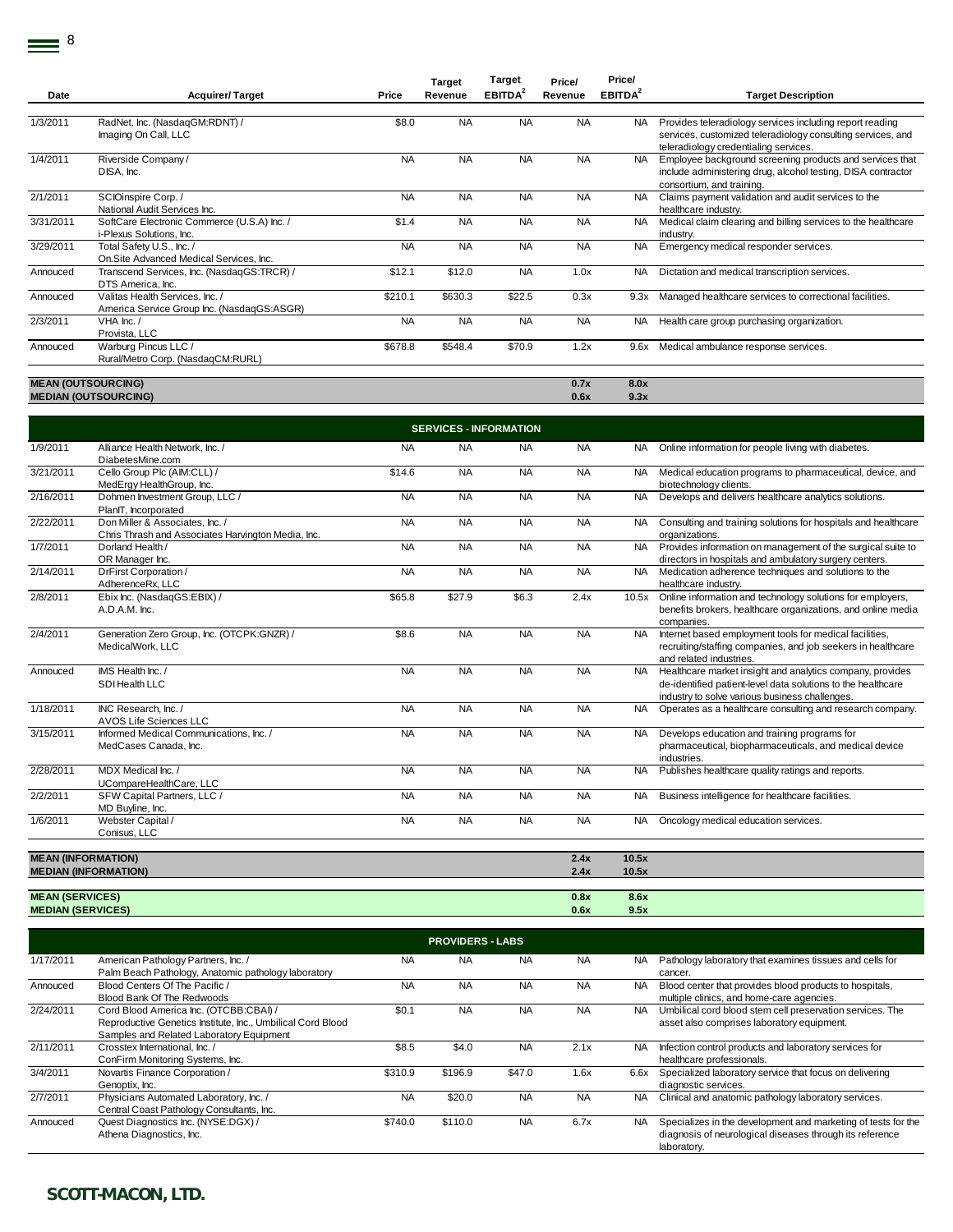| Date     | <b>Acquirer/Target</b>                                                   | Price   | <b>Target</b><br>Revenue | Target<br><b>EBITDA</b> | Price/<br>Revenue | Price/<br><b>EBITDA</b> | <b>Target Description</b>                                                                                                                                            |
|----------|--------------------------------------------------------------------------|---------|--------------------------|-------------------------|-------------------|-------------------------|----------------------------------------------------------------------------------------------------------------------------------------------------------------------|
|          |                                                                          |         |                          |                         |                   |                         |                                                                                                                                                                      |
| Annouced | Quest Diagnostics Inc. (NYSE:DGX) /<br>Celera Corporation (NasdaqGS:CRA) | \$330.4 | \$128.2                  | <b>NM</b>               | 2.6x              |                         | NA Clinical laboratory tests and disease management services<br>designed to help physicians improve cardiovascular disease<br>treatment regimens for their patients. |

9

| <b>MEAN (LABS)</b><br><b>MEDIAN (LABS)</b> |                                                                         |           |                                              |           | 3.3x<br>2.4x | 6.6x<br>6.6x |                                                            |
|--------------------------------------------|-------------------------------------------------------------------------|-----------|----------------------------------------------|-----------|--------------|--------------|------------------------------------------------------------|
|                                            |                                                                         |           | <b>PROVIDERS - HOME HEALTH &amp; HOSPICE</b> |           |              |              |                                                            |
| Annouced                                   | Almost Family Inc. (NasdaqGS:AFAM) /<br>Caregivers Health Network, Inc. | <b>NA</b> | <b>NA</b>                                    | <b>NA</b> | <b>NA</b>    |              | NA Home healthcare services.                               |
| 1/26/2011                                  | Amerita, Inc./<br>Advantage Infusion Services, Inc.                     | <b>NA</b> | <b>NA</b>                                    | <b>NA</b> | <b>NA</b>    | NA.          | Infusion services to the pediatric market.                 |
| 3/7/2011                                   | Apria Healthcare, Inc. /                                                | <b>NA</b> | \$150.0                                      | <b>NA</b> | <b>NA</b>    | <b>NA</b>    | Home respiratory services and durable medical equipment to |

|           | U.S. Homecare Business                       |           |           |           |           |           | clients in their homes.                                     |
|-----------|----------------------------------------------|-----------|-----------|-----------|-----------|-----------|-------------------------------------------------------------|
| 1/26/2011 | Capsalus Corp. (OTCBB:WELL) /                | \$1.0     | <b>NA</b> | <b>NA</b> | <b>NA</b> | <b>NA</b> | Home healthcare services for adults, children, and seniors. |
|           | Guava Senior Home & Healthcare Services Inc. |           |           |           |           |           |                                                             |
| 1/10/2011 | CarePoint Partners LLC /                     | <b>NA</b> | <b>NA</b> | <b>NA</b> | <b>NA</b> |           | NA Home health and infusion pharmacy services.              |
|           | I.V. Associates, Inc.                        |           |           |           |           |           |                                                             |
| Annouced  | Carolinas Health Care System /               | <b>NA</b> | <b>NA</b> | <b>NA</b> | <b>NA</b> |           | NA Operates hospice houses.                                 |
|           | Hospice of Union County, Inc.                |           |           |           |           |           |                                                             |
| 1/7/2011  | Celtic Healthcare, Inc. /                    | \$9.0     | <b>NA</b> | <b>NA</b> | <b>NA</b> |           | NA Hospice care services.                                   |
|           | Hospice Community Care, Inc.                 |           |           |           |           |           |                                                             |
| Annouced  | David Jones /                                | <b>NA</b> | <b>NA</b> | <b>NA</b> | <b>NA</b> | NA.       | Homecare, childcare, and medical staffing services for      |
|           | <b>BrightStar Care</b>                       |           |           |           |           |           | individuals, families, and healthcare facilities.           |
| 1/3/2011  | Hospice of Wake County, Inc. /               | <b>NA</b> | <b>NA</b> | <b>NA</b> | <b>NA</b> | <b>NA</b> | Hospice care and bereavement services.                      |
|           | Hospice of Harnett County, Inc.              |           |           |           |           |           |                                                             |
| 1/2/2011  | LHC Group, Inc. (NasdaqGS:LHCG) /            | <b>NA</b> | \$1.5     | <b>NA</b> | <b>NA</b> | NA.       | Home healthcare services primarily to Medicae beneficiaries |
|           | Feliciana Hospica and Pallative Care         |           |           |           |           |           | in rural markets.                                           |
| 1/2/2011  | LHC Group, Inc. (NasdaqGS:LHCG) /            | <b>NA</b> | \$4.8     | <b>NA</b> | <b>NA</b> | NA.       | Certain assests comprises certain home health and hospice   |
|           | Hospice Complete, Inc., Certain Assets       |           |           |           |           |           | related assets and agencies.                                |
| 1/21/2011 | Preferred Homecare, Inc. /                   | <b>NA</b> | <b>NA</b> | <b>NA</b> | <b>NA</b> | <b>NA</b> | Home healthcare products and services for patients.         |
|           | LifeCare Solutions. Inc.                     |           |           |           |           |           |                                                             |
| Annouced  | Regency Healthcare Holdings, Inc. /          | <b>NA</b> | <b>NA</b> | <b>NA</b> | <b>NA</b> | NA.       | Hospice care services.                                      |
|           | Regency Hospice                              |           |           |           |           |           |                                                             |
| 2/7/2011  | WellDoc. Inc./                               | <b>NA</b> | <b>NA</b> | <b>NA</b> | <b>NA</b> |           | NA Oncology home health and consulting company.             |
|           | Oncology Care Home Health, LLC               |           |           |           |           |           |                                                             |
|           |                                              |           |           |           |           |           |                                                             |
|           | <b>MEAN (HOME HEALTH &amp; HOSPICE)</b>      |           |           |           | <b>NA</b> | <b>NA</b> |                                                             |

**MEDIAN (HOME HEALTH & HOSPICE) NA NA**

|           |                                                                                                       |           | <b>PROVIDERS - NON-ACUTE</b> |           |           |           |                                                                                                                                                                            |
|-----------|-------------------------------------------------------------------------------------------------------|-----------|------------------------------|-----------|-----------|-----------|----------------------------------------------------------------------------------------------------------------------------------------------------------------------------|
| Annouced  | Alto Private Investments Ltd. /<br>West Clinic PC, Three Medical Centers in Memphis,<br>Tennessee     | \$9.8     | <b>NA</b>                    | <b>NA</b> | <b>NA</b> | NA.       | Three Medical Centers that operate as medical centers for<br>oncology.                                                                                                     |
| 2/25/2011 | Atlas Therapeutics Corporation (OTCBB:ATTH) /<br>Peak Wellness, Inc.                                  | \$4.7     | <b>NA</b>                    | <b>NA</b> | <b>NA</b> | <b>NA</b> | Healing based clinic.                                                                                                                                                      |
| 1/14/2011 | Broadstone Net Lease, Inc. /<br>Tower Radiology, Four Radiology Centers                               | \$14.5    | <b>NA</b>                    | <b>NA</b> | <b>NA</b> | NA.       | Four Radiology Centers comprises centers that provide<br>radiology services.                                                                                               |
| 2/1/2011  | Cardiovascular Consultants, Ltd. /<br>Heart Clinic, P.C.                                              | <b>NA</b> | <b>NA</b>                    | <b>NA</b> | <b>NA</b> | <b>NA</b> | Medical practice company which offers cardiovascular care<br>services.                                                                                                     |
| 1/11/2011 | CareCentrix, Inc./<br>Sleep Management Solutions LLC                                                  | <b>NA</b> | <b>NA</b>                    | <b>NA</b> | <b>NA</b> | <b>NA</b> | Sleep diagnostics and therapeutic solutions.                                                                                                                               |
| Annouced  | Centre De Readaptation Gabrielle Major /<br>Centre De Réadaptation Lisette Dupras                     | <b>NA</b> | <b>NA</b>                    | <b>NA</b> | <b>NA</b> | <b>NA</b> | Specializes in intellectual disabilities and pervasive<br>developmental disorders and provides specialized<br>adaptation, rehabilitation, and social integration services. |
| Annouced  | Centre De Readaptation Gabrielle Major /<br>Fondation Des Services De Réadaptation L'intégrale        | <b>NA</b> | <b>NA</b>                    | <b>NA</b> | <b>NA</b> | <b>NA</b> | Rehabilitation centers and offers intellectual disabilities (ID)<br>and pervasive developmental disorders treatment.                                                       |
| 3/17/2011 | Concentra, Inc. /<br>Cascade Occupational Medicine Physicians Inc.                                    | <b>NA</b> | <b>NA</b>                    | <b>NA</b> | <b>NA</b> | NA        | Offers occupational medicine services.                                                                                                                                     |
| 2/17/2011 | Concentra, Inc. /<br>Immediate Medical Care Center, P.A.                                              | <b>NA</b> | <b>NA</b>                    | <b>NA</b> | <b>NA</b> | <b>NA</b> | Urgent care and family medicine services for individuals and<br>families.                                                                                                  |
| Annouced  | DaVita, Inc. (NYSE:DVA) /<br>DSI Renal, Inc.                                                          | \$689.2   | \$360.0                      | <b>NA</b> | 1.9x      | <b>NA</b> | Kidney dialysis treatment clinics, hospitals, and acute care<br>centers.                                                                                                   |
| 1/11/2011 | EmCare, Inc./<br>North Pinellas Anesthesia Associates, PA and Northwood<br>Anesthesia Associates, LLC | <b>NA</b> | <b>NA</b>                    | <b>NA</b> | <b>NA</b> | <b>NA</b> | Combined operations provides anesthesia services.                                                                                                                          |
| 2/5/2011  | Family Lifeline /<br>Children's Health Involving Parents                                              | <b>NA</b> | <b>NA</b>                    | <b>NA</b> | <b>NA</b> | NA.       | Primary and secondary prevention services to pregnant<br>women and families with children up to the age of 6 years.                                                        |
| Annouced  | Haight Ashbury Free Clinics Inc. /<br>Walden House, Inc.                                              | <b>NA</b> | <b>NA</b>                    | <b>NA</b> | <b>NA</b> | <b>NA</b> | Behavioral health and substance abuse services and tools for<br>living to youth, adults, and families.                                                                     |
| 3/24/2011 | Healthcare Of Today, Inc. /<br>Nevada Adult Day Healthcare Centers, Inc.                              | <b>NA</b> | <b>NA</b>                    | <b>NA</b> | <b>NA</b> | <b>NA</b> | Offers adult day care healthcare services primarily in Nevada.                                                                                                             |
| 3/23/2011 | Hill Physicians Medical Group Inc. /<br>Physicians Integrated Medical Group, Inc.                     | <b>NA</b> | <b>NA</b>                    | <b>NA</b> | <b>NA</b> | <b>NA</b> | A multi-specialty, independent practice association.                                                                                                                       |
| 3/3/2011  | IMD Companies, Inc. (OTCPK:ICBU) /<br>Positive Solution Centers, LLC                                  | <b>NA</b> | <b>NA</b>                    | <b>NA</b> | <b>NA</b> | <b>NA</b> | Weight management programs for children and adolescents.                                                                                                                   |
| 1/26/2011 | IPC The Hospitalist Company, Inc. (NasdaqGS:IPCM) /<br>Hospitalist practice in Tampa, Florida         | <b>NA</b> | <b>NA</b>                    | <b>NA</b> | <b>NA</b> | NA.       | Hospitalist practice and offers internal medicine practices.                                                                                                               |
| 1/26/2011 | IPC The Hospitalist Company, Inc. (NasdaqGS:IPCM) /<br>Inland Hospitalist Medical Group, Inc.         | <b>NA</b> | <b>NA</b>                    | <b>NA</b> | <b>NA</b> | <b>NA</b> | Physician-owned and managed medical group that operates<br>hospitalist programs.                                                                                           |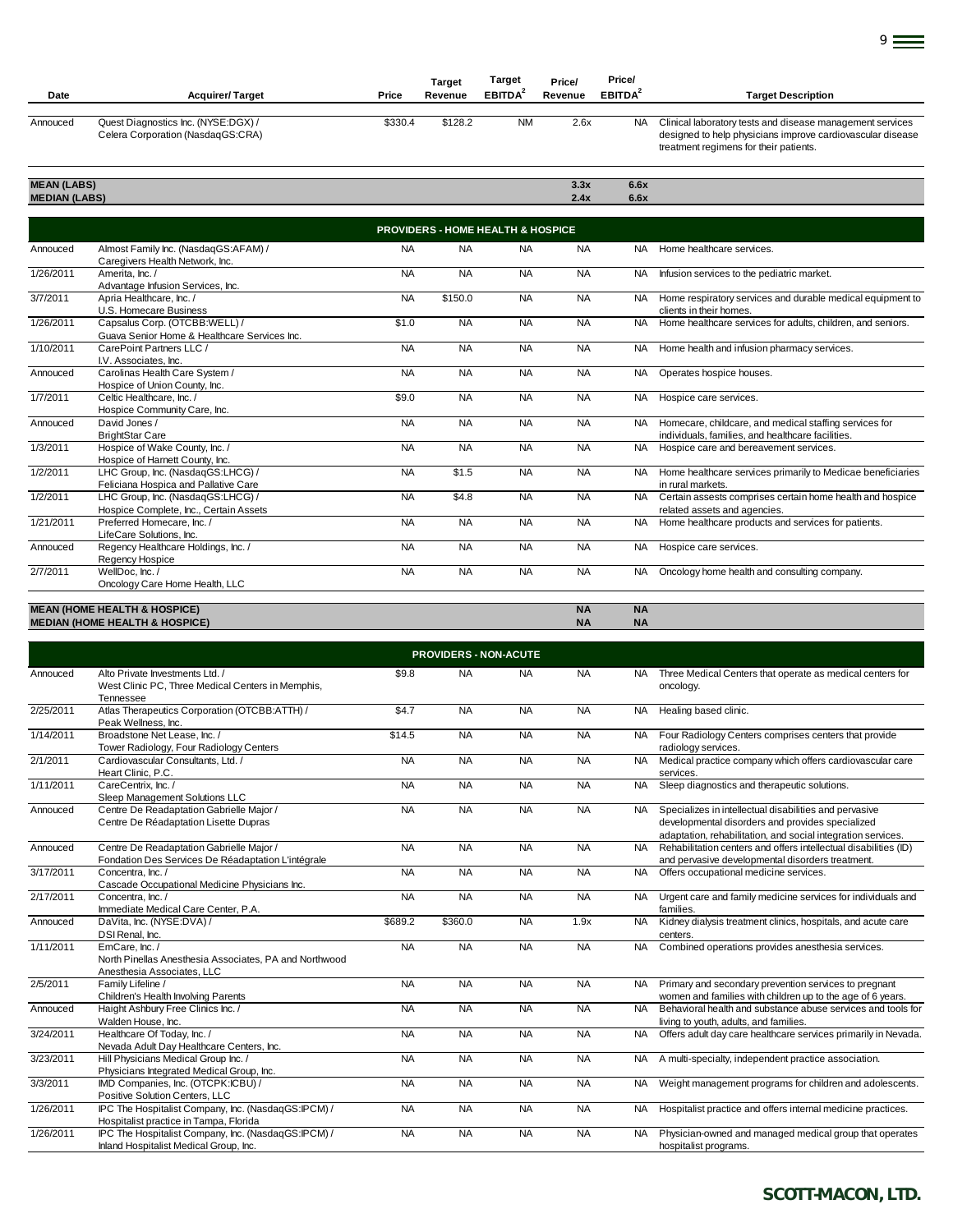| 1/7/2011<br>John A. Johnson /<br>\$1.7<br><b>NA</b><br><b>NA</b><br><b>NA</b><br>Operates as a psychiatry hospital.<br><b>NA</b><br>Twin Valley Behavioral Healthcare<br><b>NA</b><br>Kelli Junker /<br><b>NA</b><br><b>NA</b><br><b>NA</b><br>2/11/2011<br>NA.<br>Dental services.<br>Kenneth B. Schwarz, D.D.S., Inc.<br>\$1,329.4<br>Kindred Healthcare Inc. (NYSE:KND) /<br>\$1,262.5<br>\$164.8<br>1.0x<br>Rehabilitation program management services in hospitals,<br>Annouced<br>7.7x<br>Rehabcare Group Inc. (NYSE:RHB)<br>skilled nursing facilities, outpatient facilities, and other long-<br>term care facilities.<br><b>NA</b><br><b>NA</b><br>Lakeland Radiologists, Ltd. /<br><b>NA</b><br><b>NA</b><br><b>NA</b><br>Radiology services.<br>Annouced<br>Virtual Radiologic Corporation, Medical Practice<br>1/14/2011<br>Lourdes Health System /<br><b>NA</b><br><b>NA</b><br><b>NA</b><br><b>NA</b><br>NA<br>A doctor cardiology group practice, provides cardiovascular<br>Associated Cardiovascular Consultants, P.A.<br>diseases treatment and prevention services for adults.<br>MEDNAX, Inc. (NYSE:MD) /<br>1/3/2011<br><b>NA</b><br><b>NA</b><br><b>NA</b><br><b>NA</b><br><b>NA</b><br>14 physicians who provide neonatal services.<br>Neonatal Medical Associates, Inc.<br><b>NA</b><br><b>NA</b><br>2/14/2011<br>MedStar Health, Inc. /<br><b>NA</b><br><b>NA</b><br>NA.<br>Cardiovascular healthcare services.<br>Cardiology Associates P.C.<br>1/1/2011<br>Memorial Health Care System, Inc. /<br><b>NA</b><br><b>NA</b><br><b>NA</b><br><b>NA</b><br><b>NA</b><br>Operates as a cardiovascular diagnostic, treatment,<br>Chattanooga Heart Institute<br>research, and rehabilitation center.<br>1/1/2011<br>MemorialCare Medical Foundation /<br>\$8.0<br><b>NA</b><br>N/A<br><b>NA</b><br><b>NA</b><br>Medical clinics that offer services in the areas of |  |
|-----------------------------------------------------------------------------------------------------------------------------------------------------------------------------------------------------------------------------------------------------------------------------------------------------------------------------------------------------------------------------------------------------------------------------------------------------------------------------------------------------------------------------------------------------------------------------------------------------------------------------------------------------------------------------------------------------------------------------------------------------------------------------------------------------------------------------------------------------------------------------------------------------------------------------------------------------------------------------------------------------------------------------------------------------------------------------------------------------------------------------------------------------------------------------------------------------------------------------------------------------------------------------------------------------------------------------------------------------------------------------------------------------------------------------------------------------------------------------------------------------------------------------------------------------------------------------------------------------------------------------------------------------------------------------------------------------------------------------------------------------------------------------------------------------------------------------------------------------------------------------------------|--|
|                                                                                                                                                                                                                                                                                                                                                                                                                                                                                                                                                                                                                                                                                                                                                                                                                                                                                                                                                                                                                                                                                                                                                                                                                                                                                                                                                                                                                                                                                                                                                                                                                                                                                                                                                                                                                                                                                         |  |
|                                                                                                                                                                                                                                                                                                                                                                                                                                                                                                                                                                                                                                                                                                                                                                                                                                                                                                                                                                                                                                                                                                                                                                                                                                                                                                                                                                                                                                                                                                                                                                                                                                                                                                                                                                                                                                                                                         |  |
|                                                                                                                                                                                                                                                                                                                                                                                                                                                                                                                                                                                                                                                                                                                                                                                                                                                                                                                                                                                                                                                                                                                                                                                                                                                                                                                                                                                                                                                                                                                                                                                                                                                                                                                                                                                                                                                                                         |  |
|                                                                                                                                                                                                                                                                                                                                                                                                                                                                                                                                                                                                                                                                                                                                                                                                                                                                                                                                                                                                                                                                                                                                                                                                                                                                                                                                                                                                                                                                                                                                                                                                                                                                                                                                                                                                                                                                                         |  |
|                                                                                                                                                                                                                                                                                                                                                                                                                                                                                                                                                                                                                                                                                                                                                                                                                                                                                                                                                                                                                                                                                                                                                                                                                                                                                                                                                                                                                                                                                                                                                                                                                                                                                                                                                                                                                                                                                         |  |
|                                                                                                                                                                                                                                                                                                                                                                                                                                                                                                                                                                                                                                                                                                                                                                                                                                                                                                                                                                                                                                                                                                                                                                                                                                                                                                                                                                                                                                                                                                                                                                                                                                                                                                                                                                                                                                                                                         |  |
|                                                                                                                                                                                                                                                                                                                                                                                                                                                                                                                                                                                                                                                                                                                                                                                                                                                                                                                                                                                                                                                                                                                                                                                                                                                                                                                                                                                                                                                                                                                                                                                                                                                                                                                                                                                                                                                                                         |  |
|                                                                                                                                                                                                                                                                                                                                                                                                                                                                                                                                                                                                                                                                                                                                                                                                                                                                                                                                                                                                                                                                                                                                                                                                                                                                                                                                                                                                                                                                                                                                                                                                                                                                                                                                                                                                                                                                                         |  |
| immunizations and physicals, pap smears, cardiac stress<br>Memorial Prompt Care Medical Group, Inc.<br>testing, school and sports physicals, pre-employment<br>physicals, medication dispensing, and vaccinations.                                                                                                                                                                                                                                                                                                                                                                                                                                                                                                                                                                                                                                                                                                                                                                                                                                                                                                                                                                                                                                                                                                                                                                                                                                                                                                                                                                                                                                                                                                                                                                                                                                                                      |  |
| Metcare of Florida, Inc. /<br><b>NA</b><br><b>NA</b><br><b>NA</b><br><b>NA</b><br>Annouced<br><b>NA</b><br>Owns and operates family clinic.<br>Ladia & Ladia. M.D.s, P.A.                                                                                                                                                                                                                                                                                                                                                                                                                                                                                                                                                                                                                                                                                                                                                                                                                                                                                                                                                                                                                                                                                                                                                                                                                                                                                                                                                                                                                                                                                                                                                                                                                                                                                                               |  |
| 3/30/2011<br>Nautic Partners. LLC /<br><b>NA</b><br><b>NA</b><br><b>NA</b><br><b>NA</b><br><b>NA</b><br>Owns and operates rehabilitation facilities.<br>Reliant Hospital Partners, LLC                                                                                                                                                                                                                                                                                                                                                                                                                                                                                                                                                                                                                                                                                                                                                                                                                                                                                                                                                                                                                                                                                                                                                                                                                                                                                                                                                                                                                                                                                                                                                                                                                                                                                                  |  |
| <b>NA</b><br><b>NA</b><br><b>NA</b><br><b>NA</b><br>1/4/2011<br><b>OMERS Private Equity/</b><br>NA.<br>Community and hospital-based clinics, provides services in<br>CBI Health<br>physiotherapy, occupational, and exercise therapies, as well<br>as offers massage therapy, physician, and chiropractic<br>services.                                                                                                                                                                                                                                                                                                                                                                                                                                                                                                                                                                                                                                                                                                                                                                                                                                                                                                                                                                                                                                                                                                                                                                                                                                                                                                                                                                                                                                                                                                                                                                  |  |
| <b>NA</b><br><b>NA</b><br><b>NA</b><br>3/15/2011<br>Outpatient Imaging Affiliates, LLC /<br><b>NA</b><br><b>NA</b><br>Magnetic resonance imaging (MRI) services.<br>Diagnostic Health Corporation, Diagnostic Health Memphis<br>at 5130 Stage Road                                                                                                                                                                                                                                                                                                                                                                                                                                                                                                                                                                                                                                                                                                                                                                                                                                                                                                                                                                                                                                                                                                                                                                                                                                                                                                                                                                                                                                                                                                                                                                                                                                      |  |
| 3/14/2011<br>Outpatient Imaging Affiliates, LLC /<br><b>NA</b><br><b>NA</b><br><b>NA</b><br><b>NA</b><br>NA<br>Seven outpatient imaging centers which provide diagnostic<br>Diagnostic Health Corporation, Seven Outpatient Imaging<br>imaging services.<br>Centers                                                                                                                                                                                                                                                                                                                                                                                                                                                                                                                                                                                                                                                                                                                                                                                                                                                                                                                                                                                                                                                                                                                                                                                                                                                                                                                                                                                                                                                                                                                                                                                                                     |  |
| 1/14/2011<br>Pace Homecare Services Inc. /<br><b>NA</b><br><b>NA</b><br><b>NA</b><br><b>NA</b><br><b>NA</b><br>Health care services to homes, institutions, schools, and<br>Physical Relief Health Care Services<br>clinics.                                                                                                                                                                                                                                                                                                                                                                                                                                                                                                                                                                                                                                                                                                                                                                                                                                                                                                                                                                                                                                                                                                                                                                                                                                                                                                                                                                                                                                                                                                                                                                                                                                                            |  |
| PHC Inc. (AMEX:PHC) /<br>\$21.5<br>\$15.0<br><b>NA</b><br>1.4x<br>Annouced<br><b>NA</b><br>A psychiatric hospital.<br>MeadowWood Behavioral Health System                                                                                                                                                                                                                                                                                                                                                                                                                                                                                                                                                                                                                                                                                                                                                                                                                                                                                                                                                                                                                                                                                                                                                                                                                                                                                                                                                                                                                                                                                                                                                                                                                                                                                                                               |  |
| Pinnacle Treatment Centers, Inc. /<br><b>NA</b><br>1/11/2011<br><b>NA</b><br><b>NA</b><br><b>NA</b><br>Alcoholism and drug addiction treatment services.<br><b>NA</b><br>Endeavor House Inc.                                                                                                                                                                                                                                                                                                                                                                                                                                                                                                                                                                                                                                                                                                                                                                                                                                                                                                                                                                                                                                                                                                                                                                                                                                                                                                                                                                                                                                                                                                                                                                                                                                                                                            |  |
| 1/31/2011<br>Planned Parenthood of the Heartland /<br><b>NA</b><br><b>NA</b><br><b>NA</b><br><b>NA</b><br><b>NA</b><br>Healthcare services, education, and advocacy to<br>Planned Parenthood of East Central lowa<br>underserved women and men in the community.                                                                                                                                                                                                                                                                                                                                                                                                                                                                                                                                                                                                                                                                                                                                                                                                                                                                                                                                                                                                                                                                                                                                                                                                                                                                                                                                                                                                                                                                                                                                                                                                                        |  |
| Plus One Health Management, Inc. /<br><b>NA</b><br><b>NA</b><br><b>NA</b><br><b>NA</b><br>2/1/2011<br><b>NA</b><br>Fitness training and healthcare consulting services.<br>Fitness Works At Work, Inc.                                                                                                                                                                                                                                                                                                                                                                                                                                                                                                                                                                                                                                                                                                                                                                                                                                                                                                                                                                                                                                                                                                                                                                                                                                                                                                                                                                                                                                                                                                                                                                                                                                                                                  |  |
| 2/15/2011<br>Prime Health Services, Inc./<br><b>NA</b><br><b>NA</b><br><b>NA</b><br><b>NA</b><br><b>NA</b><br>Radiology network services.<br>CoreChoice Inc.                                                                                                                                                                                                                                                                                                                                                                                                                                                                                                                                                                                                                                                                                                                                                                                                                                                                                                                                                                                                                                                                                                                                                                                                                                                                                                                                                                                                                                                                                                                                                                                                                                                                                                                            |  |
| 3/2/2011<br>ProMed Properties (CA), Inc. /<br><b>NA</b><br><b>NA</b><br><b>NA</b><br><b>NA</b><br>Medical Office Building tenanted with more than 35<br><b>NA</b><br>49,000-Square-Foot Five-Storey Medical Office Building in<br>physicians of various specialties, pharmacy, laboratory, and<br>diagnostic imaging.<br>Mississauga                                                                                                                                                                                                                                                                                                                                                                                                                                                                                                                                                                                                                                                                                                                                                                                                                                                                                                                                                                                                                                                                                                                                                                                                                                                                                                                                                                                                                                                                                                                                                    |  |
| ProMed Properties (CA), Inc. /<br><b>NA</b><br>A five story medical office building spread over an area of<br>3/2/2011<br><b>NA</b><br><b>NA</b><br><b>NA</b><br>NA<br>Kent Professional Building<br>42,000-square-foot.                                                                                                                                                                                                                                                                                                                                                                                                                                                                                                                                                                                                                                                                                                                                                                                                                                                                                                                                                                                                                                                                                                                                                                                                                                                                                                                                                                                                                                                                                                                                                                                                                                                                |  |
| 1/27/2011<br>ProMed Properties (CA), Inc. /<br>\$15.6<br><b>NA</b><br><b>NA</b><br><b>NA</b><br>NA A 61,000 square foot, three-story medical office building.<br>61,000 square foot, Three-Story Medical Office Building on<br>the South Shore of Montreal                                                                                                                                                                                                                                                                                                                                                                                                                                                                                                                                                                                                                                                                                                                                                                                                                                                                                                                                                                                                                                                                                                                                                                                                                                                                                                                                                                                                                                                                                                                                                                                                                              |  |
| \$111.1<br>\$53.1<br><b>NA</b><br>2.1x<br>3/1/2011<br>Radiation Therapy Services International, Inc. /<br><b>NA</b><br>Owns and operates cancer treatment facilities.<br>Medical Developers, LLC                                                                                                                                                                                                                                                                                                                                                                                                                                                                                                                                                                                                                                                                                                                                                                                                                                                                                                                                                                                                                                                                                                                                                                                                                                                                                                                                                                                                                                                                                                                                                                                                                                                                                        |  |
| 3/1/2011<br><b>NA</b><br><b>NA</b><br><b>NA</b><br>Radiology Associates of North Texas, P.A. /<br><b>NA</b><br>NA.<br>Radiology, diagnostic, and therapeutic services.<br>Grapevine Radiology Associates                                                                                                                                                                                                                                                                                                                                                                                                                                                                                                                                                                                                                                                                                                                                                                                                                                                                                                                                                                                                                                                                                                                                                                                                                                                                                                                                                                                                                                                                                                                                                                                                                                                                                |  |
| 3/1/2011<br><b>NA</b><br><b>NA</b><br>Radiology Associates of North Texas, P.A. /<br><b>NA</b><br><b>NA</b><br><b>NA</b><br>Diagnostic imaging, interventional radiology, and nuclear<br>SOUTHWEST IMAGING AND INTERVENTIONAL<br>medicine professional services.<br>SERVICES, PA                                                                                                                                                                                                                                                                                                                                                                                                                                                                                                                                                                                                                                                                                                                                                                                                                                                                                                                                                                                                                                                                                                                                                                                                                                                                                                                                                                                                                                                                                                                                                                                                        |  |
| RadNet, Inc. (NasdaqGM:RDNT) /<br><b>NA</b><br><b>NA</b><br><b>NA</b><br><b>NA</b><br>Five healthcare centers which offer outpatient diagnostic<br>Annouced<br><b>NA</b><br>Diagnostic Health Corporation, Five Multi-Modality Imaging<br>imaging services, which includes magnetic resonance<br>Centers In Maryland<br>imaging (MRI), computed tomography (CT), ultrasound,<br>mammography, and x-ray.                                                                                                                                                                                                                                                                                                                                                                                                                                                                                                                                                                                                                                                                                                                                                                                                                                                                                                                                                                                                                                                                                                                                                                                                                                                                                                                                                                                                                                                                                 |  |
| <b>NA</b><br><b>NA</b><br>1/12/2011<br>Recovery Now TV /<br><b>NA</b><br><b>NA</b><br><b>NA</b><br>Drug and alcohol rehabilitation, mental health, and dual<br>Rainbow Bridge Community Services, Inc.<br>diagnosis treatment services to lesbian, gay, bisexual, and<br>transgender adults.                                                                                                                                                                                                                                                                                                                                                                                                                                                                                                                                                                                                                                                                                                                                                                                                                                                                                                                                                                                                                                                                                                                                                                                                                                                                                                                                                                                                                                                                                                                                                                                            |  |
| 1/14/2011<br><b>NA</b><br>\$5.0<br><b>NA</b><br>Seattle Reproductive Medicine, Inc. /<br><b>NA</b><br><b>NA</b><br>Fertility treatments, as well as cultural and sexual orientation<br>Northwest Center for Reproductive Sciences LLC<br>for infertile couples.                                                                                                                                                                                                                                                                                                                                                                                                                                                                                                                                                                                                                                                                                                                                                                                                                                                                                                                                                                                                                                                                                                                                                                                                                                                                                                                                                                                                                                                                                                                                                                                                                         |  |
| \$1.9<br><b>NA</b><br><b>NA</b><br><b>NA</b><br>Sleep medicine and total patient care for diagnostic<br>Annouced<br>Sleep Science Inc. /<br>NA.<br>Arete Sleep LLC<br>polysomnography, continuous positive airway pressure<br>titration, PSG with CPAP therapy trial, multiple sleep latency,<br>and maintenance of wakefulness tests, as well as sleep<br>management services.                                                                                                                                                                                                                                                                                                                                                                                                                                                                                                                                                                                                                                                                                                                                                                                                                                                                                                                                                                                                                                                                                                                                                                                                                                                                                                                                                                                                                                                                                                         |  |
| SSM Cancer Care Inc. /<br>1/31/2011<br><b>NA</b><br><b>NA</b><br><b>NA</b><br><b>NA</b><br><b>NA</b><br>Provides chemotherapy/radiation services, as well as<br>Missouri Cancer Care P.C.<br>diagnoses and treats cancerous and non-cancerous blood<br>disorders.                                                                                                                                                                                                                                                                                                                                                                                                                                                                                                                                                                                                                                                                                                                                                                                                                                                                                                                                                                                                                                                                                                                                                                                                                                                                                                                                                                                                                                                                                                                                                                                                                       |  |
| <b>NA</b><br><b>NA</b><br>2/4/2011<br>St. Edward Mercy Health System, Inc. /<br><b>NA</b><br><b>NA</b><br><b>NA</b><br>Orthopedic and neurosurgical care clinic.<br>Mercy Clinic River Valley Musculoskeletal Center                                                                                                                                                                                                                                                                                                                                                                                                                                                                                                                                                                                                                                                                                                                                                                                                                                                                                                                                                                                                                                                                                                                                                                                                                                                                                                                                                                                                                                                                                                                                                                                                                                                                    |  |
| 3/23/2011<br><b>NA</b><br><b>NA</b><br>St. Elizabeth Physicians /<br><b>NA</b><br><b>NA</b><br>Healthcare physician services.<br>NA.<br>Internal Medicine Associates of Northern Kentucky, PSC                                                                                                                                                                                                                                                                                                                                                                                                                                                                                                                                                                                                                                                                                                                                                                                                                                                                                                                                                                                                                                                                                                                                                                                                                                                                                                                                                                                                                                                                                                                                                                                                                                                                                          |  |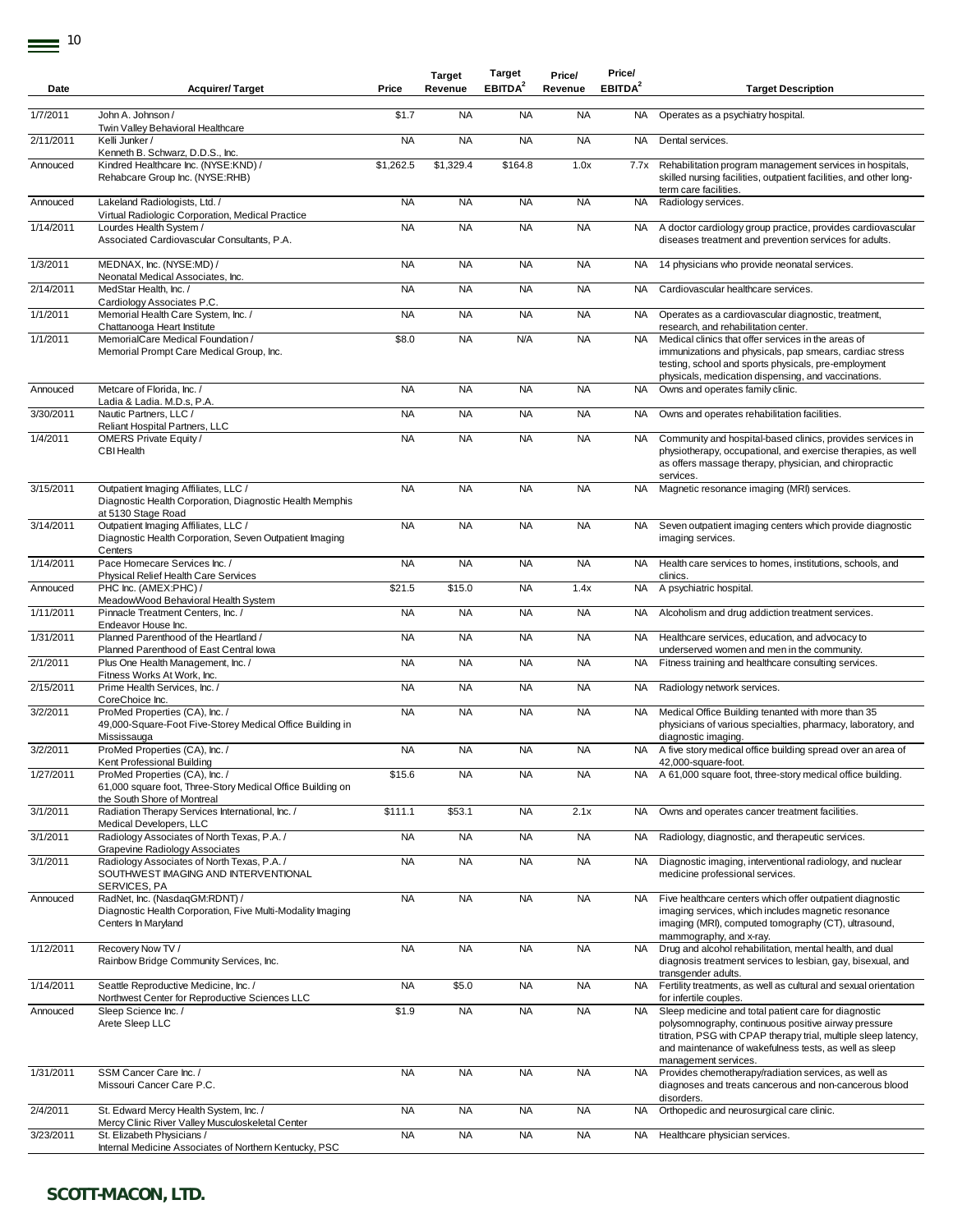|                                                      |                                                                                                   |           | <b>Target</b> | <b>Target</b>       | Price/    | Price/              |                                                                                                                                                                                                                                                                                        |
|------------------------------------------------------|---------------------------------------------------------------------------------------------------|-----------|---------------|---------------------|-----------|---------------------|----------------------------------------------------------------------------------------------------------------------------------------------------------------------------------------------------------------------------------------------------------------------------------------|
| Date                                                 | <b>Acquirer/Target</b>                                                                            | Price     | Revenue       | EBITDA <sup>2</sup> | Revenue   | EBITDA <sup>2</sup> | <b>Target Description</b>                                                                                                                                                                                                                                                              |
| 2/11/2011                                            | Swedishamerican Health System Corporation /<br>SwedishAmerican Medical Group/Lundholm Orthopedics | <b>NA</b> | <b>NA</b>     | <b>NA</b>           | <b>NA</b> | NA.                 | Orthopedic surgical and medical services.                                                                                                                                                                                                                                              |
| 1/13/2011                                            | Trihealth, Inc./<br>Health First Physicians LLC                                                   | <b>NA</b> | <b>NA</b>     | <b>NA</b>           | <b>NA</b> | NA.                 | Healthcare services that include inpatient and outpatient<br>surgery, robotic-assisted surgery, cancer care, digestive<br>health care, integrative health and medicine, musculoskeletal<br>and rehabilitation, seniors' health, trauma, sleep center, and<br>vascular center services. |
| 2/1/2011                                             | U.S. Healthworks. Inc. /<br>Two Medical Centers in South Florida                                  | <b>NA</b> | <b>NA</b>     | <b>NA</b>           | <b>NA</b> | <b>NA</b>           | Two Medical Centers offering occupational medicine<br>services including, diagnosis and treatment for injury and<br>illness, preventive services, pre-employment and post-offer<br>exams and screening, and return-to-work rehabilitative care.                                        |
| 2/1/2011                                             | Undisclosed Buyer /<br>AFO Imaging, Inc.                                                          | <b>NA</b> | <b>NA</b>     | <b>NA</b>           | <b>NA</b> | <b>NA</b>           | Professional imaging services such as MRI, CT scanning,<br>and X-rav.                                                                                                                                                                                                                  |
| Annouced                                             | University of Kansas Cancer Center /<br>Kansas City Cancer Center, LLC                            | <b>NA</b> | <b>NA</b>     | <b>NA</b>           | <b>NA</b> | NA.                 | Oncology physician practice, provides cancer care treatment<br>services.                                                                                                                                                                                                               |
| $\frac{2}{2}$ 1/2011                                 | Urgent Cares of America, Inc. /<br>Tri-City Express Care, PLLC                                    | <b>NA</b> | <b>NA</b>     | <b>NA</b>           | <b>NA</b> | NA.                 | Provides urgent care services for minor health and injury<br>care.                                                                                                                                                                                                                     |
| Annouced                                             | Vantage Oncology, Inc. /<br>Physician Oncology Services, L.P.                                     | <b>NA</b> | <b>NA</b>     | <b>NA</b>           | <b>NA</b> | <b>NA</b>           | Healthcare services through partnerships with radiation<br>oncology centers and physicians.                                                                                                                                                                                            |
| 1/1/2011                                             | Wyoming Valley Health Care System, Inc. /<br>Intermountain Medical Group                          | <b>NA</b> | <b>NA</b>     | <b>NA</b>           | <b>NA</b> | <b>NA</b>           | Health care services to individuals and families.                                                                                                                                                                                                                                      |
|                                                      |                                                                                                   |           |               |                     | 1.6x      | 7.7x                |                                                                                                                                                                                                                                                                                        |
| <b>MEAN (NON-ACUTE)</b><br><b>MEDIAN (NON-ACUTE)</b> |                                                                                                   |           |               |                     | 1.7x      | 7.7x                |                                                                                                                                                                                                                                                                                        |
|                                                      |                                                                                                   |           |               |                     |           |                     |                                                                                                                                                                                                                                                                                        |

|           |                                                                                                                                                     |           |           | <b>PROVIDERS - LONG-TERM CARE</b> |           |           |                                                                                                                                                                                                                                                |
|-----------|-----------------------------------------------------------------------------------------------------------------------------------------------------|-----------|-----------|-----------------------------------|-----------|-----------|------------------------------------------------------------------------------------------------------------------------------------------------------------------------------------------------------------------------------------------------|
| Annouced  | AdCare Health Systems Inc. (AMEX:ADK) /<br>Four Skilled Nursing Facilities in Arkansas                                                              | <b>NA</b> | <b>NA</b> | <b>NA</b>                         | <b>NA</b> | NA.       | Four Skilled Nursing Facilities comprising 416 beds and<br>offering healthcare services.                                                                                                                                                       |
| 3/31/2011 | Amica Mature Lifestyles Inc. (TSX:ACC) /<br>Amica at Bayview                                                                                        | \$28.2    | \$8.2     | <b>NA</b>                         | 3.5x      | <b>NA</b> | Owns and operates retirement homes.                                                                                                                                                                                                            |
| 2/23/2011 | Brookdale Senior Living Inc. (NYSE:BKD) /<br>2 Communities with 108 Units                                                                           | \$19.0    | <b>NA</b> | <b>NA</b>                         | <b>NA</b> | NA        | 2 residential communities each comprised of 108 units.                                                                                                                                                                                         |
| 1/13/2011 | Brookdale Senior Living Inc. (NYSE:BKD) /<br>12 Communities in Oklahoma and Texas                                                                   | \$31.3    | <b>NA</b> | <b>NA</b>                         | <b>NA</b> | <b>NA</b> | 12 Communities in two states comprises senior living<br>communities of 421 units.                                                                                                                                                              |
| 1/5/2011  | Ciena Healthcare Management, Inc.; Regency Healthcare<br>Management, LLC /<br>Courtland Gardens Health Center, Inc.                                 | <b>NA</b> | <b>NA</b> | <b>NA</b>                         | <b>NA</b> | <b>NA</b> | Operates a nursing center.                                                                                                                                                                                                                     |
| Annouced  | Clarinda Regional Health Center Inc. /<br>Goldenrod Manor Care Center                                                                               | \$1.1     | <b>NA</b> | <b>NA</b>                         | <b>NA</b> | <b>NA</b> | Owns and operates a nursing facility.                                                                                                                                                                                                          |
| Annouced  | Cornerstone Healthcare Plus REIT Inc. /<br>Sunrise Senior Living, Inc., Sunrise of Allentown                                                        | \$9.0     | <b>NA</b> | <b>NA</b>                         | <b>NA</b> | <b>NA</b> | 86 unit/100 bed assisted living facility.                                                                                                                                                                                                      |
| 1/14/2011 | Cornerstone Healthcare Plus REIT Inc. /<br>Forestview Manor Facility In Meredith, New Hampshire                                                     | \$10.8    | <b>NA</b> | <b>NA</b>                         | <b>NA</b> | <b>NA</b> | 69 unit assisted living and memory care facility.                                                                                                                                                                                              |
| Annouced  | Covenant Group, Inc.; Legend Retirement Corp. /<br>Tomball Regional Medical Center, The Heritage Retirement<br>Community in Tomball                 | <b>NA</b> | <b>NA</b> | <b>NA</b>                         | <b>NA</b> | <b>NA</b> | A retirement community.                                                                                                                                                                                                                        |
| 3/18/2011 | Ensign Group, Inc. (NasdaqGS:ENSG) /<br>Lexington and Victoria Care Center                                                                          | <b>NA</b> | <b>NA</b> | <b>NA</b>                         | <b>NA</b> | NA.       | Comprises healthcare facilities including a 125-bed assisted<br>living facility and a 188-bed skilled nursing facility.                                                                                                                        |
| 2/4/2011  | Ensign Group, Inc. (NasdaqGS:ENSG) /<br>CHRISTUS St. Joseph Villa                                                                                   | <b>NA</b> | <b>NA</b> | <b>NA</b>                         | <b>NA</b> | <b>NA</b> | Not-for-profit senior care facility.                                                                                                                                                                                                           |
| 1/14/2011 | HCP, Inc. (NYSE:HCP) /<br>HCP Ventures II, LLC                                                                                                      | \$862.8   | \$83.5    | \$78.8                            | <b>NM</b> | 11.0x     | 25 senior housing facilities.                                                                                                                                                                                                                  |
| Annouced  | Health Care REIT Inc. (NYSE:HCN) /<br>Four Combination Senior Housing Facilities Located In<br>Chicago and New York                                 | \$141.0   | <b>NA</b> | <b>NA</b>                         | <b>NA</b> | <b>NA</b> | Four Combination Senior Housing Facilities comprises 628<br>units.                                                                                                                                                                             |
| 3/29/2011 | Health Care REIT Inc. (NYSE:HCN) /<br>US Seniors Housing Portfolio                                                                                  | \$910.1   | <b>NA</b> | <b>NA</b>                         | <b>NA</b> | <b>NA</b> | 34 senior living communities.                                                                                                                                                                                                                  |
| 1/31/2011 | Health Care REIT Inc. (NYSE:HCN); Silverado Senior<br>Living, Inc. /<br>18 Senior Housing Facilities                                                | <b>NA</b> | <b>NA</b> | <b>NA</b>                         | <b>NA</b> | <b>NA</b> | 18 Senior Housing Facilities comprises senior living facilities<br>with 1,454 beds.                                                                                                                                                            |
| Annouced  | LTC Properties Inc. (NYSE:LTC) /<br>Four Skilled Nursing Properties with 524 Licensed Beds                                                          | \$52.0    | <b>NA</b> | <b>NA</b>                         | <b>NA</b> | <b>NA</b> | Four Skilled Nursing Properties with 524 Licensed Beds.                                                                                                                                                                                        |
| Annouced  | LTC Properties Inc. (NYSE:LTC) /<br>Two Health Care Facilities in South Carolina                                                                    | \$11.5    | <b>NA</b> | <b>NA</b>                         | <b>NA</b> | <b>NA</b> | Two Health Care Facilities comprises a nursing property with<br>98 licensed beds and long-term care comprising 20 licensed<br>skilled nursing beds, 40 assisted living units, 34 independent<br>living units, and 19 cottages and patio homes. |
| 2/15/2011 | Medical Properties Trust Inc. (NYSE:MPW) /<br>Three Long-Term Acute Care Hospital Facilities                                                        | \$99.5    | <b>NA</b> | <b>NA</b>                         | <b>NA</b> | <b>NA</b> | Three long-term acute care hospital facilities compromising a<br>total of 220 beds.                                                                                                                                                            |
| 3/19/2011 | Mission Healthcare LLC /<br>Belle Fourche Regional Senior and David M. Dorsett<br>Regional Senior and Sunpointe Regional Senior                     | <b>NA</b> | <b>NA</b> | <b>NA</b>                         | <b>NA</b> | <b>NA</b> | Combined services that provides social, rehabilitative and<br>professional services plus senior care and related healthcare<br>services in a nursing home.                                                                                     |
| 2/4/2011  | National Church Residences, Inc. /<br>Legacy Village                                                                                                | \$5.1     | <b>NA</b> | <b>NA</b>                         | <b>NA</b> | <b>NA</b> | Assisted living center which covers an area of 48 acres with<br>36 homes.                                                                                                                                                                      |
| 3/31/2011 | Nationwide Health Properties Inc. (NYSE:NHP) /<br>Arbor Rose Senior Care, LLC, Property at 6033 Arbor Ave.                                          | \$12.0    | <b>NA</b> | <b>NA</b>                         | <b>NA</b> | <b>NA</b> | Assisted living center comprised of 76 beds.                                                                                                                                                                                                   |
| 1/12/2011 | Nationwide Health Properties Inc. (NYSE:NHP) /<br>McGuire Group, Four Nursing Homes in Erie County, One in<br>Niagara County and One on Long Island | \$99.9    | <b>NA</b> | <b>NA</b>                         | <b>NA</b> | <b>NA</b> | Comprises six nursing homes.                                                                                                                                                                                                                   |
| 2/1/2011  | Platinum Health Care LLC /<br>Deaconess Long Term Care, Inc., Eleven Long Term Care<br>Facilities in Missouri                                       | \$27.2    | <b>NA</b> | <b>NA</b>                         | <b>NA</b> | <b>NA</b> | 11 long term care facilities consisting 852 licensed skilled<br>nursing beds and 128 assisted living beds.                                                                                                                                     |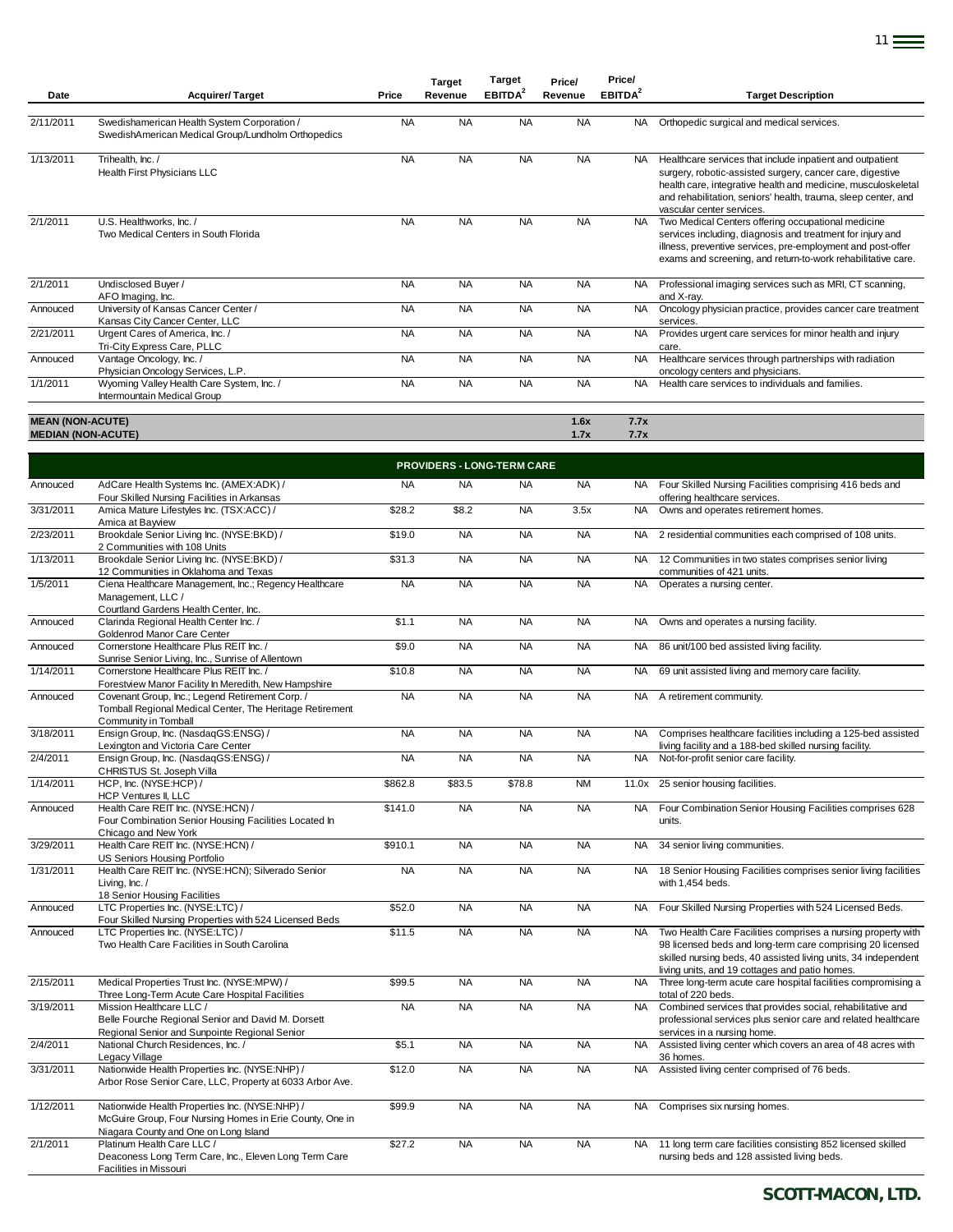| Date      | <b>Acquirer/Target</b>                                                                                                                                         | Price     | <b>Target</b><br>Revenue | rarget<br>EBITDA <sup>2</sup> | Price/<br>Revenue | <b>Price/</b><br>EBITDA <sup>2</sup> | <b>Target Description</b>                                                                                                                                                                                                                                   |
|-----------|----------------------------------------------------------------------------------------------------------------------------------------------------------------|-----------|--------------------------|-------------------------------|-------------------|--------------------------------------|-------------------------------------------------------------------------------------------------------------------------------------------------------------------------------------------------------------------------------------------------------------|
| Annouced  | Senior Housing Properties Trust (NYSE:SNH) /<br>20 Senior Living Communities In North Carolina, South<br>Carolina, Florida, Virginia and Georgia               | \$304.0   | <b>NA</b>                | <b>NA</b>                     | <b>NA</b>         | NA.                                  | Independent and assisted living communities comprises<br>2,111 living units which includes 814 independent living<br>apartments, 939 assisted living suites, 311 suites which offer<br>specialized Alzheimer's care, and 47 skilled nursing beds.           |
| 1/10/2011 | Sunrise Senior Living Investments, Inc.; CNL Income<br>Partners, LP/                                                                                           | \$262.0   | <b>NA</b>                | <b>NA</b>                     | <b>NA</b>         | NA.                                  | Senior Living Facilities that consists of a 29 senior-property<br>portfolio.                                                                                                                                                                                |
| Annouced  | 29 Senior Living Facilities<br>Transitions Healthcare LLC /<br>Green Acres Nursing & Rehabilitation Center                                                     | \$6.1     | <b>NA</b>                | <b>NA</b>                     | <b>NA</b>         | NA                                   | Operates as a nursing home.                                                                                                                                                                                                                                 |
|           | <b>MEAN (LONG-TERM CARE)</b>                                                                                                                                   |           |                          |                               | 3.5x              | 11.0x                                |                                                                                                                                                                                                                                                             |
|           | <b>MEDIAN (LONG-TERM CARE)</b>                                                                                                                                 |           |                          |                               | 3.5x              | 11.0x                                |                                                                                                                                                                                                                                                             |
|           |                                                                                                                                                                |           | <b>PROVIDERS - ACUTE</b> |                               |                   |                                      |                                                                                                                                                                                                                                                             |
| 1/13/2011 | Acadiana Management Group, LLC /<br>Edmond Specialty Hospital and Wichita Specialty Hospital                                                                   | <b>NA</b> | <b>NA</b>                | <b>NA</b>                     | <b>NA</b>         | NA .                                 | Acute long-term care hospitals, one with approximately 37<br>beds and the other approximately 26 beds.                                                                                                                                                      |
| 3/31/2011 | Atlantic Health System, Inc. /<br>Newton Memorial Hospital                                                                                                     | <b>NA</b> | <b>NA</b>                | <b>NA</b>                     | <b>NA</b>         | NA.                                  | Owns and operates a hospital and offers healthcare services.                                                                                                                                                                                                |
| Annouced  | Avanti Health System, LLC /<br>Coast Plaza Hospital, LP                                                                                                        | <b>NA</b> | <b>NA</b>                | <b>NA</b>                     | <b>NA</b>         | NA                                   | Operates a hospital. It offers services in the areas of<br>Alzheimer's program, cosmetic surgery, critical care,<br>diabetes care, emergency, eye care, laboratory, pain<br>management, pharmacy, podiatry, physical therapy,<br>radiology, and wound care. |
| 2/1/2011  | Baptist Health System Inc. /<br>Heart & Vascular Institute Of Texas, Inc.                                                                                      | <b>NA</b> | <b>NA</b>                | <b>NA</b>                     | <b>NA</b>         | <b>NA</b>                            | Medical and surgical care services for cardiovascular<br>diseases.                                                                                                                                                                                          |
| 1/10/2011 | BlueStone Real Estate Capital LLC /<br>Temple Northeastern Hospital                                                                                            | <b>NA</b> | <b>NA</b>                | <b>NA</b>                     | <b>NA</b>         | <b>NA</b>                            | A hospital which provides healthcare services.                                                                                                                                                                                                              |
| 1/25/2011 | Carolina Neurosurgery & Spine Associates, P.A.; Moses<br>Cone Health System, Inc.; Vanguard Brain & Spine<br>Specialists, P.A./<br><b>Triad Surgery Center</b> | <b>NA</b> | <b>NA</b>                | <b>NA</b>                     | <b>NA</b>         | NA                                   | Comprises specialty surgery center including, three operating<br>rooms and two procedure rooms covering an area of 10,800-<br>square-foot.                                                                                                                  |
| 3/31/2011 | Central DuPage Health, Inc. /                                                                                                                                  | <b>NA</b> | \$205.0                  | <b>NA</b>                     | <b>NA</b>         | <b>NA</b>                            | Operates hospital, health and wellness, and senior living<br>facilities.                                                                                                                                                                                    |
| 1/20/2011 | Delnor Community Hospital Inc.<br>Centric Health Corp. (TSX:CHH) /                                                                                             | \$23.8    | <b>NA</b>                | <b>NA</b>                     | <b>NA</b>         | <b>NA</b>                            | Designs, constructs, furnishes, operates, and manages                                                                                                                                                                                                       |
| Annouced  | Surgical Spaces Inc.<br>Clear Lake Regional Medical Center, Inc. /                                                                                             | <b>NA</b> | <b>NA</b>                | <b>NA</b>                     | <b>NA</b>         | <b>NA</b>                            | private surgical facilities.<br>Healthcare facilities.                                                                                                                                                                                                      |
| Annouced  | CHCA Mainland L.P.<br>Community Health Systems, Inc. (NYSE:CYH) /                                                                                              | \$150.0   | <b>NA</b>                | <b>NA</b>                     | <b>NA</b>         | NA.                                  | Acute and special care hospitals, and outpatient centers.                                                                                                                                                                                                   |
| Annouced  | Mercy Health Partners, Inc.<br>Edleun Group, Inc. (TSXV:EDU) /<br>Child Care Operations at Five Centres in Greater                                             | \$4.2     | <b>NA</b>                | <b>NA</b>                     | <b>NA</b>         | NA.                                  | Five child healthcare facilities with a total licensed capacity of<br>422 spaces.                                                                                                                                                                           |
| 1/14/2011 | Vancouver and Kelowna<br>Fairfield Medical Center /                                                                                                            | \$8.5     | <b>NA</b>                | <b>NA</b>                     | <b>NA</b>         |                                      | NA Outpatient surgery services for patients, families, and                                                                                                                                                                                                  |
| 2/8/2011  | River View Surgery Center<br>Group of more than 40 Doctors /                                                                                                   | \$8.6     | <b>NM</b>                | <b>NA</b>                     | <b>NA</b>         |                                      | community.<br>NA Acute-care hospital. The hospital offers inpatient as well as                                                                                                                                                                              |
| 1/31/2011 | Oakland Physicians Medical Center, L.L.C.<br>Grubb & Ellis Equity Advisors, LLC; Grubb & Ellis<br>Healthcare REIT II, Inc. /                                   | \$12.2    | <b>NA</b>                | <b>NA</b>                     | <b>NA</b>         | <b>NA</b>                            | outpatient services. It also provides home health services.<br>A hospital that provides 42 private patient rooms.                                                                                                                                           |
| Annouced  | Landmark Hospital of Columbia<br>Healthcare Of Today, Inc. /<br>Physicians Hospital System                                                                     | <b>NA</b> | <b>NA</b>                | <b>NA</b>                     | <b>NA</b>         |                                      | NA A network of physician-owned facilities, provides healthcare<br>services to patients, team members, physicians, and<br>families.                                                                                                                         |
| Annouced  | Hutchinson Clinic. P.A. /<br>Medical Center, Main Building Business                                                                                            | <b>NA</b> | <b>NA</b>                | <b>NA</b>                     | <b>NA</b>         | <b>NA</b>                            | A healthcare facility that provides audiology,<br>cardiopulmonary, laboratory, ambulatory surgery, dialysis,<br>endoscopy, optical, pharmacy, and physical therapy services.                                                                                |
| Annouced  | IASIS Healthcare LLC /<br>SJ Medical Center, LLC                                                                                                               | <b>NA</b> | \$245.0                  | <b>NA</b>                     | <b>NA</b>         | NA                                   | General acute care medical center.                                                                                                                                                                                                                          |
| 3/23/2011 | IPC The Hospitalist Company, Inc. (NasdaqGS:IPCM) /<br>Mid-Michigan Hospitalist Group, PC                                                                      | <b>NA</b> | <b>NA</b>                | <b>NA</b>                     | <b>NA</b>         | NA                                   | Acute care services.                                                                                                                                                                                                                                        |
| Annouced  | Irving Place Capital /<br>National Surgical Hospitals, Inc.                                                                                                    | <b>NA</b> | <b>NA</b>                | <b>NA</b>                     | <b>NA</b>         | NA                                   | Engages in the ownership, operation, development, and<br>management of surgical hospitals and surgery centers in<br>partnership with physicians.                                                                                                            |
| 1/4/2011  | Medical Properties Trust Inc. (NYSE:MPW) /                                                                                                                     | \$17.1    | <b>NA</b>                | <b>NA</b>                     | <b>NA</b>         | NA                                   | Comprises an acute care hospital.                                                                                                                                                                                                                           |
| 2/15/2011 | Real Estate Of Gilbert Hospital Of Phoenix, Arizona<br>Medical Properties Trust Inc. (NYSE:MPW); Vibra<br>Healthcare, LLC /<br>Atrium Medical Center           | <b>NA</b> | <b>NA</b>                | <b>NA</b>                     | <b>NA</b>         | NA.                                  | Operates as a hospital that offers cardiac care, sports<br>medicine, and physical therapy, as well as women's health<br>care services.                                                                                                                      |
| Annouced  | National Surgical Hospitals, Inc. /                                                                                                                            | <b>NA</b> | <b>NA</b>                | <b>NA</b>                     | <b>NA</b>         | NA.                                  | Hospital provides healthcare services.                                                                                                                                                                                                                      |
| 3/1/2011  | Lafayette Surgical Specialty Hospital<br>North Country Health Services /                                                                                       | <b>NA</b> | <b>NA</b>                | <b>NA</b>                     | <b>NA</b>         | NA                                   | Not-for-profit healthcare system.                                                                                                                                                                                                                           |
| 1/11/2011 | Sanford Health of Northern Minnesota<br>Northstar Healthcare Inc. (TSX:NHC) /<br>Palladium for Surgery - Dallas Ltd.                                           | \$2.2     | <b>NA</b>                | <b>NA</b>                     | <b>NA</b>         | <b>NA</b>                            | Ambulatory surgery center with three operating rooms and<br>one treatment room for ENT, orthopedics, pain management,                                                                                                                                       |
| 1/11/2011 | Northstar Healthcare Inc. (TSX:NHC) /                                                                                                                          | \$1.1     | <b>NA</b>                | <b>NA</b>                     | <b>NA</b>         | <b>NA</b>                            | general surgery, and podiatric surgery.<br>Ambulatory surgery center.                                                                                                                                                                                       |
| Annouced  | Palladium for Surgery - Houston, Ltd.<br>Omri of Pensacola, Inc. /                                                                                             | <b>NA</b> | <b>NA</b>                | <b>NA</b>                     | <b>NA</b>         | NA.                                  | Acute care general medical surgical hospital.                                                                                                                                                                                                               |
| Annouced  | Healthmark Regional Medical Center<br>Provena Health /                                                                                                         | <b>NA</b> | <b>NA</b>                | <b>NA</b>                     | <b>NA</b>         | NA                                   | Non-profit organization that owns and operates hospitals and                                                                                                                                                                                                |
|           | Resurrection Health Care Corporation                                                                                                                           |           |                          |                               |                   |                                      | healthcare centers.                                                                                                                                                                                                                                         |

**Target** 

**Target** 

**Price/**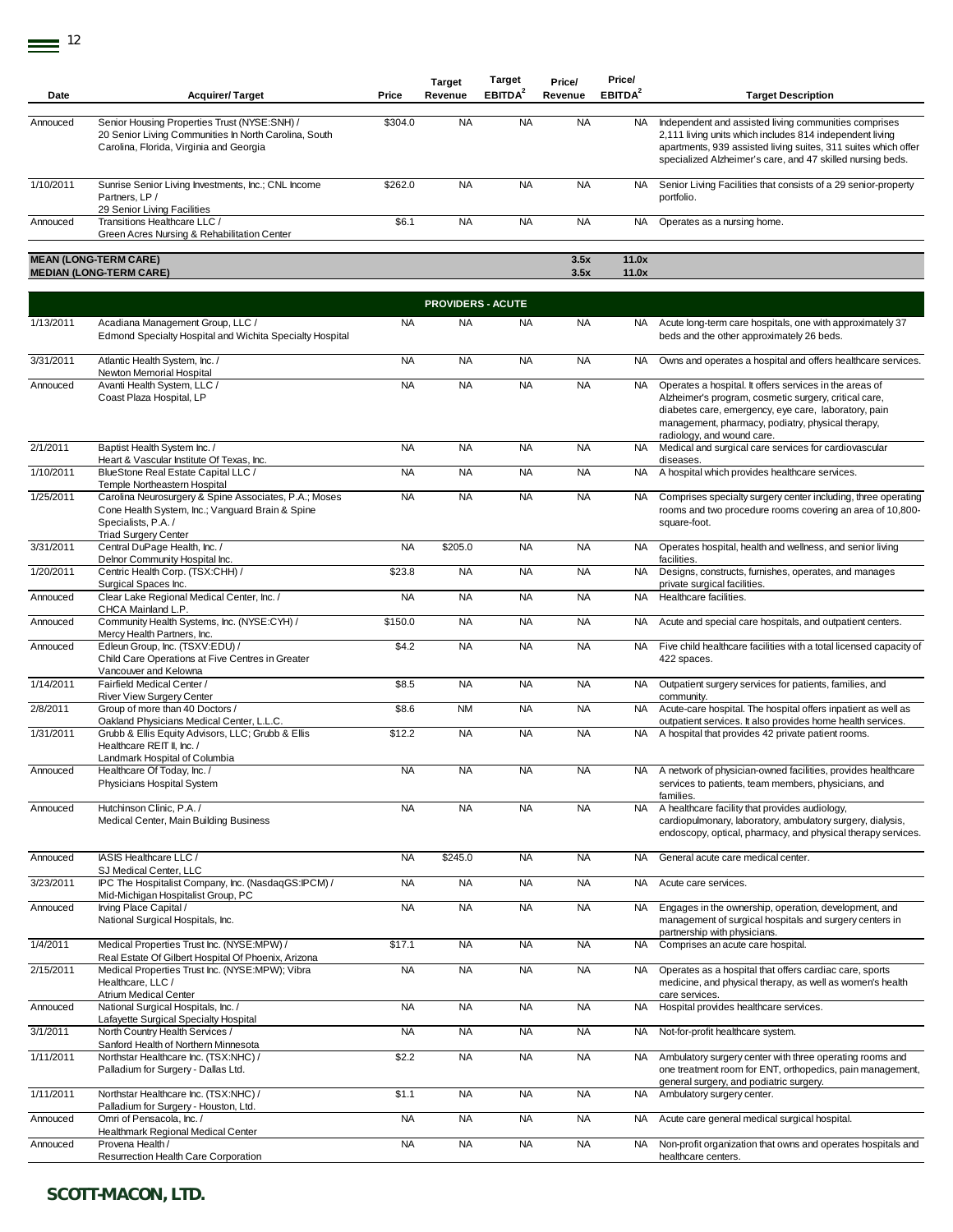|                           |                                                           |           | <b>Target</b> | <b>Target</b>       | Price/    | Price/              |                                                                |
|---------------------------|-----------------------------------------------------------|-----------|---------------|---------------------|-----------|---------------------|----------------------------------------------------------------|
| Date                      | <b>Acquirer/Target</b>                                    | Price     | Revenue       | EBITDA <sup>2</sup> | Revenue   | EBITDA <sup>2</sup> | <b>Target Description</b>                                      |
|                           |                                                           |           |               |                     |           |                     |                                                                |
| Annouced                  | RegionalCare Hospital Partners, Inc. /                    | <b>NA</b> | <b>NA</b>     | <b>NA</b>           | <b>NA</b> | <b>NA</b>           | Non-profit hospital that provides health care services.        |
|                           | Cheyenne Regional Medical Center                          |           |               |                     |           |                     |                                                                |
| Annouced                  | RegionalCare Hospital Partners, Inc. /                    | <b>NA</b> | <b>NA</b>     | <b>NA</b>           | <b>NA</b> | <b>NA</b>           | Operates community hospitals.                                  |
|                           | Landmark Medical Center, Inc.                             |           |               |                     |           |                     |                                                                |
| 1/31/2011                 | Richard Levin and other local investors /                 | <b>NA</b> | <b>NA</b>     | <b>NA</b>           | <b>NA</b> | <b>NA</b>           | Consists of a 262 bed community hospital that focuses on       |
|                           | St. John Detroit Riverview Hospital                       |           |               |                     |           |                     | geriatric care, obstetrics, and gynecology.                    |
| Annouced                  | Sabra Health Care REIT. Inc. /                            | \$62.7    | <b>NA</b>     | <b>NA</b>           | <b>NA</b> | <b>NA</b>           | A 70-bed acute care hospital.                                  |
|                           | Texas Regional Medical Center Ltd.                        |           |               |                     |           |                     |                                                                |
| Annouced                  | Saint Agnes Medical Center /                              | <b>NA</b> | <b>NA</b>     | <b>NA</b>           | <b>NA</b> | <b>NA</b>           | Surgery and post-surgical care services for patients.          |
|                           | Fresno Surgical Hospital                                  |           |               |                     |           |                     |                                                                |
| 1/10/2011                 | Sisters Of Mercy Health System, Inc. /                    | \$0.1     | <b>NA</b>     | <b>NA</b>           | <b>NA</b> | <b>NA</b>           | A 25 bed hospital.                                             |
|                           | RHA Tishomingo, LLC                                       |           |               |                     |           |                     |                                                                |
| 1/1/2011                  | Tampa Bay Heart Institute at Northside Hospital /         | <b>NA</b> | <b>NA</b>     | <b>NA</b>           | <b>NA</b> | <b>NA</b>           | Cardiovascular group that offers various programs and          |
|                           | Heart & Vascular Institute of Florida (South Care Center) |           |               |                     |           |                     | services covering the entire spectrum of cardiovascular        |
|                           |                                                           |           |               |                     |           |                     | medicine, which include Berkely heart labs cholesterol levels, |
|                           |                                                           |           |               |                     |           |                     | coronary interventions, peripheral interventions, arrhythmia   |
|                           |                                                           |           |               |                     |           |                     | care, and coumadin clinic services.                            |
| Annouced                  | Trinity Health Corporation /                              | <b>NA</b> | <b>NA</b>     | <b>NA</b>           | <b>NA</b> | <b>NA</b>           | Academic medical centers.                                      |
|                           | Loyola University Health System                           |           |               |                     |           |                     |                                                                |
| Annouced                  | Upstate Medical University /                              | <b>NA</b> | <b>NA</b>     | <b>NA</b>           | <b>NA</b> | <b>NA</b>           | Healthcare services that include medical and surgical care,    |
|                           | <b>Community-General Hospital</b>                         |           |               |                     |           |                     | emergency, intensive care, acute rehabilitation, inpatient     |
|                           |                                                           |           |               |                     |           |                     | psychiatric care, obstetric, orthopedic, gynecological,        |
|                           |                                                           |           |               |                     |           |                     | nutrition counseling, and weight loss programs.                |
| 3/30/2011                 | WellTek Incorporated (OTCPK:WTKN) /                       | \$1.5     | <b>NA</b>     | <b>NA</b>           | <b>NA</b> | <b>NA</b>           | Owns and operates clinics which provides Stem Cell             |
|                           | Stem Cells for Hope, Inc.                                 |           |               |                     |           |                     | transplantation therapy.                                       |
| 3/1/2011                  | West Virginia United Health System, Inc. /                | <b>NA</b> | <b>NA</b>     | <b>NA</b>           | <b>NA</b> | <b>NA</b>           | Hospital that offers acute medical care and surgical services  |
|                           | St. Joseph's Hospital                                     |           |               |                     |           |                     | on an inpatient and outpatient basis                           |
| Annouced                  | Yale-New Haven Hospital, Inc. /                           | <b>NA</b> | <b>NA</b>     | <b>NA</b>           | <b>NA</b> | <b>NA</b>           | Community teaching hospita that, provides patient care and     |
|                           | Hospital Of St. Raphael Physicians Ipa Ii, Inc.           |           |               |                     |           |                     | medical education services.                                    |
|                           |                                                           |           |               |                     |           |                     |                                                                |
| <b>MEAN (ACUTE)</b>       |                                                           |           |               |                     | <b>NA</b> | <b>NA</b>           |                                                                |
| <b>MEDIAN (ACUTE)</b>     |                                                           |           |               |                     | <b>NA</b> | <b>NA</b>           |                                                                |
| <b>MEAN (PROVIDERS)</b>   |                                                           |           |               |                     | 2.5x      | 8.4x                |                                                                |
| <b>MEDIAN (PROVIDERS)</b> |                                                           |           |               |                     | 2.1x      | 7.7x                |                                                                |
|                           |                                                           |           |               |                     |           |                     |                                                                |

|           | <b>PRODUCTS - CLINICAL DEVICES</b>                                                            |           |           |           |           |           |                                                                                                                                                                                                                                                       |  |  |  |  |  |
|-----------|-----------------------------------------------------------------------------------------------|-----------|-----------|-----------|-----------|-----------|-------------------------------------------------------------------------------------------------------------------------------------------------------------------------------------------------------------------------------------------------------|--|--|--|--|--|
| Annouced  | Accuray Incorporated (NasdaqGS:ARAY) /<br>TomoTherapy Incorporated (NasdaqGS:TOMO)            | \$126.2   | \$195.4   | <b>NM</b> | 0.6x      |           | NM Radiation solutions to treat a range of cancer types.                                                                                                                                                                                              |  |  |  |  |  |
| Annouced  | Align Technology Inc. (NasdaqGS:ALGN) /<br>Cadent, Inc.                                       | \$190.0   | <b>NA</b> | <b>NA</b> | <b>NA</b> | NA.       | 3-D digital and CAD/CAM solutions for orthodontic and<br>dentistry industries.                                                                                                                                                                        |  |  |  |  |  |
| Annouced  | Arthrex. Inc. /<br>Cardo Medical, Inc., Joint Arthroplasty Division                           | \$10.0    | <b>NA</b> | <b>NA</b> | <b>NA</b> | <b>NA</b> | Manufactures joint arthroplasty products such as hip and<br>knee assets.                                                                                                                                                                              |  |  |  |  |  |
| Annouced  | Aumento Capital Corporation (TSXV:ATO.P) /<br>Annidis Health Systems Corp.                    | <b>NA</b> | <b>NA</b> | <b>NA</b> | <b>NA</b> | <b>NA</b> | Produces eye-centric products and services that help eye<br>care professionals to screen, detect, diagnose, treat, and<br>manage ocular diseases.                                                                                                     |  |  |  |  |  |
| Annouced  | Bacterin International Holdings, Inc. (AMEX:BONE) /<br>Robinson MedSurg, LLC                  | \$2.0     | <b>NA</b> | <b>NA</b> | <b>NA</b> | <b>NA</b> | Distributes implantable medical devices for maxillofacial,<br>craniofacial, and orthopedic uses.                                                                                                                                                      |  |  |  |  |  |
| 3/15/2011 | Biomedical Structures, LLC /<br>Concordia Medical LLC                                         | <b>NA</b> | <b>NA</b> | <b>NA</b> | <b>NA</b> | <b>NA</b> | Develops and manufactures fiber based medical implants<br>and scaffolds for regenerative medicines.                                                                                                                                                   |  |  |  |  |  |
| Annouced  | Boston Scientific Corporation (NYSE:BSX) /<br>ReVascular Therapeutics, Inc.                   | <b>NA</b> | <b>NA</b> | <b>NA</b> | <b>NA</b> | <b>NA</b> | Develops percutaneous medical devices to reopen occluded<br>vessels.                                                                                                                                                                                  |  |  |  |  |  |
| 3/3/2011  | Boston Scientific Corporation (NYSE:BSX) /<br>Atritech, Inc.                                  | \$375.0   | <b>NA</b> | <b>NA</b> | <b>NA</b> | <b>NA</b> | Engages in the development of minimally invasive<br>technologies for the prevention of atrial fibrillation related<br>stroke.                                                                                                                         |  |  |  |  |  |
| 1/5/2011  | Boston Scientific Corporation (NYSE:BSX) /<br>IntElect Medical, Inc.                          | \$70.6    | <b>NA</b> | <b>NA</b> | <b>NA</b> | <b>NA</b> | Develops and commercializes deep brain stimulation (DBS)<br>therapies and technology for patients suffering with<br>disabilities from stroke and traumatic brain injury.                                                                              |  |  |  |  |  |
| 1/4/2011  | Boston Scientific Corporation (NYSE:BSX) /<br>Sadra Medical, Inc.                             | \$417.4   | <b>NA</b> | <b>NA</b> | <b>NA</b> | <b>NA</b> | Develops new therapies for the treatment of aortic valve<br>disease.                                                                                                                                                                                  |  |  |  |  |  |
| Annouced  | CryoLife Inc. (NYSE:CRY) /<br>Cardiogenesis Corporation (OTCPK:CGCP)                          | \$19.7    | \$11.3    | <b>NM</b> | 1.8x      | <b>NM</b> | Designs, develops, and distributes laser-based surgical<br>products and disposable fiber-optic accessories for the<br>treatment of cardiac ischemia associated with advanced<br>cardiovascular disease through laser myocardial<br>revascularization. |  |  |  |  |  |
| 2/2/2011  | Cynosure, Inc. (NasdaqGM:CYNO) /<br>Elemé Medical Inc.                                        | \$2.5     | \$5.0     | <b>NA</b> | 0.5x      | <b>NA</b> | Body shaping technologies.                                                                                                                                                                                                                            |  |  |  |  |  |
| Annouced  | Eckert & Ziegler Strahlen & Medizintechnik AG<br>(XTRA:EUZ) /<br>Theragenics Corp. (NYSE:TGX) | \$60.6    | \$82.2    | \$11.2    | 0.7x      | 5.4x      | Medical device company serving the cancer treatment and<br>surgical markets.                                                                                                                                                                          |  |  |  |  |  |
| 3/11/2011 | Edwards Lifesciences Corp. (NYSE:EW) /<br>Embrella Cardiovascular, Inc.                       | <b>NA</b> | <b>NA</b> | <b>NA</b> | <b>NA</b> | <b>NA</b> | A system to enhance embolic cerebral protection, enabling<br>interventionalists to reduce the frequency of embolic strokes<br>during cardiovascular procedures.                                                                                       |  |  |  |  |  |
| 3/8/2011  | Fresenius Medical Care AG KGAA (DB:FME) /<br>HemaMetrics, Inc.                                | <b>NA</b> | <b>NA</b> | <b>NA</b> | <b>NA</b> | <b>NA</b> | Manufactures, markets, and distributes solutions for the non-<br>invasive blood measurement of hematocrit, hemoglobin,<br>percent oxygen saturation, and percent blood volume change.                                                                 |  |  |  |  |  |
| 1/12/2011 | Globus Medical, Inc. /<br>Facet Solutions, Inc.                                               | <b>NA</b> | <b>NA</b> | <b>NA</b> | <b>NA</b> | <b>NA</b> | Develops and commercializes surgical devices for the<br>treatment of facet-related spinal disorders.                                                                                                                                                  |  |  |  |  |  |
| 1/6/2011  | Hologic Inc. (NasdaqGS:HOLX) /<br>Interlace Medical, Inc.                                     | \$353.9   | <b>NA</b> | <b>NA</b> | <b>NA</b> | <b>NA</b> | Design and development of medical devices for treating<br>gynecological diseases and conditions.                                                                                                                                                      |  |  |  |  |  |
| 3/10/2011 | IDEX Corporation (NYSE:IEX) /<br>Microfluidics International Corporation                      | \$17.3    | \$17.2    | \$1.0     | 1.0x      | 17.5x     | Engages in the production and marketing of fluid materials<br>processing systems.                                                                                                                                                                     |  |  |  |  |  |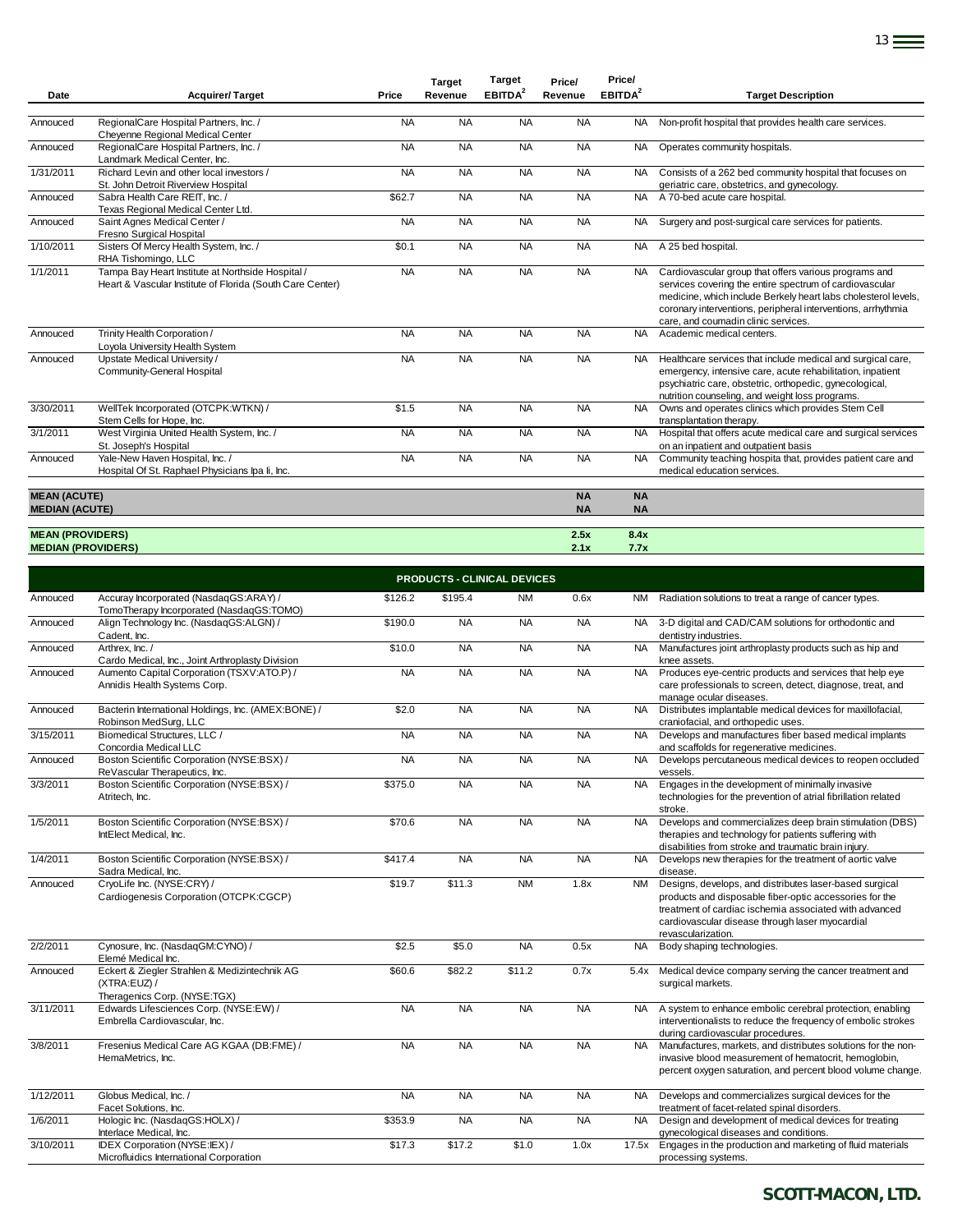| Date               | <b>Acquirer/Target</b>                                                                  | Price     | <b>Target</b><br>Revenue | <b>Target</b><br>EBITDA <sup>2</sup> | Price/<br>Revenue | Price/<br>EBITDA <sup>2</sup> | <b>Target Description</b>                                                                                                                                                               |
|--------------------|-----------------------------------------------------------------------------------------|-----------|--------------------------|--------------------------------------|-------------------|-------------------------------|-----------------------------------------------------------------------------------------------------------------------------------------------------------------------------------------|
|                    |                                                                                         |           |                          |                                      |                   |                               |                                                                                                                                                                                         |
| 3/10/2011          | InfuSystem Holdings, Inc. (AMEX:INFU) /<br>Star Infusion and Compression Therapies, LLC | <b>NA</b> | <b>NA</b>                | <b>NA</b>                            | <b>NA</b>         | <b>NA</b>                     | Manufactures and distributes ambulatory infusion pumps to<br>oncologists.                                                                                                               |
| 1/26/2011          | Inverness Graham Investments /<br><b>TechDevice Corporation</b>                         | <b>NA</b> | <b>NA</b>                | <b>NA</b>                            | <b>NA</b>         | <b>NA</b>                     | Develops and manufactures catheters and components,<br>coils, ground cores, and finished guidewires for endosurgical<br>and interventional applications.                                |
| 2/2/2011           | Linsalata Capital Partners /<br>NeuroTherm. Inc.                                        | <b>NA</b> | <b>NA</b>                | <b>NA</b>                            | <b>NA</b>         | <b>NA</b>                     | Designs, develops, and manufactures radiofrequency (RF)<br>generators and related consumables for the treatment of<br>chronic pain.                                                     |
| 1/13/2011          | Medtronic, Inc. (NYSE:MDT) /<br>Ardian, Inc.                                            | \$797.8   | <b>NA</b>                | <b>NA</b>                            | <b>NA</b>         | <b>NA</b>                     | Develops catheter-based treatment for diseases related to<br>sympathetic hyperactivity, including hypertension, chronic<br>kidney disease, metabolic syndrome, and heart failure.       |
| 2/1/2011           | Novadag Corp./<br><b>TMR Business</b>                                                   | \$1.7     | <b>NA</b>                | <b>NA</b>                            | <b>NA</b>         | <b>NA</b>                     | Developed a surgical technique involving transmyocardial<br>laser revascularization which helps in treating inoperable<br>heart disease in people with persistent angina.               |
| Annouced           | River Medtech Inc. /<br>Cardima, Inc. (OTCPK:CADM.Q)                                    | \$0.4     | \$3.0                    | <b>NM</b>                            | 0.1x              | <b>NM</b>                     | Design, development, manufacture, and marketing of<br>products for the diagnosis and treatment of cardiac<br>arrhythmias, including atrial fibrillation and ventricular<br>tachycardia. |
| $\frac{2}{112011}$ | Sonoma Orthopedic Products, Inc. /<br>NovaLign Orthopaedics, Inc., Certain Key Assets   | <b>NA</b> | <b>NA</b>                | <b>NA</b>                            | <b>NA</b>         | <b>NA</b>                     | Intellectual property, assets, and licenses related to<br>intramedullary system for fracture fixation.                                                                                  |
| 1/3/2011           | Stryker Corp. (NYSE:SYK) /<br>Boston Scientific Corporation, Neurovascular Division     | \$1,500.0 | \$348.0                  | <b>NA</b>                            | <b>NA</b>         | <b>NA</b>                     | Devices for the treatment of neurovascular disease which<br>includes detachable coils, stents, microcatheters, and<br>quidewires.                                                       |
| 1/10/2011          | Teleflex Incorporated (NYSE:TFX) /<br>VasoNova, Inc.                                    | \$55.0    | <b>NA</b>                | <b>NA</b>                            | <b>NA</b>         | <b>NA</b>                     | Creates, develops, and commercializes vascular navigation<br>systems for healthcare providers and clinicians.                                                                           |
| 1/17/2011          | Thuasne North America. Inc. /<br>Townsend Design, Inc.                                  | <b>NA</b> | \$19.0                   | <b>NA</b>                            | <b>NA</b>         | <b>NA</b>                     | Manufactures and distributes orthopedic braces for knee<br>injuries and pain, ankle instabilities, and various medical<br>conditions.                                                   |
| Annouced           | Undisclosed Buyer /<br>PuriCore plc., Endoscopy Division                                | \$17.0    | \$25.3                   | <b>NA</b>                            | 0.7x              | NA.                           | Manufactures endoscopy decontamination equipment and<br>services.                                                                                                                       |
| 2/28/2011          | Veniti Limited /<br>Varix Medical Corporation                                           | <b>NA</b> | <b>NA</b>                | <b>NA</b>                            | <b>NA</b>         | <b>NA</b>                     | Develops products for the minimally invasive treatment of<br>chronic venous insufficiency.                                                                                              |
|                    |                                                                                         |           |                          |                                      |                   |                               |                                                                                                                                                                                         |

#### **MEAN (CLINICAL DEVICES) 0.8x 11.4x MEDIAN (CLINICAL DEVICES) 0.7x 11.4x**

|           |                                                                                  |           |           | <b>PRODUCTS - NON-CLINICAL DEVICES</b> |              |                |                                                                                                                                                                                                     |
|-----------|----------------------------------------------------------------------------------|-----------|-----------|----------------------------------------|--------------|----------------|-----------------------------------------------------------------------------------------------------------------------------------------------------------------------------------------------------|
| 2/18/2011 | Becton, Dickinson and Company (NYSE:BDX) /<br>Accuri Instruments, Inc.           | <b>NA</b> | <b>NA</b> | <b>NA</b>                              | <b>NA</b>    | <b>NA</b>      | Develops and markets C6 Flow Cytometer, CFlow software<br>and CSampler and also offers support services.                                                                                            |
| 4/4/2011  | Bruker Corporation (NasdaqGS:BRKR) /<br>Bruker-Michrom Inc.                      | <b>NA</b> | \$3.0     | <b>NA</b>                              | <b>NA</b>    | <b>NA</b>      | Research, engineering, manufacture, marketing, and sale of<br>LCMS instruments, accessories, and consumables for<br>proteomics researchers.                                                         |
| 3/11/2011 | Chemat Technology Inc. /<br>DAC International Inc, Surfacing System Product Line | <b>NA</b> | <b>NA</b> | <b>NA</b>                              | <b>NA</b>    | <b>NA</b>      | Comprises the manufacturing operation of spectacle lens<br>surfacing system product line.                                                                                                           |
| Annouced  | Danaher Corp. (NYSE:DHR) /<br>Beckman Coulter Inc. (NYSE:BEC)                    | \$6,852.8 | \$3.663.4 | \$796.6                                | 1.9x         | 8.6x           | Biomedical testing instrument systems, tests, and supplies<br>for clinical laboratories worldwide.                                                                                                  |
| 3/4/2011  | Ecolab Inc. (NYSE:ECL) /<br>O.R. Solutions. Inc.                                 | \$260.0   | \$55.0    | <b>NA</b>                              | 4.7x         | <b>NA</b>      | Automated surgical slush systems and intra-operative<br>irrigation solution warming systems.                                                                                                        |
| 1/24/2011 | Entologi Limited /<br>RTS Life Science LLC                                       | \$2.9     | <b>NA</b> | <b>NA</b>                              | <b>NA</b>    | <b>NA</b>      | Develops, manufactures, and supplies scientific instruments<br>for pharmaceutical and medical industries.                                                                                           |
| 1/31/2011 | IntegenX, Inc. /<br>GenVault Corporation                                         | <b>NA</b> | <b>NA</b> | <b>NA</b>                              | <b>NA</b>    | <b>NA</b>      | Bio sample workflow, transport, and storage solutions for<br>genomic medicine, discovery, and identification applications.                                                                          |
| 1/12/2011 | Origio a/s (OB:ORO) /<br>Incept BioSystems, Inc.                                 | \$1.1     | <b>NA</b> | <b>NA</b>                              | <b>NA</b>    | NA.            | Develops microscale technologies that enable fertility<br>specialists to treat infertility.                                                                                                         |
| Annouced  | Terumo Corporation (TSE:4543) /<br>CaridianBCT, Inc.                             | \$2,625.0 | \$524.0   | \$182.0                                | 5.0x         | 14.4x          | Develops and commercializes technology, products, and<br>services in the areas of apheresis collections, therapeutic<br>apheresis, cell therapy, whole blood processing, and<br>pathogen reduction. |
| 2/2/2011  | Trinity Biotech plc (NasdaqGS:TRIB) /<br>Phoenix Bio-Tech Corporation            | \$2.5     | \$1.3     | <b>NA</b>                              | 2.0x         | <b>NA</b>      | Medical diagnostic products and technical services for<br>manual and custom automation of diagnostic systems.                                                                                       |
|           | <b>MEAN (NON-CLINICAL DEVICES)</b><br><b>MEDIAN (NON-CLINICAL DEVICES)</b>       |           |           |                                        | 3.4x<br>3.4x | 11.5x<br>11.5x |                                                                                                                                                                                                     |

| <b>PRODUCTS - DISPOSABLES</b> |                                                       |           |           |           |           |           |                                                                                                                                                                                                           |  |  |  |
|-------------------------------|-------------------------------------------------------|-----------|-----------|-----------|-----------|-----------|-----------------------------------------------------------------------------------------------------------------------------------------------------------------------------------------------------------|--|--|--|
| 1/4/2011                      | DJO Global, Inc. /<br>Elastic Therapy, Inc.           | <b>NA</b> | \$26.0    | <b>NA</b> | <b>NA</b> | <b>NA</b> | Designs and manufactures therapeutic compression hosiery.<br>elastic health supports, and specialty knitted products for<br>venous disorders of the legs, leg edema, and the prevention<br>of lea ulcers. |  |  |  |
| 1/4/2011                      | LMA North America, Inc. /<br>Wolfe Tory Medical, Inc. | \$13.1    | <b>NA</b> | <b>NA</b> | <b>NA</b> | <b>NA</b> | Designs, develops, manufactures, and markets disposable<br>medical devices for the healthcare providers.                                                                                                  |  |  |  |

|           | <b>MEAN (DISPOSABLES)</b><br><b>MEDIAN (DISPOSABLES)</b>                  |       |                              |           | <b>NA</b><br><b>NA</b> | <b>NA</b><br><b>NA</b> |                                                                                                  |
|-----------|---------------------------------------------------------------------------|-------|------------------------------|-----------|------------------------|------------------------|--------------------------------------------------------------------------------------------------|
|           |                                                                           |       | <b>PRODUCTS - COMMERCIAL</b> |           |                        |                        |                                                                                                  |
| 2/28/2011 | Acme United Corp. (AMEX:ACU) /<br>Pac-Kit Safety Equipment Co., Inc.      | \$3.4 | \$5.4                        | <b>NA</b> | 0.6x                   | <b>NA</b>              | Develops and manufactures medical and first aid kits.                                            |
| 3/28/2011 | Medwell Capital Corp. (TSXV:MWC) /<br>Spectral Diagnostics Inc. (TSX:SDI) | \$6.6 | \$2.9                        | <b>NM</b> | 2.3x                   | <b>NM</b>              | Manufactures, commercializes, and markets rapid<br>diagnostics and various proprietary reagents. |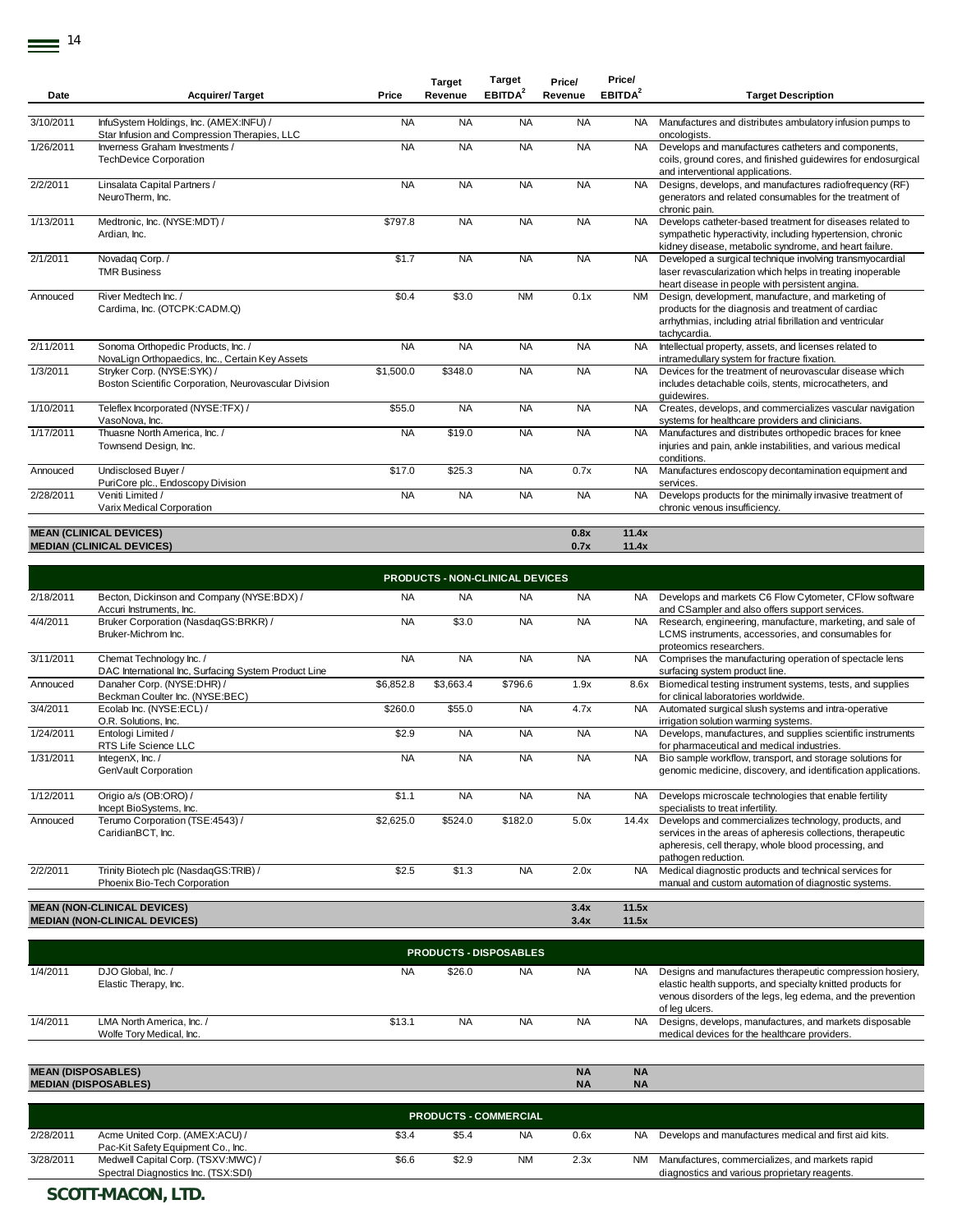| Date                     | <b>Acquirer/Target</b>                                                                                                                    | Price     | <b>Target</b><br>Revenue | <b>Target</b><br><b>EBITDA<sup>2</sup></b> | Price/<br>Revenue | Price/<br>EBITDA <sup>2</sup> | <b>Target Description</b>                                                                                                                                                                                                       |
|--------------------------|-------------------------------------------------------------------------------------------------------------------------------------------|-----------|--------------------------|--------------------------------------------|-------------------|-------------------------------|---------------------------------------------------------------------------------------------------------------------------------------------------------------------------------------------------------------------------------|
|                          |                                                                                                                                           |           |                          |                                            |                   |                               |                                                                                                                                                                                                                                 |
| 3/25/2011                | Optinova AB /<br>Medicine Lake Extrusions. Inc.                                                                                           | <b>NA</b> | <b>NA</b>                | <b>NA</b>                                  | <b>NA</b>         | NA.                           | Offers manufactured components for medical devices.                                                                                                                                                                             |
| 2/28/2011                | Prairie Capital, L.P.; Skyline Global Partners, LLC /<br>Winning Laboratories Inc.                                                        | <b>NA</b> | <b>NA</b>                | <b>NA</b>                                  | <b>NA</b>         | NA.                           | Softgel encapsulation, capsule printing and packaging, and<br>warehousing services. Its products and services include<br>design and formulation, packaging, and glass or plastic<br>containers for the food and HBA industries. |
| 1/4/2011                 | Precision Dynamics Corporation /<br>St. John Companies, Inc.                                                                              | <b>NA</b> | <b>NA</b>                | <b>NA</b>                                  | <b>NA</b>         | <b>NA</b>                     | Manufactures and distributes patient identification, labels,<br>medical imaging, and medical records products.                                                                                                                  |
| 1/20/2011                | PSS World Medical Inc. (NasdaqGS:PSSI) /<br>Dispensing Solutions, Inc.                                                                    | \$42.0    | <b>NA</b>                | <b>NA</b>                                  | <b>NA</b>         | <b>NA</b>                     | Develops integrated dispensing solutions and provides<br>prepackaging services.                                                                                                                                                 |
| 2/1/2011                 | Sekisui Medical Co., Ltd. /<br>Genzyme Diagnostics                                                                                        | \$265.0   | \$167.0                  | <b>NA</b>                                  | 1.6x              | <b>NA</b>                     | Manufactures diagnostic intermediates/critical raw materials,<br>finished reagent kits that used in clinical chemistry analyzers,<br>and point of care rapid tests.                                                             |
| Annouced                 | Thermo Fisher Scientific, Inc. (NYSE:TMO) /<br>Becton, Dickinson and Company, Certain Assets of<br>Polystyrene Roller Bottle Product Line | <b>NA</b> | <b>NA</b>                | <b>NA</b>                                  | <b>NA</b>         | <b>NA</b>                     | Comprises certain assets of the polystyrene roller bottle<br>product line.                                                                                                                                                      |
| <b>MEAN (COMMERCIAL)</b> |                                                                                                                                           |           |                          |                                            | 1.5x              | <b>NA</b>                     |                                                                                                                                                                                                                                 |

## **MEDIAN (COMMERCIAL) 1.6x NA**

|           | <b>PRODUCTS - CONSUMER</b>                                                                 |           |           |           |           |           |                                                                                                                                                                       |  |  |  |  |
|-----------|--------------------------------------------------------------------------------------------|-----------|-----------|-----------|-----------|-----------|-----------------------------------------------------------------------------------------------------------------------------------------------------------------------|--|--|--|--|
| Annouced  | DJO Global, Inc. /                                                                         | \$254.6   | \$71.8    | <b>NA</b> | 3.6x      | <b>NA</b> | Designs and manufactures footwear for diabetic patients.                                                                                                              |  |  |  |  |
|           | Dr. Comfort, LLC                                                                           |           |           |           |           |           |                                                                                                                                                                       |  |  |  |  |
| Annouced  | Blue Gold Beverages Inc. (OTCPK:BGBV) /<br>Epic Nutrition, LLC                             | <b>NA</b> | <b>NA</b> | <b>NA</b> | <b>NA</b> | <b>NA</b> | Manufactures and distributes dietary supplements.                                                                                                                     |  |  |  |  |
| Annouced  | Advanced Orthomolecular Research Inc. /<br>OVOS Natural Health Inc.                        | \$1.0     | <b>NA</b> | <b>NA</b> | <b>NA</b> | <b>NA</b> | Manufactures and commercializes natural health supplement<br>products.                                                                                                |  |  |  |  |
| 3/16/2011 | Joseph Noel /<br>Medical Alarm Concepts Holding, Inc. (OTCPK:MDHI)                         | <b>NA</b> | \$0.5     | <b>NM</b> | <b>NA</b> | <b>NA</b> | Personal response monitoring services and related products<br>to subscribers with medical or age-related conditions.                                                  |  |  |  |  |
| 3/11/2011 | NBTY, Inc./<br>Vitarich Laboratories, Inc.                                                 | \$3.1     | <b>NA</b> | <b>NA</b> | <b>NA</b> | <b>NA</b> | Manufactures, packages, and distributes nutraceutical<br>products including nutritional, whole-food dietary<br>supplements, and related personal healthcare products. |  |  |  |  |
| 3/1/2011  | Insight Pharmaceuticals Corporation /<br>McNEIL-PPC, Inc., e.p.t® Brand                    | <b>NA</b> | <b>NA</b> | <b>NA</b> | <b>NA</b> | <b>NA</b> | Home pregnancy testing services and is available through<br>existing retail channels.                                                                                 |  |  |  |  |
| 2/23/2011 | For The Earth Corp. (OTCPK:FTEC) /<br>Medjet Inc.                                          | <b>NA</b> | <b>NA</b> | <b>NM</b> | <b>NA</b> | <b>NA</b> | Engages in the production and sale of green consumable<br>household products.                                                                                         |  |  |  |  |
| 2/15/2011 | Pulse Beverage Corporation (OTCPK:PLSB) /<br>Pulse Beverage Corporation                    | \$1.2     | <b>NA</b> | <b>NA</b> | <b>NA</b> | <b>NA</b> | Manufactures, distributes, and markets nutraceutical<br>beverage which contain functional ingredients for health<br>under the brand Pulse.                            |  |  |  |  |
| 2/2/2011  | Patrick Soon-Shiong M.D. /<br>Vitality, Inc.                                               | <b>NA</b> | <b>NA</b> | <b>NA</b> | <b>NA</b> | <b>NA</b> | An Internet-connected pill cap that addresses the adherence<br>problem to motivate people to take their medications as<br>prescribed.                                 |  |  |  |  |
| 1/27/2011 | Essilor of America, Inc. /<br>NEA Optical, LLC and Winchester Optical Company Inc.         | <b>NA</b> | \$13.0    | <b>NA</b> | <b>NA</b> | <b>NA</b> | Combined operations that develops lenses for eye care<br>professionals and provides finished lenses, AR coatings and<br>optical frames.                               |  |  |  |  |
| 1/25/2011 | Sycamore Ventures Inc. (OTCPK:SYVN) /<br>Whole In One Organics, Ltd.                       | <b>NA</b> | <b>NA</b> | <b>NA</b> | <b>NA</b> | <b>NA</b> | Nutritional products for mental, muscular, and cardiovascular<br>systems and skin.                                                                                    |  |  |  |  |
| 1/19/2011 | Glanbia plc (ISE:GL9) /<br>Bio-Engineered Supplements & Nutrition, Inc.                    | \$144.0   | <b>NA</b> | <b>NA</b> | <b>NA</b> | <b>NA</b> | Manufactures and markets sports nutrition products.                                                                                                                   |  |  |  |  |
| 1/12/2011 | Falcon Investment Advisors, LLC; Rockbridge Growth<br>Equity, LLC /<br>Connect America LLC | <b>NA</b> | <b>NA</b> | <b>NA</b> | <b>NA</b> | NA.       | Security and safety solutions for older adults.                                                                                                                       |  |  |  |  |
| 1/10/2011 | TA Associates. Inc. /<br>Dymatize Enterprises, LLC                                         | <b>NA</b> | <b>NA</b> | <b>NA</b> | <b>NA</b> | <b>NA</b> | Manufactures and supplies nutritional supplements to college,<br>Olympic, and professional athletic programs.                                                         |  |  |  |  |
| 1/6/2011  | Prestige Brands Holdings Inc. (NYSE:PBH) /<br>McNEIL-PPC, Inc., Dramamine(R) Business      | \$76.0    | <b>NA</b> | <b>NA</b> | <b>NA</b> | <b>NA</b> | Over-the-counter motion sickness products.                                                                                                                            |  |  |  |  |
|           | <b>MEAN (CONSUMER PRODUCTS)</b>                                                            |           |           |           | 3.6x      | <b>NA</b> |                                                                                                                                                                       |  |  |  |  |
|           | <b>MEDIAN (CONSUMER PRODUCTS)</b>                                                          |           |           |           | 3.6x      | <b>NA</b> |                                                                                                                                                                       |  |  |  |  |
|           |                                                                                            |           |           |           |           |           |                                                                                                                                                                       |  |  |  |  |

|           | <b>PRODUCTS - PHARMACEUTICALS</b>                                                                                                                     |           |           |           |           |           |                                                                                                                                               |  |  |  |  |  |
|-----------|-------------------------------------------------------------------------------------------------------------------------------------------------------|-----------|-----------|-----------|-----------|-----------|-----------------------------------------------------------------------------------------------------------------------------------------------|--|--|--|--|--|
| 1/24/2011 | Actient Pharmaceuticals, LLC /<br>Timm Medical Technologies Inc.                                                                                      | <b>NA</b> | <b>NA</b> | <b>NA</b> | <b>NA</b> | <b>NA</b> | Products for the treatment of erectile dysfunction.                                                                                           |  |  |  |  |  |
| 3/23/2011 | Ampio Pharmaceuticals, Inc. (OTCBB:AMPE) /<br>DMI BioSciences, Inc.                                                                                   | \$21.2    | \$0.4     | <b>NA</b> | <b>NM</b> | <b>NA</b> | Engages in the development of therapeutic products for the<br>treatment of human sexual dysfunction.                                          |  |  |  |  |  |
| 1/13/2011 | Asantae Holdings International Inc. (TSXV:JVA) /<br>Health Technology Resources Inc., Rights to Immune<br>System Supplement Formula                   | <b>NA</b> | <b>NA</b> | <b>NA</b> | <b>NA</b> | <b>NA</b> | Comprises rights to a new immunity supplement formula<br>formulated with two immune system support ingredients --<br>Ai/E(10) and Astragalus. |  |  |  |  |  |
| 1/31/2011 | Ascenion GmbH /<br><b>Entheogen Corporation</b>                                                                                                       | <b>NA</b> | <b>NA</b> | <b>NA</b> | <b>NA</b> | <b>NA</b> | Develops compounds for the treatment of cluster headaches.                                                                                    |  |  |  |  |  |
| 1/10/2011 | Celtic Therapeutics Management, LLLP /<br>Resolvyx Pharmaceuticals, Inc., worldwide rights to RX-<br>10045                                            | <b>NA</b> | <b>NA</b> | <b>NA</b> | <b>NA</b> | <b>NA</b> | Worldwide rights to RX-10045 is a synthetic resolvin analog<br>formulated for treatment of patients with chronic dry eye<br>syndrome.         |  |  |  |  |  |
| 2/9/2011  | Circassia Limited /<br>Airmid Incorporated, Novel Psoriasis and Atopic Dermatitis<br>Treatment                                                        | <b>NA</b> | <b>NA</b> | <b>NA</b> | <b>NA</b> | <b>NA</b> | Develops drugs for psoriasis and atopic dermatitis, PAP-1.                                                                                    |  |  |  |  |  |
| 3/10/2011 | CK Life Sciences International Holdings Inc. (SEHK:775) /<br>Wex Pharmaceuticals Inc. (TSX:WXI)                                                       | \$44.1    | <b>NA</b> | <b>NM</b> | <b>NA</b> | <b>NM</b> | Engages in the discovery, development, manufacture, and<br>commercialization of drug products for pain management.                            |  |  |  |  |  |
| 3/15/2011 | Cortex Pharmaceuticals Inc. (OTCBB:CORX) /<br>Biovail Laboratories International SRL, Ampakine Assets<br>and Rights Related to Respiratory Depression | \$30.4    | <b>NA</b> | <b>NA</b> | <b>NA</b> | <b>NA</b> | Comprises pharmaceutical called Ampakine compound,<br>which acts to increase the strength of signals at connections<br>between brain cells.   |  |  |  |  |  |

<u>15</u>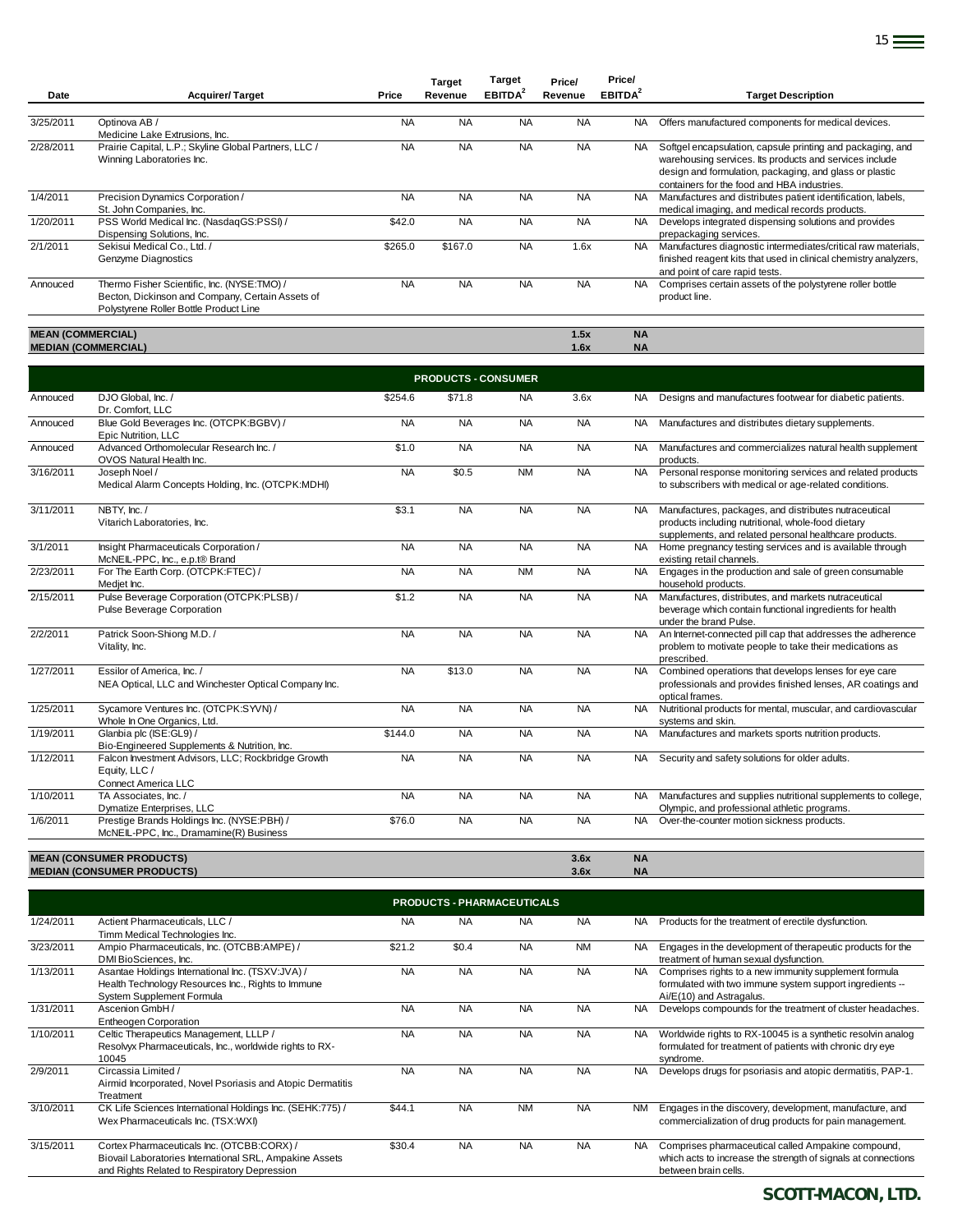| Date      | <b>Acquirer/Target</b>                                                                                                             | Price     | <b>Target</b><br>Revenue | Target<br>EBITDA <sup>2</sup> | Price/<br>Revenue | Price/<br>EBITDA <sup>2</sup> | <b>Target Description</b>                                                                                                                                                                                                                   |
|-----------|------------------------------------------------------------------------------------------------------------------------------------|-----------|--------------------------|-------------------------------|-------------------|-------------------------------|---------------------------------------------------------------------------------------------------------------------------------------------------------------------------------------------------------------------------------------------|
| 3/29/2011 | Dr. Reddy's Laboratories Ltd. (BSE:500124) /<br>GlaxoSmithKline plc, Oral Penicillin Business in US                                | <b>NA</b> | <b>NA</b>                | <b>NA</b>                     | <b>NA</b>         | <b>NA</b>                     | Comprises right to manufacture Oral Penicillin<br>pharmaceutical products.                                                                                                                                                                  |
| Annouced  | Footstar Corporation; Black Horse Capital Advisors LLC /<br>CPEX Pharmaceuticals, Inc. (NasdaqCM:CPEX)                             | \$57.9    | \$22.1                   | \$3.2                         | 2.6x              | 18.2x                         | Specialty pharmaceutical company, engages in the research,<br>development, licensing, and commercialization of<br>pharmaceutical products utilizing its validated drug delivery<br>platform technology.                                     |
| 3/3/2011  | Gemini Pharmaceuticals Inc. /<br>Hogil Pharmaceutical Corporation, Sine-Off and Teldrin<br>Families of OTC Cough/Cold Items        | <b>NA</b> | <b>NA</b>                | <b>NA</b>                     | <b>NA</b>         | <b>NA</b>                     | Cold and cough pharmaceutical products.                                                                                                                                                                                                     |
| 1/14/2011 | Gilead Sciences Inc. (NasdaqGS:GILD) /<br>Arresto Biosciences, Inc.                                                                | \$225.0   | <b>NA</b>                | <b>NA</b>                     | <b>NA</b>         | <b>NA</b>                     | Develops medicines to treat cancer and fibrotic diseases by<br>targeting molecules from the extracellular matrix.                                                                                                                           |
| 2/17/2011 | H.I.G. Capital, LLC /<br>Matrixx Initiatives Inc.                                                                                  | \$58.7    | \$51.1                   | <b>NM</b>                     | 1.2x              | <b>NM</b>                     | Develops, markets, and sells over-the-counter healthcare<br>products directly to food, drug, mass market, and wholesale<br>warehouse retailers.                                                                                             |
| Annouced  | HealthSport, Inc. (OTCBB:HSPO) /<br>RT Holdings, LLC, Certain Operating Assets of SMI<br>Manufacturing                             | <b>NA</b> | <b>NA</b>                | <b>NA</b>                     | <b>NA</b>         | <b>NA</b>                     | Comprises a current good manufacturing practices (cGMP)<br>plant which includes the lease of the 50,000 square feet<br>production plant; accounts receivable; inventory; machinery<br>and equipment; certifications; and intangible assets. |
| Annouced  | Hi Tech Pharmacal Co. Inc. (NasdaqGS:HITK) /<br>Bausch & Lomb Incorporated, Nystatin Oral Suspension                               | <b>NA</b> | <b>NA</b>                | <b>NA</b>                     | <b>NA</b>         | <b>NA</b>                     | A solution for the treatment of candidiasis in the oral cavity.                                                                                                                                                                             |
| 2/23/2011 | iBio, Inc. (AMEX:IBIO) /<br>Kentucky BioProcessing, LLC, Orphan Drug Designation<br>for plant-produced human alpha galactosidase A | <b>NA</b> | <b>NA</b>                | <b>NA</b>                     | <b>NA</b>         | NA                            | Orphan Drug Designation for plant-produced human alpha<br>galactosidase A is a property right to develop enzyme drug<br>for therapy of Fabry disease.                                                                                       |
| 1/7/2011  | llex Consumer Products Group, LLC /<br>McNeil Consumer Healthcare, Inc., St. Joseph's Aspirin<br><b>Brand</b>                      | <b>NA</b> | <b>NA</b>                | <b>NA</b>                     | <b>NA</b>         | <b>NA</b>                     | Pharmaceutical drug which is used to cure aches and pains.                                                                                                                                                                                  |
| 1/24/2011 | Ligand Pharmaceuticals Inc. (NasdaqGM:LGND) /<br>CyDex Pharmaceuticals, Inc.                                                       | \$88.9    | <b>NA</b>                | <b>NA</b>                     | 5.5x              | 11.7x                         | Development and commercialization of drugs specifically<br>designed to address limitations of current therapies.                                                                                                                            |
| 1/4/2011  | Meda AB (OM:MEDA A) /<br>GlaxoSmithKline LLC, Two Over-The-Counter Consumer<br>Products in U.S.                                    | \$26.8    | \$11.9                   | <b>NA</b>                     | 2.3x              | <b>NA</b>                     | Two over-the-counter pharmaceutical products.                                                                                                                                                                                               |
| 1/20/2011 | Neostem, Inc. (AMEX:NBS) /<br>Progenitor Cell Therapy, L.L.C.                                                                      | <b>NA</b> | \$8.1                    | <b>NM</b>                     | <b>NA</b>         | <b>NM</b>                     | Supports the development and commercialization of cellular<br>therapies.                                                                                                                                                                    |
| 2/3/2011  | Nitto Americas, Inc./<br>Avecia Biotechnology, Inc.                                                                                | <b>NA</b> | <b>NA</b>                | <b>NA</b>                     | <b>NA</b>         | <b>NA</b>                     | Produces cGMP quality nucleotides on a large scale for use<br>in clinical trials.                                                                                                                                                           |
| 2/15/2011 | NSF International /<br>Pharmalytica Services, LLC                                                                                  | <b>NA</b> | <b>NA</b>                | <b>NA</b>                     | <b>NA</b>         | <b>NA</b>                     | Contract analytical and manufacturing solutions to<br>pharmaceutical and chemical industry clients.                                                                                                                                         |
| 2/1/2011  | Paladin Labs Inc. (TSX:PLB) /<br>Bristol-Myers Squibb Company, Tempra(R) line of products                                          | <b>NA</b> | \$3.0                    | <b>NA</b>                     | <b>NA</b>         | <b>NA</b>                     | Comprises pediatric brands and manufactures line of<br>products which includes both syrup and drop formulations.                                                                                                                            |
| Annouced  | Perrigo Co. (NasdaqGS:PRGO) /<br>Paddock Laboratories, Inc.                                                                        | \$540.0   | \$200.0                  | <b>NA</b>                     | 2.7x              | <b>NA</b>                     | Manufacture, distribution, and marketing of bioequivalent<br>generic pharmaceuticals.                                                                                                                                                       |
| 1/28/2011 | Pfizer Inc. (NYSE:PFE) /<br>King Pharmaceuticals Inc.                                                                              | \$3,221.6 | \$1,565.4                | \$349.0                       | 2.1x              | 9.2x                          | Research and develops, manufactures, markets, and sells<br>branded prescription pharmaceutical products.                                                                                                                                    |
| 3/15/2011 | PharmStar Pharmaceuticals, Inc. (OTCPK:BMGI) /<br>PharmStar, Inc.                                                                  | <b>NA</b> | <b>NA</b>                | <b>NA</b>                     | <b>NA</b>         | <b>NA</b>                     | Pharma research and development company.                                                                                                                                                                                                    |
| 2/24/2011 | Sanofi-Aventis (ENXTPA:SAN) /<br><b>BMP Sunstone Corporation</b>                                                                   | \$542.3   | \$166.2                  | \$16.2                        | 3.3x              | 33.5x                         | Manufactures, markets, and distributes over-the-counter<br>(OTC) products for women and children.                                                                                                                                           |
| Annouced  | Septodont Limited /<br>Novalar Pharmaceuticals, Inc., OraVerse                                                                     | <b>NA</b> | <b>NA</b>                | <b>NA</b>                     | <b>NA</b>         | <b>NA</b>                     | Comprises a local anesthesia reversal agent.                                                                                                                                                                                                |
| Annouced  | TaiMed Biologics, Inc. (GTSM:4147) /<br>Ambrilia Biopharma, Inc., Protease Inhibitor and Integrase<br><b>Inhibitor Programs</b>    | \$7.9     | <b>NA</b>                | <b>NA</b>                     | <b>NA</b>         | <b>NA</b>                     | Protease Inhibitor and Integrase Inhibitor Programs comprise<br>rights to manufacture, develop and commercialize both<br>protease inhibitor (PI) and integrase inhibitor programs for<br>HIV.                                               |
| 1/5/2011  | Troy Healthcare, LLC /<br>DRJ Group, Inc.                                                                                          | <b>NA</b> | <b>NA</b>                | <b>NA</b>                     | <b>NA</b>         | <b>NA</b>                     | Manufactures all-natural Stopain topical analgesics.                                                                                                                                                                                        |
| 1/5/2011  | Water Street Healthcare Partners /<br>OraPharma, Inc.                                                                              | <b>NA</b> | <b>NA</b>                | <b>NA</b>                     | <b>NA</b>         | <b>NA</b>                     | Engages in the discovery, development, and<br>commercialization of oral healthcare products for dental<br>professionals and patients.                                                                                                       |
|           | <b>MEAN (PHARMACEUTICALS)</b>                                                                                                      |           |                          |                               | 2.8x              | 18.2x                         |                                                                                                                                                                                                                                             |

**MEDIAN (PHARMACEUTICALS) 2.6x 15.0x**

|           | <b>PRODUCTS - BIOTECH</b>                                                                                                  |           |           |           |           |           |                                                                                                                                                              |  |  |  |  |  |  |  |
|-----------|----------------------------------------------------------------------------------------------------------------------------|-----------|-----------|-----------|-----------|-----------|--------------------------------------------------------------------------------------------------------------------------------------------------------------|--|--|--|--|--|--|--|
| 2/4/2011  | Accelerated Rehabilitation Centers, Ltd. /<br>Burkam & Associates and Sports Physical Therapy &<br>Rehab Specialists, S.C. | <b>NA</b> | <b>NA</b> | <b>NA</b> | <b>NA</b> | <b>NA</b> | Life sciences company, engages in the development of<br>technologies for the science of healthy aging.                                                       |  |  |  |  |  |  |  |
| Annouced  | Adventrx Pharmaceuticals, Inc. (AMEX:ANX) /<br>Synthrx, Inc.                                                               | \$35.5    | <b>NA</b> | <b>NA</b> | <b>NA</b> | NA.       | Specialty pharmaceutical company, focuses on in-licensing,<br>developing, and commercializing proprietary product<br>candidates for the treatment of cancer. |  |  |  |  |  |  |  |
| 3/1/2011  | Agilent Technologies Inc. (NYSE:A) /<br><b>BIOCIUS Life Sciences, Inc.</b>                                                 | <b>NA</b> | <b>NA</b> | <b>NA</b> | <b>NA</b> | NA.       | Engages in the drug discovery research.                                                                                                                      |  |  |  |  |  |  |  |
| 1/28/2011 | Alexion Pharmaceuticals, Inc. (NasdaqGS:ALXN) /<br>Taligen Therapeutics, Inc.                                              | \$478.0   | <b>NA</b> | <b>NA</b> | <b>NA</b> | <b>NA</b> | A development stage biotechnology company that focuses on<br>the treatment of inflammatory diseases.                                                         |  |  |  |  |  |  |  |
| 3/4/2011  | Amgen Inc. (NasdaqGS:AMGN) /<br>BioVex, Inc.                                                                               | \$1,000.0 | <b>NA</b> | <b>NA</b> | <b>NA</b> | <b>NA</b> | Development of biologics for the treatment of cancer and<br>prevention of infectious diseases.                                                               |  |  |  |  |  |  |  |
| 1/6/2011  | Argosy Partners Ltd./<br>Insception Biosciences Inc.                                                                       | <b>NA</b> | <b>NA</b> | <b>NA</b> | <b>NA</b> | <b>NA</b> | Research and development of stem cell-based treatments.                                                                                                      |  |  |  |  |  |  |  |
| Annouced  | Astellas Pharma, Inc. (TSE:4503) /<br>Perseid Therapeutics LLC                                                             | \$76.0    | <b>NA</b> | <b>NA</b> | <b>NA</b> | <b>NA</b> | Discovery, research and development of protein<br>pharmaceutical programs.                                                                                   |  |  |  |  |  |  |  |
| 3/24/2011 | Boehringer Ingelheim GmbH /<br>Amgen Fremont Inc.                                                                          | <b>NA</b> | <b>NA</b> | <b>NA</b> | <b>NA</b> | <b>NA</b> | Manufactures monoclonal antibody therapies including<br>Panitumumab, an anti-cancer medicine.                                                                |  |  |  |  |  |  |  |
| Annouced  | Cephalon Inc. (NasdaqGS:CEPH) /<br>Gemin X Pharmaceuticals, Inc.                                                           | \$525.0   | <b>NA</b> | <b>NA</b> | <b>NA</b> | <b>NA</b> | Discovery, development, and manufacture of cancer<br>therapeutics and drugs.                                                                                 |  |  |  |  |  |  |  |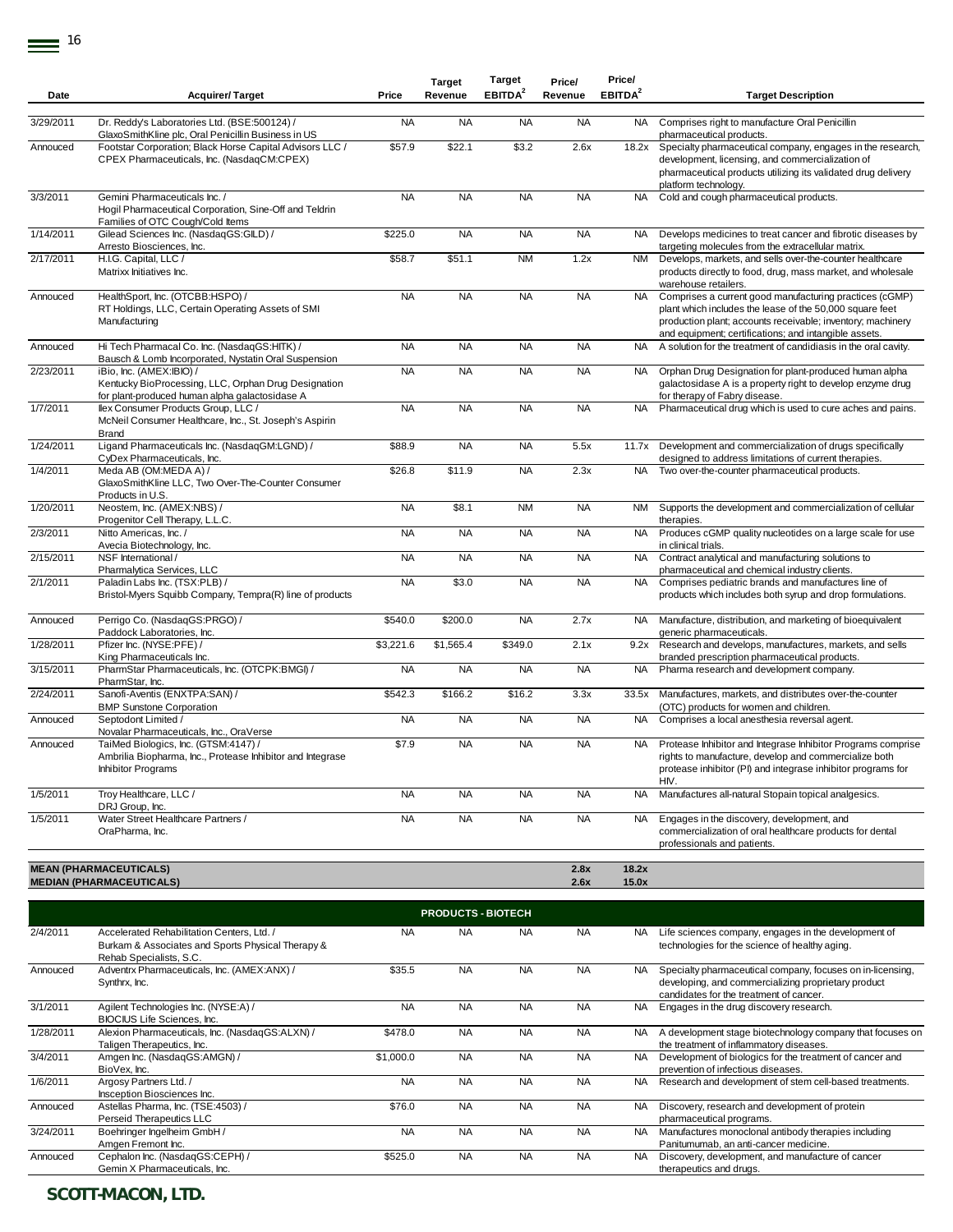| Date                                             | <b>Acquirer/Target</b>                                                                                           | Price     | <b>Target</b><br>Revenue | <b>Target</b><br>EBITDA <sup>2</sup> | Price/<br>Revenue | Price/<br>EBITDA <sup>2</sup> | <b>Target Description</b>                                                                                                                                                                                                                                                                  |
|--------------------------------------------------|------------------------------------------------------------------------------------------------------------------|-----------|--------------------------|--------------------------------------|-------------------|-------------------------------|--------------------------------------------------------------------------------------------------------------------------------------------------------------------------------------------------------------------------------------------------------------------------------------------|
| Annouced                                         | Daiichi Sankyo Company, Limited (TSE:4568) /<br>Plexxikon, Inc.                                                  | \$935.0   | <b>NA</b>                | <b>NA</b>                            | <b>NA</b>         | <b>NA</b>                     | Engages in the discovery and development of small molecule<br>pharmaceuticals to treat human disease.                                                                                                                                                                                      |
| Annouced                                         | Forest Laboratories Inc. (NYSE:FRX) /<br>Clinical Data, Inc. (NasdaqGM:CLDA)                                     | \$933.5   | \$17.1                   | <b>NM</b>                            | <b>NM</b>         | NM                            | Development and commercialization of therapeutic products.                                                                                                                                                                                                                                 |
| 4/1/2011                                         | Fujifilm Corporation /<br>Fujifilm Diosynth Biotechnologies                                                      | <b>NA</b> | <b>NA</b>                | <b>NA</b>                            | <b>NA</b>         | NA                            | Manufactures recombinant proteins and peptides for<br>therapeutic and vaccine applications and offers biologics<br>contract development and manufacturing services to<br>biotechnology and pharmaceutical companies.                                                                       |
| Annouced                                         | Gilead Sciences Limited /<br>Calistoga Pharmaceuticals, Inc.                                                     | \$600.0   | <b>NA</b>                | <b>NA</b>                            | <b>NA</b>         | <b>NA</b>                     | Develops medicines to target the phosphoinositide-3 kinase<br>pathways for the treatment of cancer, allergy, autoimmune,<br>and inflammatory diseases.                                                                                                                                     |
| 2/1/2011                                         | ILJIN Life Science Co., Ltd. /<br>Isotechnika Pharma Inc. (TSX:ISA)                                              | \$33.0    | \$6.1                    | <b>NM</b>                            | 5.4x              | <b>NM</b>                     | Discovery, development, and commercialization of<br>immunosuppressive therapeutics for the treatment of<br>autoimmune diseases and for use in the prevention of organ<br>rejection in transplantation.                                                                                     |
| 1/11/2011                                        | Illumina Inc. (NasdaqGS:ILMN) /<br><b>EPICENTRE Technologies Corporation</b>                                     | <b>NA</b> | <b>NA</b>                | <b>NA</b>                            | <b>NA</b>         | <b>NA</b>                     | Manufactures and sells molecular biology products for life<br>science research, clinical research, molecular diagnostics,<br>and biopharmaceutical manufacturing.                                                                                                                          |
| 2/1/2011                                         | Intrexon Corporation /<br>Agarigen, Inc.                                                                         | <b>NA</b> | <b>NA</b>                | <b>NA</b>                            | <b>NA</b>         | <b>NA</b>                     | Develops mushroom-based expression platform for the<br>production of proteins.                                                                                                                                                                                                             |
| 1/5/2011                                         | MiMedx Group, Inc. (OTCBB:MDXG) /                                                                                | \$7.1     | \$1.6                    | \$0.2                                | 4.6x              | NM                            | Develops and manufactures bioimplants manufactured from<br>human amniotic membranes for various surgical uses.                                                                                                                                                                             |
| 2/22/2011                                        | Surgical Biologics, Inc.<br>Monsanto Co. (NYSE:MON) /<br>Divergence, Inc.                                        | <b>NA</b> | <b>NA</b>                | <b>NA</b>                            | <b>NA</b>         | <b>NA</b>                     | Engages in the discovery and development of genes and<br>molecules for the control of nematodes or roundworms that<br>cause disease in humans, other animals, and plants.                                                                                                                  |
| Annouced                                         | Neogen Corp. (NasdagGS:NEOG) /<br>MetaMorphix Inc.                                                               | \$4.0     | <b>NA</b>                | <b>NA</b>                            | <b>NA</b>         | <b>NA</b>                     | Develops tools, technologies, and products for livestock and<br>companion animal health and productivity.                                                                                                                                                                                  |
| 2/7/2011                                         | Novozymes A/S (CPSE:NZYM B) /<br>EMD Crop BioScience, Inc.                                                       | \$275.0   | \$46.0                   | <b>NA</b>                            | 6.0x              | <b>NA</b>                     | Research, development, and commercializing of crop-<br>enhancing products for the growers, air seeders, and planters<br>to improve plant health in corn, forage, peanut, pulse, and                                                                                                        |
| 2/1/2011                                         | Olympus Corporation (TSE:7733) /<br>Stryker Biotech, OP-1 Product Family                                         | \$60.0    | <b>NA</b>                | <b>NA</b>                            | <b>NA</b>         | <b>NA</b>                     | soybean crops.<br>OP-1 Product Family of Stryker Biotech includes OP-1<br>Implant, OP-1 Putty, Opgenra and Osigraft and a<br>manufacturing facility for use in orthopedic bone applications.<br>OP-1 is a bone morphogenetic protein (BMP) with<br>osteoinductivity and osteoconductivity. |
| 1/28/2011                                        | OncoCyte Corporation /<br>Cell Targeting Inc.                                                                    | \$2.4     | <b>NA</b>                | <b>NA</b>                            | <b>NA</b>         | <b>NA</b>                     | Develops stem cell technology and addresses the<br>fundamental problems of cellular therapy.                                                                                                                                                                                               |
| 1/31/2011                                        | Opko Health, Inc. (AMEX:OPK) /<br>CURNA, Inc.                                                                    | \$10.0    | <b>NA</b>                | <b>NA</b>                            | <b>NA</b>         | <b>NA</b>                     | Develops non-coding RNA technology based therapies for<br>the treatment of cancer, cardiovascular, diabetes, and<br>metabolic diseases.                                                                                                                                                    |
| 3/21/2011                                        | OrthoCyte Corporation/<br>Glycosan BioSystems, Inc.                                                              | \$2.8     | <b>NA</b>                | <b>NA</b>                            | <b>NA</b>         | <b>NA</b>                     | Produces pharmaceutical-grade hydrogels for 3D cell culture,<br>stem cell culture, tissue engineering scaffold, and cell therapy<br>applications.                                                                                                                                          |
| Annouced                                         | P1 Energy Corporation /<br>Bradmer Pharmaceuticals Inc. (TSXV:BMR.H)                                             | <b>NA</b> | <b>NA</b>                | <b>NM</b>                            | <b>NA</b>         | <b>NA</b>                     | Development and commercialization of drugs to treat cancer.                                                                                                                                                                                                                                |
| 2/28/2011                                        | PDL BioPharma, Inc. (NasdaqGS:PDLI) /<br>Biotransplant Inc. (OTCPK:BTRN.Q)                                       | \$0.4     | <b>NA</b>                | <b>NA</b>                            | <b>NA</b>         | <b>NA</b>                     | Discovery, development, and commercialization of<br>therapeutics, therapeutic devices, and therapeutic regimens<br>designed to suppress undesired immune responses, and<br>enhance the body's ability to accept donor cells, tissues, and<br>organs.                                       |
| 1/5/2011                                         | Ramius, LLC; Ramius Advisors, LLC; Ramius Value and<br>Opportunity Master Fund Ltd /<br>Cypress Bioscience, Inc. | \$155.2   | \$31.1                   | <b>NM</b>                            | 5.0x              | NM                            | Provides therapeutics and personalized medicine services.                                                                                                                                                                                                                                  |
| 2/25/2011                                        | Royal DSM N.V. (ENXTAM:DSM) /<br>Martek Biosciences Corp.                                                        | \$1,024.1 | \$450.0                  | \$123.2                              | 2.3x              | 8.3x                          | Engages in the development and commercialization of<br>nutritional products from microbial sources, including algae,<br>fungi, and other microbes worldwide.                                                                                                                               |
| Annouced                                         | RXi Pharmaceuticals Corp. (NasdaqCM:RXII) /<br>Apthera Inc.                                                      | \$7.2     | <b>NA</b>                | <b>NA</b>                            | <b>NA</b>         | <b>NA</b>                     | Develops and produces peptide-based cancer<br>immunotherapy solutions.                                                                                                                                                                                                                     |
| 3/17/2011                                        | Senetek plc (OTCBB:SNKT.Y) /<br>Senetek plc, Prior to Reverse Merger with Iron Eagle<br>Acquisitions, Inc.       | <b>NA</b> | \$1.8                    | <b>NM</b>                            | <b>NA</b>         | <b>NM</b>                     | Engages in the development of technologies for the science<br>of healthy aging.                                                                                                                                                                                                            |
| Annouced                                         | Tesaro, Inc./<br>Amgen Inc., Anaplastic Lymphoma Kinase Program                                                  | <b>NA</b> | <b>NA</b>                | <b>NA</b>                            | <b>NA</b>         | NA.                           | Comprises a biotech medication program for treatment of<br>cancer.                                                                                                                                                                                                                         |
| Annouced                                         | Valeant Pharmaceuticals International, Inc. (TSX:VRX) /<br>Cephalon Inc. (NasdaqGS:CEPH)                         | \$5,445.6 | \$2,811.1                | \$1,053.8                            | 1.9x              | 5.2x                          | Engages in the discovery, development, and<br>commercialization of products for central nervous system,<br>inflammatory disease, pain, and oncology therapeutic areas.                                                                                                                     |
| 2/22/2011                                        | Viropro Inc. (OTCPK:VPRO) /<br>Viropro Inc., Prior to Reverse Merger with Alpha Biologics<br>Sdn Bhd             | <b>NA</b> | <b>NA</b>                | <b>NA</b>                            | <b>NA</b>         | <b>NA</b>                     | A development stage company, operates in the<br>pharmaceutical sector specializing in the sale of<br>technological transfers for biopharmaceutical generic drugs<br>in emerging markets.                                                                                                   |
| Annouced                                         | Vivakor, Inc. (OTCPK:VIVK) /<br>Resolution Biomedical, Inc.                                                      | <b>NA</b> | <b>NA</b>                | <b>NA</b>                            | <b>NA</b>         | NA.                           | Consumable diagnostic healthcare products.                                                                                                                                                                                                                                                 |
| <b>MEAN (BIOTECH)</b><br><b>MEDIAN (BIOTECH)</b> |                                                                                                                  |           |                          |                                      | 4.2x<br>4.8x      | 6.7x<br>6.7x                  |                                                                                                                                                                                                                                                                                            |
|                                                  |                                                                                                                  |           |                          | <b>PRODUCTS - DISTRIBUTION</b>       |                   |                               |                                                                                                                                                                                                                                                                                            |
| 3/24/2011                                        | Acon Investments, L.L.C. /                                                                                       | <b>NA</b> | <b>NA</b>                | <b>NA</b>                            | <b>NA</b>         | NA.                           | Store-within-a-store retailer of optical products and services.                                                                                                                                                                                                                            |
| 1/3/2011                                         | <b>Refac Optical Group</b><br>AlevaStores.com /                                                                  | <b>NA</b> | <b>NA</b>                | <b>NA</b>                            | <b>NA</b>         | NA                            | Online sale of medical supports.                                                                                                                                                                                                                                                           |
| 1/14/2011                                        | DocOrtho.com<br>Audax Group /<br>ATG Rehab Inc.                                                                  | <b>NA</b> | <b>NA</b>                | <b>NA</b>                            | <b>NA</b>         | <b>NA</b>                     | Medical rehabilitation equipment for children, adults, and<br>elders with mobility, seating, and positioning needs.                                                                                                                                                                        |

*SCOTT-MACON, LTD.*

elders with mobility, seating, and positioning needs.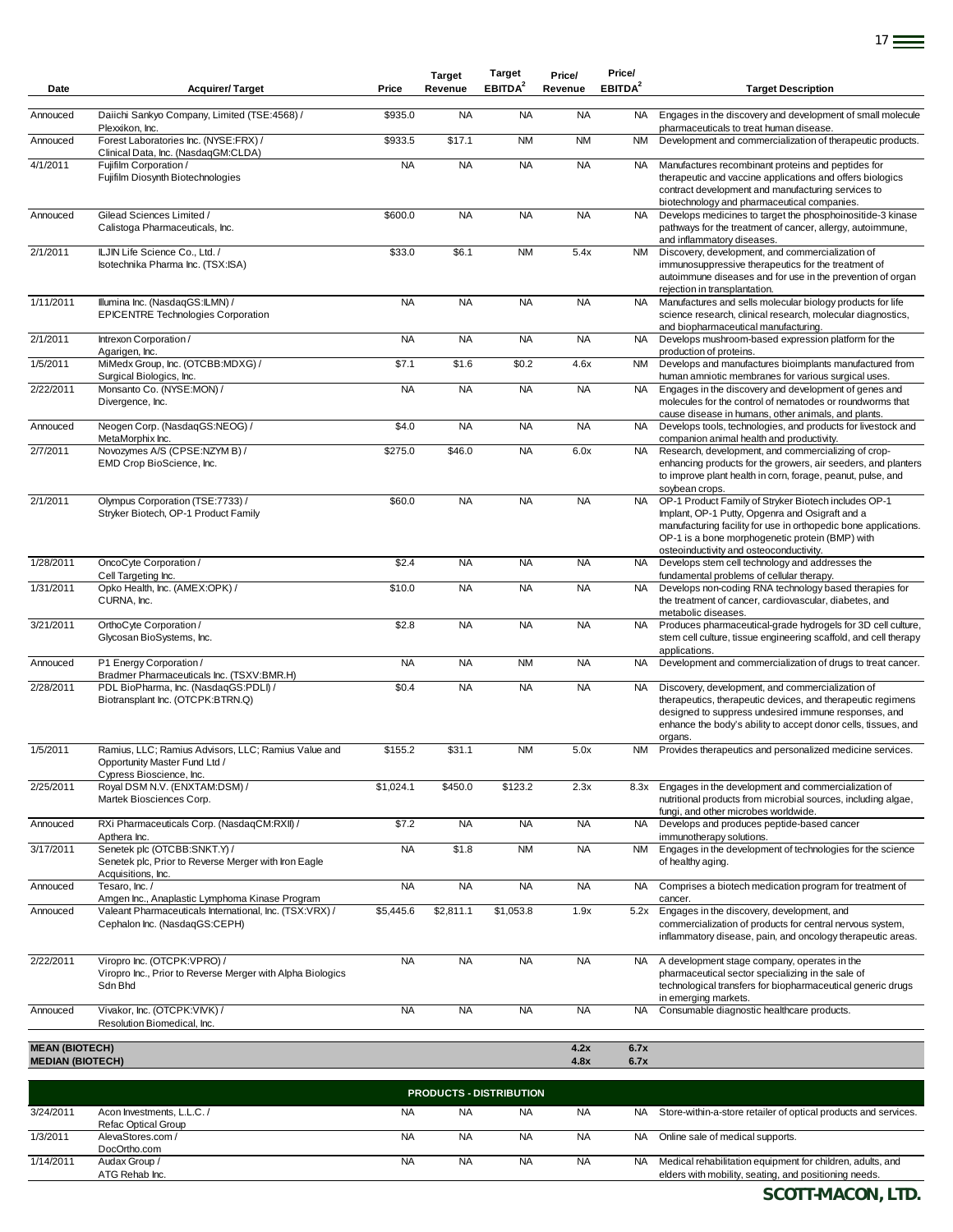|                            |                                                                                                                |           | <b>Target</b> | <b>Target</b>       | Price/    | Price/              |                                                                                                                                       |
|----------------------------|----------------------------------------------------------------------------------------------------------------|-----------|---------------|---------------------|-----------|---------------------|---------------------------------------------------------------------------------------------------------------------------------------|
| Date                       | <b>Acquirer/Target</b>                                                                                         | Price     | Revenue       | EBITDA <sup>2</sup> | Revenue   | EBITDA <sup>2</sup> | <b>Target Description</b>                                                                                                             |
|                            | Core Health Care Network, Inc. /                                                                               | <b>NA</b> | <b>NA</b>     | <b>NA</b>           | <b>NA</b> |                     |                                                                                                                                       |
| 2/16/2011                  | MED-TECH Corporation                                                                                           |           |               |                     |           | <b>NA</b>           | Durable medical equipment dealer.                                                                                                     |
| 2/1/2011                   | Frazier Healthcare Ventures /<br>Laboratory Supply Company                                                     | <b>NA</b> | <b>NA</b>     | <b>NA</b>           | <b>NA</b> | <b>NA</b>           | Distributes clinical products for the alternate care market.                                                                          |
| Annouced                   | Guardian Pharmacy, LLC /<br>Southern Pharmacy Services, Inc.                                                   | <b>NA</b> | <b>NA</b>     | <b>NA</b>           | <b>NA</b> | NA.                 | Long term care pharmacies.                                                                                                            |
| 1/3/2011                   | Medline Industries. Inc. /<br>O'Mara Scientific Inc.                                                           | <b>NA</b> | <b>NA</b>     | <b>NA</b>           | <b>NA</b> | <b>NA</b>           | Supplies personal protective equipment to life science,<br>biotech, pharmaceutical, and healthcare companies.                         |
| 2/4/2011                   | MIT Holding, Inc. (OTCPK:MITD) /<br>National Direct Home Pharmacy, Inc and Palmetto Long<br>Term Pharmacy, LLC | \$15.3    | <b>NA</b>     | <b>NA</b>           | <b>NA</b> | <b>NA</b>           | Combined operations engages in the distribution of<br>prescription medications and healthcare supplies.                               |
| 1/26/2011                  | Prospect Partners, LLC /<br>SurePoint Medical, LLC                                                             | <b>NA</b> | <b>NA</b>     | <b>NA</b>           | <b>NA</b> | NA.                 | Engages in the home delivery of blood glucose meters and<br>diabetic supplies to monitor blood glucose levels.                        |
| 3/10/2011                  | SK3 Group Inc. (OTCPK:SKTO) /<br>W&M Medical Management, Inc.                                                  | <b>NA</b> | <b>NA</b>     | <b>NA</b>           | <b>NA</b> | NA.                 | Offers medical supplies and equipment for direct sale to<br>hospitals, surgical centers, convalescent homes, and state<br>facilities. |
| 3/31/2011                  | Universal Hospital Services Inc. /<br>Emergent Group, Inc. (AMEX:LZR)                                          | \$57.1    | \$29.9        | \$8.2               | 1.9x      | 6.9x                | Surgical equipment on a fee for service basis to hospitals,<br>surgical care centers, and other health care providers.                |
| Annouced                   | Walgreen Co. (NYSE:WAG) /<br>Drugstore.com Inc. (NasdaqGS:DSCM)                                                | \$402.4   | \$456.5       | \$7.8               | 0.9x      | <b>NM</b>           | Online provider of health, beauty, vision, and pharmacy<br>products.                                                                  |
| <b>MEAN (DISTRIBUTION)</b> |                                                                                                                |           |               |                     | 1.4x      | 6.9x                |                                                                                                                                       |
|                            | <b>MEDIAN (DISTRIBUTION)</b>                                                                                   |           |               |                     | 1.4x      | 6.9x                |                                                                                                                                       |
| <b>MEAN (PRODUCTS)</b>     |                                                                                                                |           |               |                     | 2.5x      | 12.6x               |                                                                                                                                       |
| <b>MEDIAN (PRODUCTS)</b>   |                                                                                                                |           |               |                     | 2.0x      | 9.2x                |                                                                                                                                       |

1) Source: Financial Information from SEC filings and other publicly-available sources 2) EBITDA: Earnings Before Interest, Taxes, Depreciation and Amortization

3) NA: Not Available

4) NM: Not Meaningful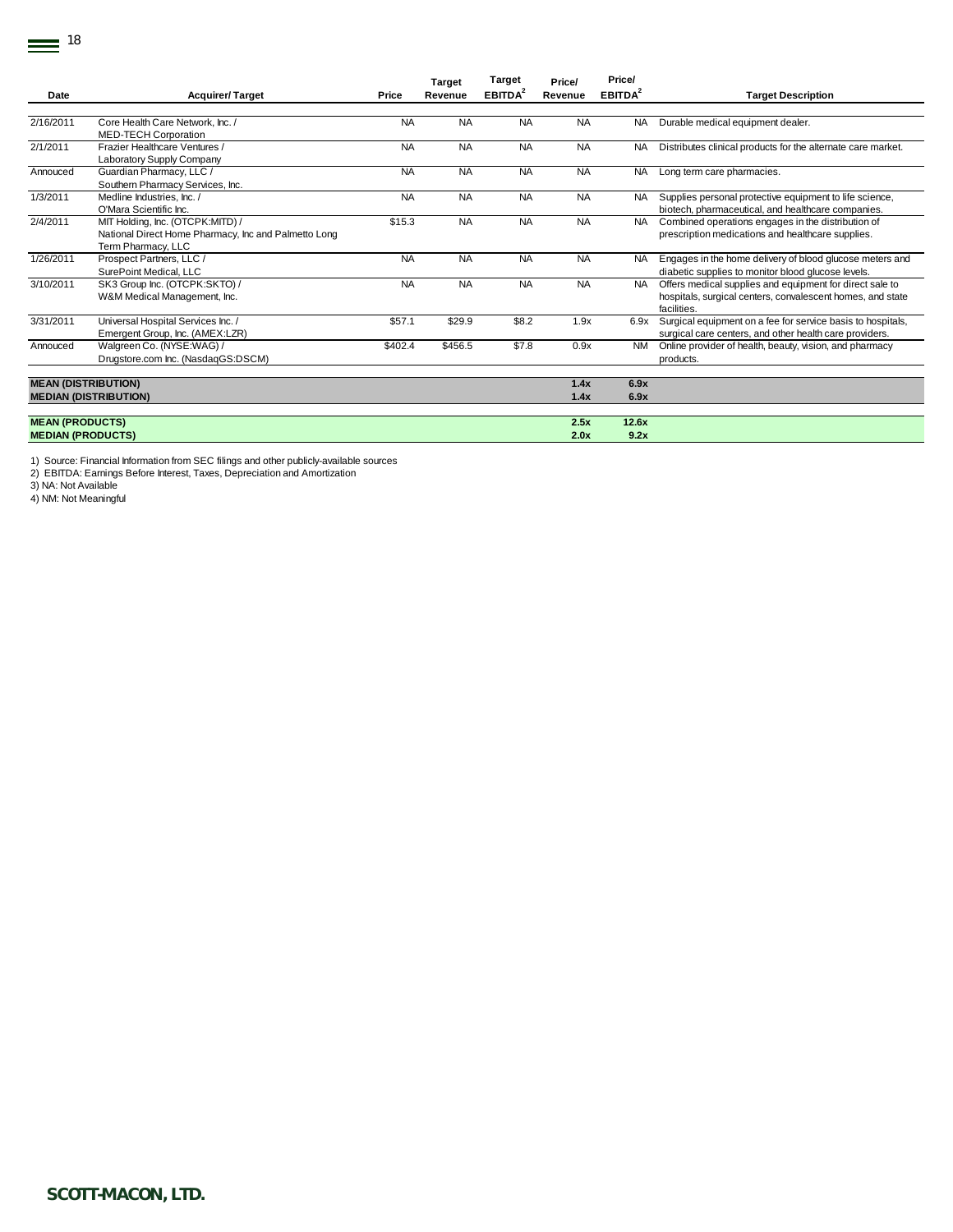# ANALYSIS OF SELECTED 19 **PUBLICLY-TRADED HEALTHCARE COMPANIES<sup>1</sup> FIRST QUARTER (JANUARY 1— MARCH 31, 2011)**

|                                                      | <b>Stock</b> | <b>Stock</b><br>Price<br>52 Wk | Stock<br>Price<br>52 Wk |                                                        |                  | LTM <sup>4</sup> | LTM <sup>4</sup>    | LTM <sup>4</sup><br><b>Diluted EPS</b><br><b>Before</b> | TEV <sup>3</sup> / | TEV <sup>3</sup> /  | P/Diluted<br><b>EPS Before</b> |
|------------------------------------------------------|--------------|--------------------------------|-------------------------|--------------------------------------------------------|------------------|------------------|---------------------|---------------------------------------------------------|--------------------|---------------------|--------------------------------|
| <b>Company Name (Ticker Symbol)</b>                  | Price        | High                           | Low                     | Market Cap <sup>2</sup><br><b>SERVICES - INSURANCE</b> | TEV <sup>3</sup> | Revenue          | EBITDA <sup>5</sup> | Extra                                                   | Revenue            | EBITDA <sup>5</sup> | Extra                          |
| Aetna Inc. (NYSE:AET)                                | 37.43        | 39.23                          | 25.00                   | 14,391.84                                              | 17,117.54        | 34,246.00        | 3,234.30            | 4.18                                                    | 0.5x               | 5.3x                | 9.0x                           |
| AMERIGROUP Corp. (NYSE:AGP)                          | 64.25        | 64.35                          | 30.48                   | 3,182.05                                               | 2,663.85         | 5,802.30         | 462.57              | 5.40                                                    | 0.5x               | 5.8x                | 11.9x                          |
| Amerisafe, Inc. (NasdaqGS:AMSF)                      | 22.11        | 23.72                          | 15.50                   | 402.31                                                 | 377.48           | 248.16           | 45.00               | 1.75                                                    | 1.5x               | 8.4x                | 12.6x                          |
| Centene Corp. (NYSE:CNC)                             | 32.98        | 32.99                          | 20.00                   | 1,641.23                                               | 1,541.07         | 4,607.86         | 221.50              | 1.85                                                    | 0.3x               | 7.0x                | 17.8x                          |
| CIGNA Corp. (NYSE:CI)                                | 44.28        | 44.29                          | 29.12                   | 12,012.77                                              | 13,277.77        | 21,235.00        | 2,264.00            | 4.89                                                    | 0.6x               | 5.9x                | 9.1x                           |
| CNO Financial Group, Inc. (NYSE:CNO)                 | 7.51         | 7.60                           | 4.30                    | 1,885.64                                               | 3,903.24         | 4,083.90         | 878.80              | 0.99                                                    | 1.0x               | 4.4x                | 7.6x                           |
| Coventry Health Care Inc. (NYSE:CVH)                 | 31.86        | 32.71                          | 16.61                   | 4,771.83                                               | 4,517.24         | 11,603.92        | 1,098.77            | 2.97                                                    | 0.4x               | 4.1x                | 10.7x                          |
| FPIC Insurance Group Inc. (NasdaqGS:FPIC)            | 37.90        | 39.24                          | 24.96                   | 324.95                                                 | 315.53           | 197.71           | 78.03               | 3.03                                                    | 1.6x               | 4.0x                | 12.5x                          |
| Health Net Inc. (NYSE:HNT)                           | 32.70        | 32.85                          | 12.90                   | 3,033.57                                               | 3,082.12         | 13,625.45        | 328.61              | 2.06                                                    | 0.2x               | 9.4x                | 15.9x                          |
| HealthSpring Inc. (NYSE:HS)                          | 37.37        | 39.19                          | 14.66                   | 2,487.16                                               | 2,942.21         | 3,135.71         | 373.17              | 3.39                                                    | 0.9x               | 7.9x                | 11.0x                          |
| Humana Inc. (NYSE:HUM)                               | 69.94        | 70.00                          | 43.05                   | 11,793.35                                              | 12,254.14        | 33,868.21        | 2,117.53            | 6.47                                                    | 0.4x               | 5.8x                | 10.8x                          |
| Independence Holding Co. (NYSE:IHC)                  | 8.08         | 10.00                          | 5.72                    | 127.93                                                 | 191.80           | 407.54           | 14.98               | 1.44                                                    | 0.5x               | 12.8x               | 5.6x                           |
| Metropolitan Health Networks Inc. (AMEX:MDF)         | 4.73         | 5.31                           | 3.00                    | 192.75                                                 | 144.18           | 368.19           | 42.28               | 0.62                                                    | 0.4x               | 3.4x                | 7.6x                           |
| Molina Healthcare Inc. (NYSE:MOH)                    | 40.00        | 40.29                          | 24.65                   | 1,221.48                                               | 929.61           | 4,238.94         | 173.07              | 2.12                                                    | 0.2x               | 5.4x                | 18.8x                          |
| ProAssurance Corporation (NYSE:PRA)                  | 63.37        | 64.66                          | 51.44                   | 1,932.85                                               | 1,936.80         | 692.07           | 364.64              | 7.20                                                    | 2.8x               | 5.3x                | 8.8x                           |
| SeaBright Holdings, Inc. (NYSE:SBX)                  | 10.25        | 11.52                          | 6.53                    | 226.18                                                 | 222.22           | 298.52           | 2.62                | (0.08)                                                  | 0.7x               | <b>NM</b>           | <b>NM</b>                      |
| Triple-S Management Corporation (NYSE:GTS)           | 20.58        | 21.36                          | 13.04                   | 591.30                                                 | 727.88           | 1,998.65         | 112.36              | 2.28                                                    | 0.4x               | 6.5x                | 9.0x                           |
| Unitedhealth Group, Inc. (NYSE:UNH)                  | 45.20        | 45.75                          | 27.13                   | 49,435.01                                              | 51,558.01        | 96,394.00        | 8,978.00            | 4.29                                                    | 0.5x               | 5.7x                | 10.5x                          |
| Universal American Corp (NYSE:UAM)                   | 22.91        | 22.94                          | 13.10                   | 1,732.89                                               | 2,024.33         | 5,687.23         | 315.23              | 2.38                                                    | 0.4x               | 6.4x                | 9.6x                           |
| WellCare Health Plans, Inc. (NYSE:WCG)               | 41.95        | 41.99                          | 22.25                   | 1,783.29                                               | 431.85           | 5,440.23         | 184.23              | (1.26)                                                  | 0.1x               | 2.3x                | <b>NM</b>                      |
| WellPoint Inc. (NYSE:WLP)                            | 69.79        | 70.00                          | 46.52                   | 25,870.73                                              | 33,937.13        | 58,801.80        | 5,394.60            | 6.94                                                    | 0.6x               | 6.3x                | 10.1x                          |
| <b>MEAN (INSURANCE)</b><br><b>MEDIAN (INSURANCE)</b> |              |                                |                         |                                                        |                  |                  |                     |                                                         | 0.7x<br>0.5x       | 6.1x<br>5.8x        | 11.0x<br>10.5x                 |
|                                                      |              |                                |                         | <b>SERVICES - TECHNOLOGY</b>                           |                  |                  |                     |                                                         |                    |                     |                                |
| Accelrys Inc. (NasdagGS:ACCL)                        | 8.30         | 8.95                           | 5.33                    | 462.19                                                 | 319.23           | 91.71            | (3.85)              | (0.18)                                                  | 3.5x               | <b>NM</b>           | <b>NM</b>                      |

| Accelrys Inc. (NasdaqGS:ACCL)                         | 8.30  | 8.95  | 5.33  | 462.19   | 319.23   | 91.71    | (3.85) | (0.18) | 3.5x      | NM        | <b>NM</b> |
|-------------------------------------------------------|-------|-------|-------|----------|----------|----------|--------|--------|-----------|-----------|-----------|
| Accretive Health, Inc. (NYSE:AH)                      | 16.25 | 16.25 | 8.30  | 1,479.77 | 1,355.16 | 573.80   | 29.23  | 0.14   | 2.4x      | <b>NM</b> | <b>NM</b> |
| Allscripts Healthcare Solutions, Inc. (NasdaqNM:MDRX) | 19.27 | 22.55 | 15.65 | 3,605.48 | 4,016.74 | 704.50   | 125.33 | 0.42   | <b>NM</b> | <b>NM</b> | <b>NM</b> |
| Cerner Corp. (NasdaqNM:CERN)                          | 94.74 | 97.76 | 72.05 | 7,849.49 | 7,403.38 | 1,816.34 | 474.19 | 2.67   | 4.1x      | 15.6x     | <b>NM</b> |
| Computer Programs & Systems Inc. (NasdaqNM:CPSI)      | 46.84 | 49.49 | 33.92 | 513.51   | 498.42   | 153.25   | 31.11  | 1.71   | 3.3x      | 16.0x     | <b>NM</b> |
| Craneware plc (AIM:CRW)                               | 9.37  | 9.60  | 5.15  | 243.25   | 212.54   | 28.40    | 7.24   | 0.21   | <b>NM</b> | <b>NM</b> | <b>NM</b> |
| iSOFT Group Limited (ASXISF)                          | 0.07  | 0.80  | 0.07  | 79.99    | 278.15   | 364.58   | 22.49  | (0.32) | 0.8x      | 12.4x     | <b>NM</b> |
| MedAssets, Inc. (NasdaqNM:MDAS)                       | 20.19 | 25.08 | 16.54 | 1,172.13 | 1,357.03 | 380.08   | 108.47 | 0.46   | 3.6x      | 12.5x     | <b>NM</b> |
| Medidata Solutions, Inc. (NasdaqGM:MDSO)              | 23.88 | 24.65 | 13.36 | 568.61   | 480.67   | 156.61   | 26.31  | 0.47   | 3.1x      | 18.3x     | <b>NM</b> |
| Merge Healthcare Incorporated. (NasdaqGS:MRGE)        | 3.73  | 4.25  | 1.92  | 310.65   | 507.89   | 113.43   | 19.54  | (0.53) | 4.5x      | <b>NM</b> | <b>NM</b> |
| Omnicell Inc. (NasdaqNM:OMCL)                         | 14.45 | 15.38 | 10.93 | 476.42   | 297.79   | 222.41   | 17.23  | 0.15   | 1.3x      | 17.3x     | <b>NM</b> |
| Quality Systems Inc. (NasdaqGS:QSII)                  | 69.82 | 71.81 | 51.30 | 2,021.78 | 1,914.93 | 334.77   | 91.67  | 1.93   | <b>NM</b> | <b>NM</b> | <b>NM</b> |
| Raysearch Laboratories AB (OM:RAY B)                  | 5.65  | 6.98  | 4.26  | 192.17   | 180.68   | 17.59    | 7.55   | 0.15   | <b>NM</b> | <b>NM</b> | <b>NM</b> |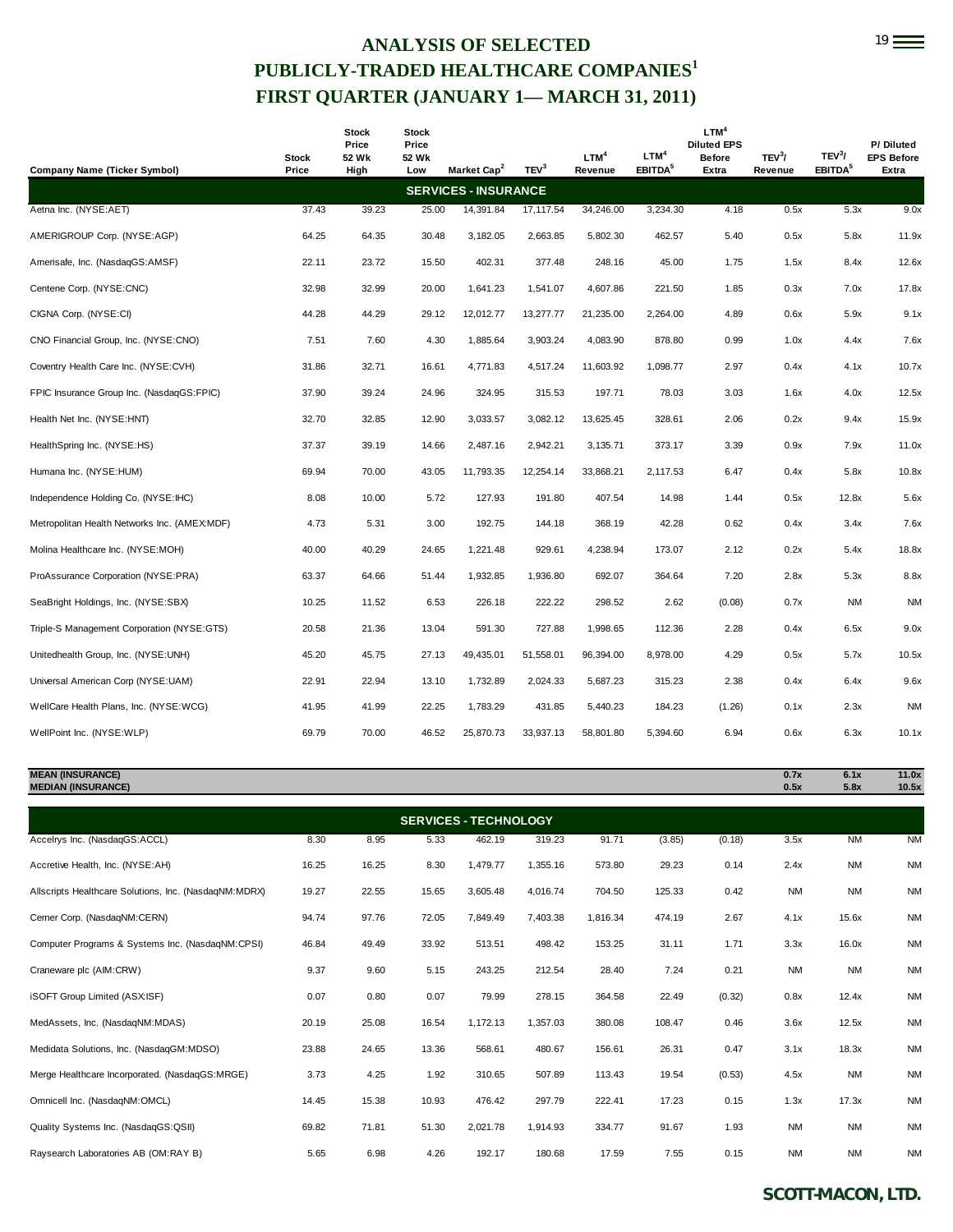| <b>Company Name (Ticker Symbol)</b> | <b>Stock</b><br>Price | <b>Stock</b><br>Price<br>52 Wk<br>High | <b>Stock</b><br>Price<br>52 Wk<br>Low | Market Cap <sup>2</sup> | TEV <sup>3</sup> | <b>LTM</b><br><b>Revenue</b> | <b>LTM</b><br>EBITDA <sup>5</sup> | $LTM^4$<br><b>Diluted EPS</b><br><b>Before</b><br>Extra | TEV <sup>3</sup><br>Revenue | TEV <sup>3</sup> /<br>EBITDA <sup>5</sup> | P/Diluted<br><b>EPS Before</b><br>Extra |
|-------------------------------------|-----------------------|----------------------------------------|---------------------------------------|-------------------------|------------------|------------------------------|-----------------------------------|---------------------------------------------------------|-----------------------------|-------------------------------------------|-----------------------------------------|
| Sage Group plc (LSE:SGE)            | 4.27                  | 4.55                                   | 3.43                                  | 5.626.42                | 5,911.06         | 2.253.99                     | 573.94                            | 0.27                                                    | 2.6x                        | 10.3x                                     | 15.8x                                   |
| Vital Images Inc. (NasdagNM:VTAL)   | 13.98                 | 16.92                                  | 12.20                                 | 196.03                  | 70.60            | 59.37                        | 0.39                              | (0.19)                                                  | 1.2x                        | <b>NM</b>                                 | <b>NM</b>                               |

| <b>MEAN (TECHNOLOGY)</b><br><b>MEDIAN (TECHNOLOGY)</b>   |          |          |          |           |           |           |          |        | 2.7x<br>3.1x | 14.6x<br>15.6x | 15.8x<br>15.8x |  |  |
|----------------------------------------------------------|----------|----------|----------|-----------|-----------|-----------|----------|--------|--------------|----------------|----------------|--|--|
| <b>SERVICES - OUTSOURCING</b>                            |          |          |          |           |           |           |          |        |              |                |                |  |  |
| Advisory Board Co. (NasdaqGS:ABCO)                       | 51.50    | 52.81    | 31.65    | 816.22    | 778.94    | 276.40    | 40.65    | 1.14   | 2.8x         | 19.2x          | <b>NM</b>      |  |  |
| Air Methods Corp. (NasdaqNM:AIRM)                        | 67.25    | 67.47    | 27.00    | 847.48    | 883.91    | 562.00    | 100.41   | 3.50   | 1.6x         | 8.8x           | 19.2x          |  |  |
| Albany Molecular Research Inc. (NasdaqGS:AMRI)           | 4.26     | 8.86     | 4.02     | 129.21    | 100.94    | 198.07    | 5.53     | (2.05) | 0.5x         | 18.3x          | <b>NM</b>      |  |  |
| America Service Group Inc. (NasdaqNM:ASGR)               | 25.64    | 26.10    | 12.84    | 238.35    | 198.77    | 630.30    | 22.52    | 1.09   | 0.3x         | 8.8x           | 23.5x          |  |  |
| American Dental Partners, Inc. (NasdaqNM:ADPI)           | 13.12    | 14.23    | 10.05    | 202.24    | 299.50    | 285.64    | 50.25    | 0.65   | 1.0x         | 6.0x           | 20.2x          |  |  |
| American Medical Alert Corp. (NasdaqSC:AMAC)             | 5.77     | 7.50     | 4.91     | 55.21     | 53.93     | 40.77     | 8.94     | 0.24   | 1.3x         | 6.0x           | 24.0x          |  |  |
| AMN Healthcare Services Inc. (NYSE:AHS)                  | 8.66     | 10.00    | 4.14     | 339.35    | 587.02    | 689.22    | 32.81    | (1.49) | 0.9x         | 17.9x          | <b>NM</b>      |  |  |
| Athenahealth, Inc. (NasdaqGM:ATHN)                       | 45.13    | 50.56    | 21.51    | 1,563.35  | 1,456.88  | 245.54    | 33.99    | 0.36   | <b>NM</b>    | <b>NM</b>      | <b>NM</b>      |  |  |
| BioScrip Inc. (NasdaqNM:BIOS)                            | 4.67     | 9.84     | 4.00     | 252.83    | 559.30    | 1,638.62  | 40.03    | (1.37) | 0.3x         | 14.0x          | <b>NM</b>      |  |  |
| CardioNet, Inc. (NasdaqNM:BEAT)                          | 4.79     | 10.16    | 4.00     | 115.67    | 70.18     | 119.92    | (4.10)   | (0.82) | 0.6x         | ΝM             | <b>NM</b>      |  |  |
| Catalyst Health Solutions, Inc. (NasdaqGS:CHSI)          | 55.93    | 56.22    | 31.40    | 2,464.22  | 2,454.50  | 3,764.09  | 151.71   | 1.82   | 0.7x         | 16.2x          | <b>NM</b>      |  |  |
| Cegedim SA (ENXTPA:CGM)                                  | 68.35    | 89.91    | 54.43    | 954.48    | 1,597.21  | 1,242.61  | 369.93   | (1.61) | 1.3x         | 4.3x           | <b>NM</b>      |  |  |
| China Public Healthcare Holding Ltd (SEHK:8116)          | 0.01     | 0.03     | 0.01     | 97.11     | 101.12    | 49.97     | 24.40    | 0.00   | 2.0x         | 4.1x           | 7.9x           |  |  |
| CorVel Corp. (NasdaqNM:CRVL)                             | 53.18    | 53.34    | 32.04    | 618.27    | 602.50    | 367.79    | 58.92    | 2.36   | 1.6x         | 10.2x          | 22.5x          |  |  |
| Covance Inc. (NYSE:CVD)                                  | 54.72    | 63.53    | 37.44    | 3,305.64  | 3,060.91  | 2,038.47  | 297.50   | 1.06   | 1.5x         | 10.3x          | <b>NM</b>      |  |  |
| Cross Country Healthcare Inc. (NasdaqNM:CCRN)            | 7.83     | 11.03    | 6.52     | 243.53    | 284.22    | 468.56    | 23.03    | (0.09) | 0.6x         | 12.3x          | <b>NM</b>      |  |  |
| eHealth, Inc. (NasdaqGS:EHTH)                            | 13.29    | 16.02    | 9.33     | 283.73    | 155.65    | 160.40    | 36.51    | 0.73   | 1.0x         | 4.3x           | 18.2x          |  |  |
| Emdeon Inc. (NYSE:EM)                                    | 16.11    | 16.90    | 9.95     | 1,467.04  | 2,588.60  | 1,002.15  | 243.43   | 0.21   | 2.6x         | 10.6x          | <b>NM</b>      |  |  |
| Emergency Medical Services Corp. (NYSE:EMS)              | 63.59    | 70.94    | 42.27    | 2,814.43  | 2,948.34  | 2,859.32  | 313.76   | 2.95   | 1.0x         | 9.4x           | 21.6x          |  |  |
| EPS Co. Ltd. (TSE:4282)                                  | 2,349.60 | 2,869.73 | 1,746.21 | 420.17    | 373.30    | 365.33    | 55.34    | 119.97 | 1.0x         | 6.7x           | 19.6x          |  |  |
| eResearchTechnology Inc. (NasdaqNM:ERES)                 | 6.77     | 8.95     | 5.36     | 331.53    | 321.49    | 140.99    | 36.67    | 0.20   | 2.3x         | 8.8x           | <b>NM</b>      |  |  |
| ExamWorks Group, Inc. (NYSE:EXAM)                        | 22.23    | 24.71    | 15.10    | 748.77    | 725.01    | 163.51    | 24.30    | (0.33) | 4.4x         | ΝM             | <b>NM</b>      |  |  |
| Express Scripts Inc. (NasdaqNM:ESRX)                     | 55.61    | 58.77    | 37.75    | 29,424.37 | 31,394.47 | 44,929.30 | 2,516.90 | 2.35   | 0.7x         | 12.5x          | 23.6x          |  |  |
| Healthcare Locums Plc (AIM:HLO)                          | 1.81     | 4.10     | 1.40     | 204.65    | 228.56    | 243.86    | 38.80    | 0.16   | 0.9x         | 5.9x           | 11.0x          |  |  |
| Healthcare Services Group Inc. (NasdaqNM:HCSG)           | 17.57    | 18.06    | 12.27    | 1,163.38  | 1,080.25  | 798.55    | 55.58    | 0.52   | 1.4x         | 19.4x          | <b>NM</b>      |  |  |
| Healthways Inc. (NasdaqNM:HWAY)                          | 15.37    | 17.64    | 9.50     | 523.09    | 776.44    | 704.30    | 144.11   | 1.21   | 1.1x         | 5.4x           | 12.7x          |  |  |
| HMS Holdings Corp. (NasdaqNM:HMSY)                       | 81.85    | 83.98    | 49.30    | 2,281.65  | 2,186.81  | 302.87    | 82.65    | 1.41   | <b>NM</b>    | <b>NM</b>      | <b>NM</b>      |  |  |
| ICON plc (NasdaqGS:ICLR)                                 | 21.59    | 30.31    | 18.93    | 1,302.26  | 1,046.71  | 910.23    | 115.41   | 1.21   | 1.1x         | 9.1x           | 17.9x          |  |  |
| IPC The Hospitalist Company, Inc. (NasdaqGS:IPCM)        | 45.41    | 46.50    | 21.17    | 741.23    | 722.29    | 363.40    | 42.01    | 1.46   | 2.0x         | 17.2x          | <b>NM</b>      |  |  |
| Kendle International Inc. (NasdaqNM:KNDL)                | 10.71    | 19.67    | 7.68     | 160.21    | 272.11    | 448.26    | 26.40    | (0.31) | 0.6x         | 10.3x          | <b>NM</b>      |  |  |
| Magellan Health Services Inc. (NasdaqNM:MGLN)            | 49.08    | 51.53    | 34.59    | 1,622.46  | 1,211.22  | 2,969.24  | 278.04   | 4.03   | 0.4x         | 4.4x           | 12.2x          |  |  |
| MedcoHealth Solutions Inc. (NYSE:MHS)                    | 56.16    | 65.39    | 43.45    | 22,765.58 | 26,882.68 | 65,968.30 | 2,974.20 | 3.16   | 0.4x         | 9.0x           | 17.8x          |  |  |
| Medical Staffing Network Holdings Inc.<br>(OTCPK:MSNW.Q) | 0.00     | 0.16     | 0.00     | 0.11      | 108.87    | 314.27    | 14.82    | (1.77) | 0.3x         | 7.3x           | <b>NM</b>      |  |  |
| Mednax, Inc. (NYSE:MD)                                   | 66.61    | 70.17    | 44.83    | 3,198.95  | 3,301.99  | 1,401.56  | 334.86   | 4.26   | 2.4x         | 9.9x           | 15.6x          |  |  |
| MedQuist Inc. (OTCPK:MEDQ)                               | 10.28    | 12.39    | 7.00     | 386.08    | 630.57    | 375.24    | 75.79    | 0.83   | 1.7x         | 8.3x           | 12.4x          |  |  |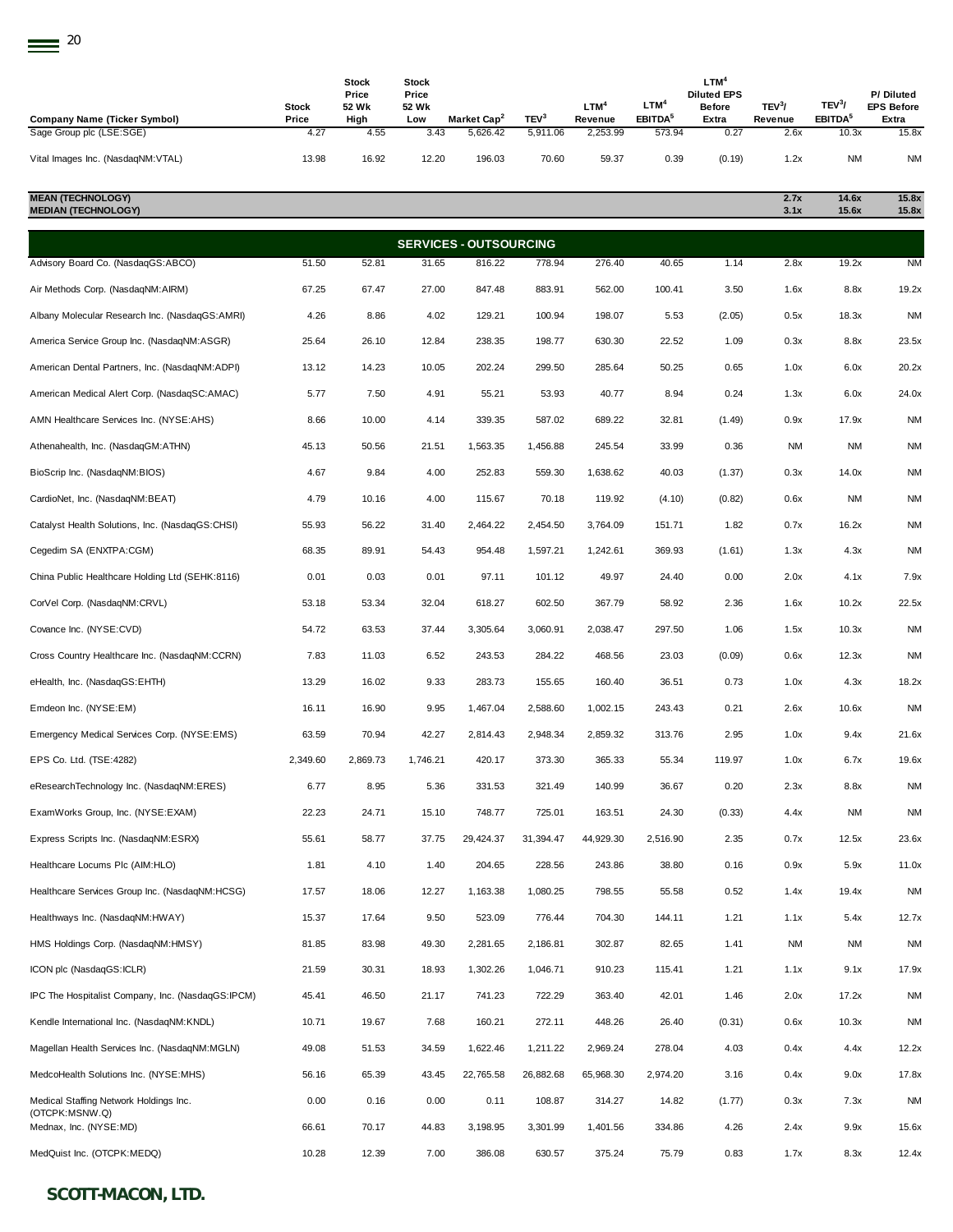| <b>Company Name (Ticker Symbol)</b>                        | <b>Stock</b><br>Price | <b>Stock</b><br>Price<br>52 Wk<br>High | <b>Stock</b><br>Price<br>52 Wk<br>Low | Market Cap <sup>2</sup> | TEV <sup>3</sup> | LTM <sup>4</sup><br>Revenue | LTM <sup>4</sup><br>EBITDA <sup>5</sup> | LTM <sup>4</sup><br><b>Diluted EPS</b><br><b>Before</b><br>Extra | TEV <sup>3</sup> /<br>Revenue | TEV <sup>3</sup> /<br>EBITDA <sup>5</sup> | P/Diluted<br><b>EPS Before</b><br>Extra |
|------------------------------------------------------------|-----------------------|----------------------------------------|---------------------------------------|-------------------------|------------------|-----------------------------|-----------------------------------------|------------------------------------------------------------------|-------------------------------|-------------------------------------------|-----------------------------------------|
| National Research Corp. (NasdaqNM:NRCI)                    | 33.94                 | 35.33                                  | 21.45                                 | 227.84                  | 240.92           | 63.40                       | 19.02                                   | 1.26                                                             | 3.8x                          | 12.7x                                     | <b>NM</b>                               |
| Nordion Inc. (TSX:NDN)                                     | 11.78                 | 12.35                                  | 8.39                                  | 765.82                  | 701.68           | 264.86                      | 42.10                                   | (0.48)                                                           | 2.6x                          | 16.7x                                     | <b>NM</b>                               |
| Omnicare Inc. (NYSE:OCR)                                   | 29.99                 | 30.89                                  | 19.14                                 | 3,505.32                | 5,196.13         | 6,146.21                    | 641.95                                  | (0.74)                                                           | 0.8x                          | 8.1x                                      | <b>NM</b>                               |
| On Assignment Inc. (NasdaqGS:ASGN)                         | 9.46                  | 10.87                                  | 4.17                                  | 347.68                  | 396.02           | 438.07                      | 26.62                                   | (0.27)                                                           | 0.9x                          | 14.9x                                     | <b>NM</b>                               |
| Parexel International Corp. (NasdaqNM:PRXL)                | 24.90                 | 25.64                                  | 16.80                                 | 1,459.19                | 1,659.11         | 1,396.66                    | 178.32                                  | 1.02                                                             | 1.2x                          | 9.3x                                      | 24.4x                                   |
| PDI Inc. (NasdaqNM:PDII)                                   | 8.11                  | 11.78                                  | 6.56                                  | 118.63                  | 55.70            | 144.65                      | 1.02                                    | (0.32)                                                           | 0.4x                          | <b>NM</b>                                 | <b>NM</b>                               |
| Pharmaceutical Product Development Inc.<br>(NasdaqNM:PPDI) | 27.70                 | 30.36                                  | 22.71                                 | 3,191.07                | 2,641.93         | 1,470.57                    | 253.61                                  | 1.06                                                             | 1.8x                          | 10.4x                                     | <b>NM</b>                               |
| Rural/Metro Corp. (NasdagSC:RURL)                          | 17.04                 | 17.20                                  | 5.93                                  | 432.48                  | 670.96           | 548.44                      | 70.90                                   | 0.28                                                             | 1.2x                          | 9.5x                                      | <b>NM</b>                               |
| Stericycle, Inc. (NasdaqGS:SRCL)                           | 88.67                 | 89.71                                  | 53.83                                 | 7,572.06                | 8,611.59         | 1,439.39                    | 444.51                                  | 2.39                                                             | <b>NM</b>                     | 19.4x                                     | <b>NM</b>                               |
| SXC Health Solutions, Corp. (NasdaqNM:SXCI)                | 54.44                 | 55.10                                  | 32.43                                 | 3,455.68                | 3,126.86         | 1,948.39                    | 117.22                                  | 1.03                                                             | 1.6x                          | <b>NM</b>                                 | <b>NM</b>                               |
| Synergy Health plc (LSE:SYR)                               | 13.16                 | 15.27                                  | 8.80                                  | 725.05                  | 914.55           | 446.95                      | 115.76                                  | 0.71                                                             | 2.0x                          | 7.9x                                      | 18.6x                                   |
| Team Health Holdings, Inc. (NYSE:TMH)                      | 17.48                 | 20.29                                  | 11.55                                 | 1,128.13                | 1,501.55         | 2,671.37                    | 167.27                                  | 0.21                                                             | 0.6x                          | 9.0x                                      | <b>NM</b>                               |
| Transcend Services, Inc. (NasdaqGS:TRCR)                   | 23.99                 | 24.39                                  | 12.00                                 | 254.00                  | 227.41           | 94.31                       | 17.75                                   | 0.79                                                             | 2.4x                          | 12.8x                                     | <b>NM</b>                               |
|                                                            |                       |                                        |                                       |                         |                  |                             |                                         |                                                                  |                               |                                           |                                         |

21

**MEDIAN (OUTSOURCING) 1.1x 9.4x 18.6x** 3i Infotech, Ltd. (BSE:532628) 0.98 1.85 0.86 188.65 659.06 576.50 109.41 0.29 1.1x 6.0x 3.4x Firstsource Solutions Limited (BSE:532809) 0.40 0.82 0.35 173.70 460.22 441.99 58.76 0.06 1.0x 7.8x 6.3x HCL Technologies Ltd. (BSE:532281) 10.69 11.61 7.58 7,330.32 7,440.16 3,263.87 409.64 0.48 2.3x 18.2x 22.4x Hexaware Technologies Ltd. (BSE:532129) 1.48 1.50 0.73 430.68 321.86 236.42 21.07 0.08 1.4x 15.3x 18.2x Infosys Technologies Ltd. (BSE:500209) 72.61 78.38 56.31 41,483.85 37,916.45 6,041.00 1,968.00 2.62 NM 19.3x NM KPIT Cummins Infosystems Ltd. (BSE:532400) 3.77 4.33 1.97 300.01 306.56 204.44 27.07 0.24 1.5x 11.3x 15.4x Mphasis Limited (BSE:526299) 9.32 15.97 7.96 1,957.78 1,907.27 1,106.06 263.32 1.08 1.7x 7.2x 8.6x NIIT Technologies Ltd. (BSE:532541) 4.14 5.27 3.68 245.02 208.15 212.54 44.20 0.55 1.0x 4.7x 7.6x Patni Computer Systems Ltd. (BSE:532517) 10.71 14.00 9.26 1,428.34 1,065.94 701.70 140.05 0.99 1.5x 7.6x 10.8x Satyam Computer Services Ltd. (BSE:500376) 1.48 2.55 1.22 1,735.48 1,181.05 1,220.44 101.74 (0.03) 1.0x 11.6x NM Tata Consultancy Services Limited (BSE:532540) 26.53 27.39 15.52 51,921.79 50,615.86 8,373.42 2,499.07 1.04 NM NM NM Tech Mahindra Limited (BSE:532755) 15.16 19.99 12.10 1,909.12 2,192.57 1,134.85 239.37 1.60 1.9x 9.2x 9.5x Wipro Ltd. (BSE:507685) 10.73 10.73 11.21 7.36 26,176.41 25,082.70 6,649.79 1,431.86 0.47 3.8x 17.5x 22.8x **SERVICES - INDIA-BASED OUTSOURCING**

**MEAN (OUTSOURCING) 1.4x 10.6x 18.0x**

| <b>MEDIAN (INDIA-BASED OUTSOURCING)</b>                  |       |       |       |                               |          |        |        |      | 1.5x         | 10.2x          | 10.1x          |
|----------------------------------------------------------|-------|-------|-------|-------------------------------|----------|--------|--------|------|--------------|----------------|----------------|
|                                                          |       |       |       | <b>SERVICES - INFORMATION</b> |          |        |        |      |              |                |                |
| Healthstream Inc. (NasdaqNM:HSTM)                        | 8.04  | 8.69  | 3.37  | 175.31                        | 153.87   | 63.20  | 11.78  | 0.59 | 2.4x         | 13.1x          | 13.6x          |
| National Research Corp. (NasdaqGM:NRCI)                  | 34.25 | 35.33 | 19.00 | 228.34                        | 241.75   | 61.36  | 19.17  | 1.36 | 3.9x         | 12.6x          | <b>NM</b>      |
| WebMD Health Corp. (NasdaqNM:WBMD)                       | 51.06 | 52.81 | 37.64 | 3,058.49                      | 2,785.93 | 504.12 | 105.71 | 1.27 | <b>NM</b>    | <b>NM</b>      | <b>NM</b>      |
| <b>MEAN (INFORMATION)</b><br><b>MEDIAN (INFORMATION)</b> |       |       |       |                               |          |        |        |      | 3.2x<br>3.2x | 12.8x<br>12.8x | 13.6x<br>13.6x |
|                                                          |       |       |       |                               |          |        |        |      |              |                |                |
| <b>MEAN (SERVICES)</b>                                   |       |       |       |                               |          |        |        |      | 1.5x         | 10.0x          | 14.1x          |
| <b>MEDIAN (SERVICES)</b>                                 |       |       |       |                               |          |        |        |      | 1.1x         | 9.1x           | 12.6x          |

**MEAN (INDIA-BASED OUTSOURCING) 1.7x 11.3x 12.5x**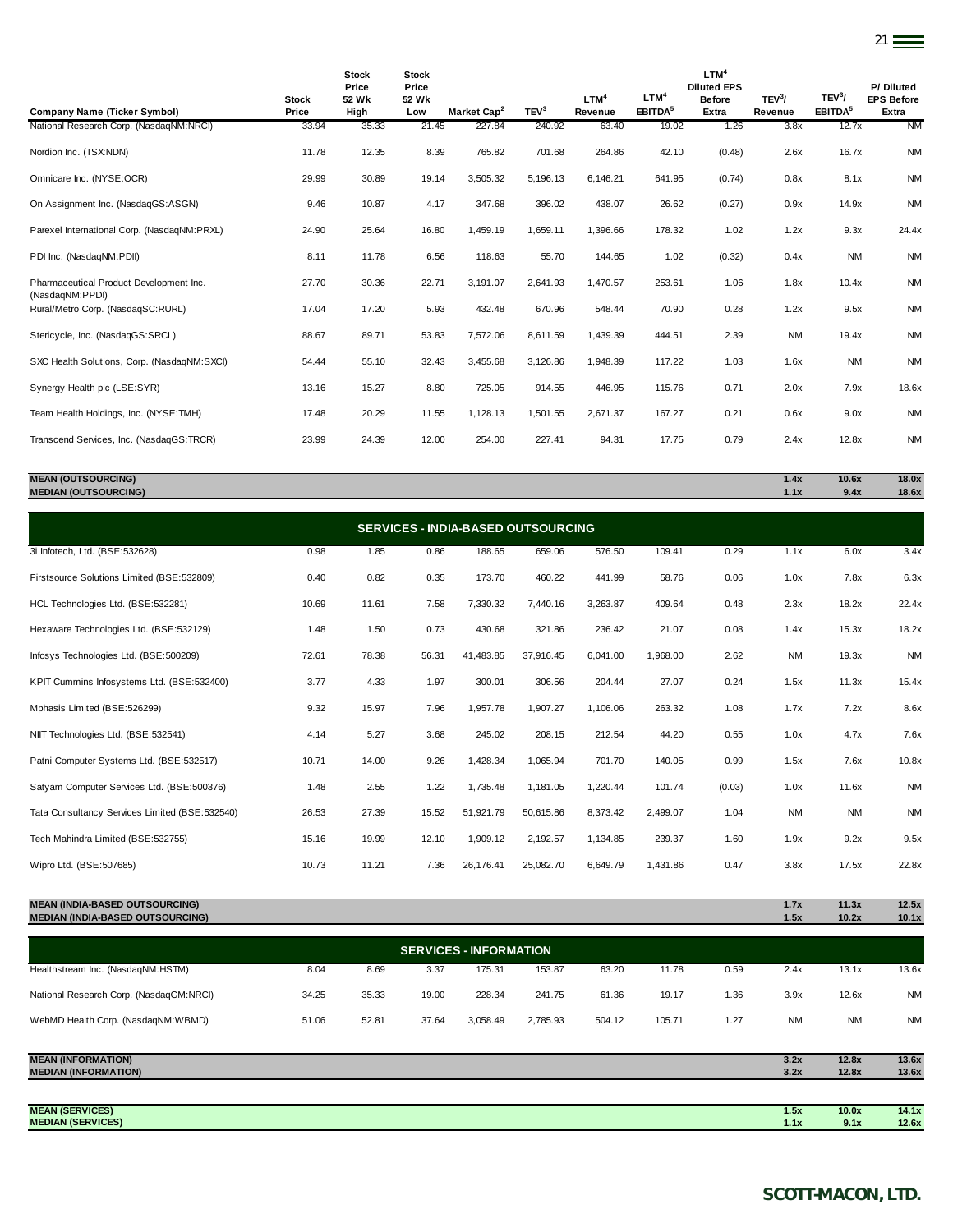| Company Name (Ticker Symbol)                                | Stock<br>Price | <b>Stock</b><br>Price<br>52 Wk<br>High | <b>Stock</b><br>Price<br>52 Wk<br>Low | Market Cap <sup>2</sup> | TEV <sup>3</sup> | LTM <sup>4</sup><br>Revenue | LTM <sup>4</sup><br>EBITDA <sup>5</sup> | LTM <sup>4</sup><br><b>Diluted EPS</b><br><b>Before</b><br>Extra | TEV <sup>3</sup> /<br>Revenue | TEV <sup>3</sup> /<br>EBITDA <sup>5</sup> | P/Diluted<br><b>EPS Before</b><br>Extra |
|-------------------------------------------------------------|----------------|----------------------------------------|---------------------------------------|-------------------------|------------------|-----------------------------|-----------------------------------------|------------------------------------------------------------------|-------------------------------|-------------------------------------------|-----------------------------------------|
|                                                             |                |                                        |                                       | <b>PROVIDERS - LABS</b> |                  |                             |                                         |                                                                  |                               |                                           |                                         |
| Bio-Reference Laboratories Inc. (NasdaqNM:BRLI)             | 22.44          | 24.67                                  | 15.42                                 | 626.37                  | 650.41           | 480.42                      | 62.34                                   | 1.08                                                             | 1.4x                          | 10.4x                                     | 20.8x                                   |
| Celera Corporation (NasdaqGS:CRA)                           | 8.11           | 8.42                                   | 5.35                                  | 666.28                  | 339.39           | 128.17                      | (21.06)                                 | (0.30)                                                           | 2.6x                          | <b>NM</b>                                 | <b>NM</b>                               |
| Charles River Laboratories International Inc.<br>(NYSE:CRL) | 38.38          | 41.65                                  | 26.82                                 | 2,167.63                | 2,680.79         | 1,133.42                    | 244.69                                  | (5.25)                                                           | 2.4x                          | 11.0x                                     | <b>NM</b>                               |
| Laboratory Corp. of America Holdings (NYSE:LH)              | 92.13          | 92.98                                  | 71.58                                 | 9,213.00                | 11,193.70        | 5,178.70                    | 1,212.80                                | 5.27                                                             | 2.2x                          | 9.2x                                      | 17.5x                                   |
| MEDTOX Scientific Inc. (NasdaqNM:MTOX)                      | 16.40          | 16.62                                  | 9.53                                  | 146.27                  | 147.71           | 101.68                      | 11.65                                   | 0.42                                                             | 1.5x                          | 12.7x                                     | <b>NM</b>                               |
| Psychemedics Corp. (NasdaqCM:PMD)                           | 11.05          | 11.09                                  | 6.89                                  | 57.59                   | 51.85            | 20.11                       | 4.70                                    | 0.50                                                             | 2.6x                          | 11.0x                                     | 22.1x                                   |
| Quest Diagnostics Inc. (NYSE:DGX)                           | 57.72          | 60.28                                  | 40.80                                 | 9,879.59                | 12,441.09        | 7,385.03                    | 1,556.50                                | 4.05                                                             | 1.7x                          | 8.0x                                      | 14.3x                                   |
| Sonic Healthcare Ltd. (ASXSHL)                              | 12.40          | 15.09                                  | 9.86                                  | 4,815.93                | 6,332.57         | 3,080.25                    | 550.71                                  | 0.72                                                             | 2.1x                          | 11.5x                                     | 17.3x                                   |
|                                                             |                |                                        |                                       |                         |                  |                             |                                         |                                                                  |                               |                                           |                                         |

**MEDIAN (LABS) 2.1x 11.0x 17.5x**

**MEAN (LABS) 2.0x 10.5x 18.4x**

| <b>PROVIDERS - HOME HEALTH &amp; HOSPICE</b>         |       |       |       |          |          |          |         |        |      |           |           |  |  |
|------------------------------------------------------|-------|-------|-------|----------|----------|----------|---------|--------|------|-----------|-----------|--|--|
| Addus HomeCare Corp. (NasdaqGM:ADUS)                 | 5.01  | 6.28  | 2.80  | 53.86    | 98.23    | 271.73   | 16.34   | 0.57   | 0.4x | 6.0x      | 8.8x      |  |  |
| Allied Healthcare International Inc. (NasdaqGS:AHCI) | 2.54  | 3.10  | 1.86  | 110.67   | 81.35    | 270.89   | 18.00   | 0.20   | 0.3x | 4.5x      | 12.7x     |  |  |
| Almost Family Inc. (NasdaqNM:AFAM)                   | 37.64 | 44.12 | 23.50 | 351.82   | 306.90   | 336.92   | 54.57   | 3.28   | 0.9x | 5.6x      | 11.5x     |  |  |
| Amedisys Inc. (NasdaqNM:AMED)                        | 35.00 | 64.28 | 22.82 | 1,032.12 | 1,095.54 | 1,585.65 | 206.27  | 3.19   | 0.7x | 5.3x      | 11.0x     |  |  |
| Arcadia Resources Inc. (AMEXKAD)                     | 0.13  | 0.83  | 0.09  | 24.72    | 60.75    | 104.35   | (11.06) | (0.17) | 0.6x | <b>NM</b> | <b>NM</b> |  |  |
| Chemed Corp. (NYSE:CHE)                              | 66.61 | 66.93 | 48.74 | 1,407.14 | 1,527.53 | 1,302.65 | 160.73  | 3.55   | 1.2x | 9.5x      | 18.7x     |  |  |
| Gentiva Health Services Inc. (NasdagNM:GTIV)         | 28.03 | 30.88 | 18.93 | 854.27   | 1,804.24 | 1,447.03 | 200.20  | 1.89   | 1.2x | 9.0x      | 14.8x     |  |  |
| IPC The Hospitalist Company, Inc. (NasdaqGS:IPCM)    | 45.41 | 46.50 | 21.17 | 741.23   | 722.29   | 363.40   | 42.01   | 1.46   | 2.0x | 17.2x     | <b>NM</b> |  |  |
| LHC Group, Inc. (NasdaqNM:LHCG)                      | 30.00 | 37.49 | 19.61 | 560.16   | 575.15   | 635.03   | 103.51  | 2.68   | 0.9x | 5.6x      | 11.2x     |  |  |
| Lincare Holdings Inc. (NasdagNM:LNCR)                | 29.66 | 33.45 | 22.55 | 2,807.70 | 3,098.39 | 1,690.73 | 454.40  | 1.91   | 1.8x | 6.8x      | 15.5x     |  |  |
| National Healthcare Corp. (AMEX:NHC)                 | 46.49 | 48.20 | 33.02 | 633.98   | 700.94   | 703.28   | 85.28   | 3.22   | 1.0x | 8.2x      | 14.4x     |  |  |
| Rotech Healthcare Inc. (OTCBB:ROHI)                  | 4.55  | 4.55  | 0.57  | 116.64   | 570.12   | 496.43   | 104.43  | (0.18) | 1.1x | 5.5x      | <b>NM</b> |  |  |
| Skilled Healthcare Group, Inc. (NYSE:SKH)            | 14.39 | 15.10 | 1.43  | 543.79   | 1,059.25 | 820.24   | 118.87  | (0.03) | 1.3x | 8.9x      | <b>NM</b> |  |  |
| Sabra Health Care REIT, Inc. (NasdaqGS:SBRA)         | 17.61 | 52.68 | 16.18 | 441.32   | 516.14   | 1,906.86 | 148.57  | (0.14) | 0.3x | 3.5x      | <b>NM</b> |  |  |

|                                                      |       |       |       | <b>PROVIDERS - NON-ACUTE</b> |           |          |          |        |      |           |           |
|------------------------------------------------------|-------|-------|-------|------------------------------|-----------|----------|----------|--------|------|-----------|-----------|
| Alliance Healthcare Services, Inc. (NYSE:AIQ)        | 4.42  | 5.90  | 3.32  | 234.34                       | 801.91    | 478.86   | 147.02   | (0.62) | 1.7x | 5.5x      | <b>NM</b> |
| Allied Healthcare International Inc. (NasdaqNM:AHCI) | 2.54  | 3.10  | 1.86  | 110.67                       | 81.35     | 270.89   | 18.00    | 0.20   | 0.3x | 4.5x      | 12.7x     |
| AmSurg Corp. (NasdagNM:AMSG)                         | 25.44 | 25.60 | 16.35 | 796.39                       | 1,207.10  | 720.66   | 257.43   | 1.66   | 1.7x | 4.7x      | 15.3x     |
| Continucare Corp. (NYSE:CNU)                         | 5.35  | 5.80  | 3.25  | 324.09                       | 285.86    | 318.82   | 41.82    | 0.38   | 0.9x | 6.8x      | 14.1x     |
| Corrections Corporation of America (NYSE:CXW)        | 24.40 | 26.89 | 18.19 | 2,664.02                     | 3,795.08  | 1,675.03 | 429.33   | 1.39   | 2.3x | 8.8x      | 17.6x     |
| CardioNet, Inc. (NasdagGM:BEAT)                      | 4.79  | 10.16 | 4.00  | 115.67                       | 70.18     | 119.92   | (4.10)   | (0.82) | 0.6x | <b>NM</b> | <b>NM</b> |
| DaVita, Inc. (NYSE:DVA)                              | 85.51 | 85.89 | 56.58 | 8,208.96                     | 12,076.35 | 6,447.39 | 1,222.41 | 3.94   | 1.9x | 9.9x      | 21.7x     |
| GEO Group, Inc. (NYSE: GEO)                          | 25.64 | 26.77 | 18.23 | 1,662.32                     | 2,688.23  | 1,269.97 | 213.58   | 1.13   | 2.1x | 12.6x     | 22.7x     |
| Hanger Orthopedic Group Inc. (NYSE:HGR)              | 26.03 | 28.00 | 13.01 | 866.00                       | 1,322.36  | 817.38   | 122.23   | 0.65   | 1.6x | 10.8x     | <b>NM</b> |
| HEALTHSOUTH Corp. (NYSE:HLS)                         | 24.98 | 25.38 | 16.20 | 2,331.66                     | 4,263.76  | 1,999.30 | 424.30   | 8.29   | 2.1x | 10.0x     | 3.0x      |
| Integramed America Inc. (NasdagGM:INMD)              | 10.32 | 11.04 | 7.57  | 120.99                       | 85.50     | 243.17   | 15.39    | 0.41   | 0.4x | 5.6x      | <b>NM</b> |
| LCA-Vision Inc. (NasdagNM:LCAV)<br>SCOTTEMACON, LTD. | 6.75  | 9.40  | 3.94  | 126.35                       | 82.70     | 98.09    | (6.62)   | (0.96) | 0.8x | <b>NM</b> | <b>NM</b> |

**MEAN (HOME HEALTH & HOSPICE) 1.0x 7.4x 13.2x MEDIAN (HOME HEALTH & HOSPICE) 1.0x 6.0x 12.7x**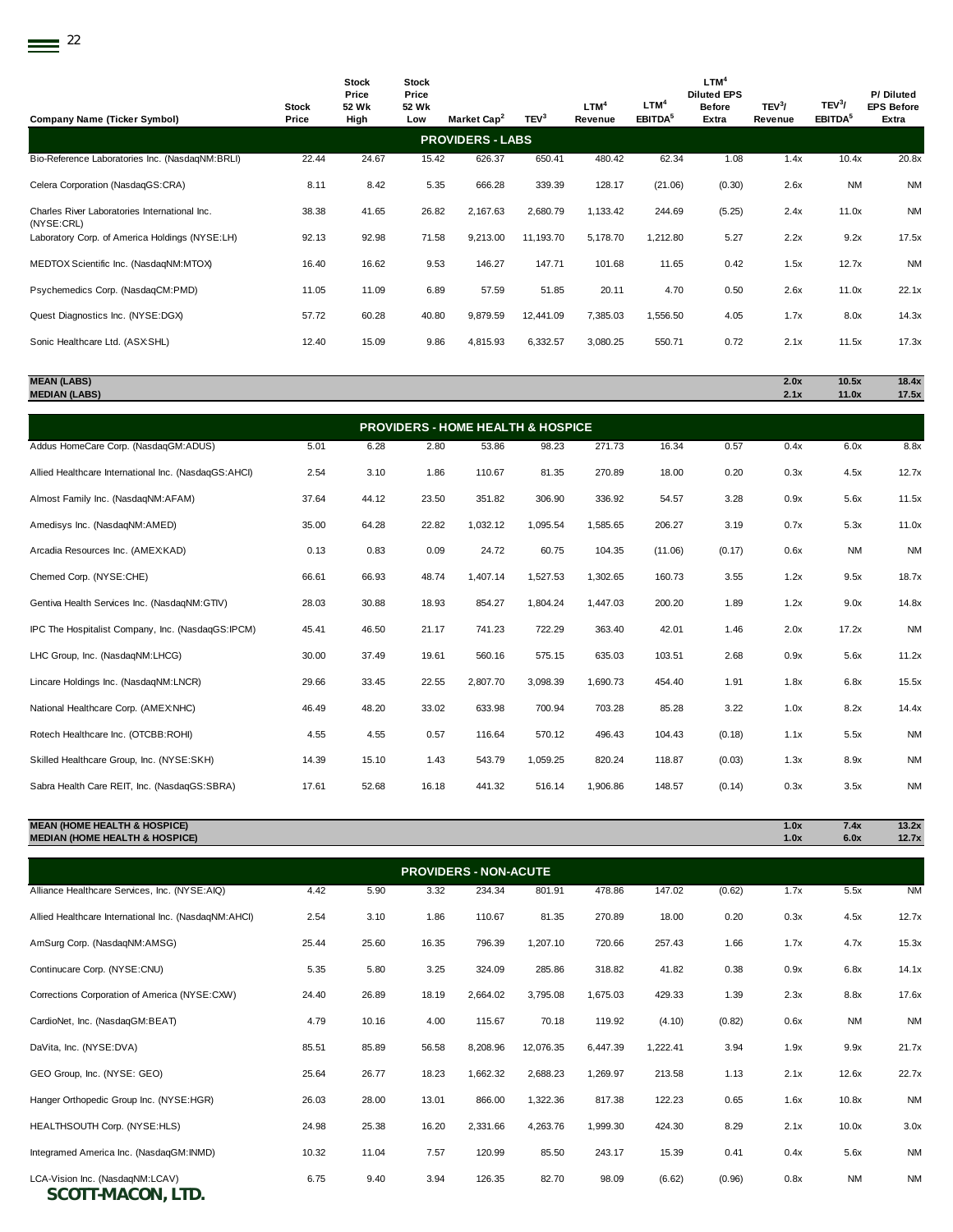| Stock                                                  |               | 52 Wk |                         |                  | LTM <sup>4</sup> | LTM <sup>4</sup>    | <b>Diluted EPS</b><br><b>Before</b> | TEV <sup>3</sup> / | TEV <sup>3</sup> /  | P/Diluted<br><b>EPS Before</b> |
|--------------------------------------------------------|---------------|-------|-------------------------|------------------|------------------|---------------------|-------------------------------------|--------------------|---------------------|--------------------------------|
| Company Name (Ticker Symbol)<br>Price                  | 52 Wk<br>High | Low   | Market Cap <sup>2</sup> | TEV <sup>3</sup> | Revenue          | EBITDA <sup>5</sup> | Extra                               | Revenue            | EBITDA <sup>5</sup> | Extra                          |
| MEDNAX, Inc. (NYSE:MD)<br>66.61                        | 70.17         | 44.83 | 3,198.95                | 3,301.99         | 1,401.56         | 334.86              | 4.26                                | 2.4x               | 9.9x                | 15.6x                          |
| 13.20<br>NovaMed Inc. (NasdaqGS:NOVA)                  | 16.50         | 7.71  | 102.37                  | 212.06           | 151.80           | 42.05               | 0.92                                | 1.4x               | 5.0x                | 14.3x                          |
| 14.98<br>Providence Service Corp. (NasdaqGS:PRSC)      | 18.57         | 11.88 | 194.16                  | 322.21           | 879.70           | 69.96               | 1.78                                | 0.4x               | 4.6x                | 8.4x                           |
| 3.50<br>RadNet, Inc. (NasdaqNM:RDNT)                   | 4.20          | 1.80  | 130.44                  | 644.95           | 548.54           | 94.41               | (0.35)                              | 1.2x               | 6.8x                | <b>NM</b>                      |
| 36.87<br>Rehabcare Group Inc. (NYSE:RHB)               | 37.85         | 15.88 | 918.65                  | 1,307.22         | 1,329.44         | 164.15              | 2.48                                | 1.0x               | 8.0x                | 14.9x                          |
| Select Medical Holdings Corporation (NYSE:SEM)<br>8.06 | 9.05          | 5.62  | 1,245.62                | 2,722.35         | 2,390.29         | 313.84              | 0.48                                | 1.1x               | 8.7x                | 16.8x                          |
| 22.34<br>US Physical Therapy Inc. (NasdaqNM:USPH)      | 22.69         | 15.30 | 263.37                  | 272.61           | 211.23           | 39.02               | 1.32                                | 1.3x               | 7.0x                | 16.9x                          |
| 25.17<br>VCA Antech Inc. (NasdagGS:WOOF)               | 29.28         | 19.12 | 2,170.36                | 2,617.13         | 1,381.47         | 257.26              | 1.27                                | 1.9x               | 10.2x               | 19.8x                          |

| <b>MEAN (NON-ACUTE)</b>   | 1.3x | 7.7x | 15.3x |
|---------------------------|------|------|-------|
| <b>MEDIAN (NON-ACUTE)</b> | 1.3x | 7.5x | 15.5x |

| <b>PROVIDERS - LONG-TERM CARE</b>        |       |       |       |          |          |          |        |        |      |       |           |
|------------------------------------------|-------|-------|-------|----------|----------|----------|--------|--------|------|-------|-----------|
| Advocat Inc. (NasdagSC:AVCA)             | 7.25  | 7.40  | 4.00  | 41.64    | 62.10    | 290.13   | 13.81  | 0.62   | 0.2x | 4.5x  | 11.7x     |
| Assisted Living Concepts Inc. (NYSE:ALC) | 39.14 | 39.19 | 26.15 | 453.31   | 568.38   | 233.13   | 57.87  | 1.42   | 2.4x | 9.8x  | <b>NM</b> |
| Brookdale Senior Living Inc. (NYSE:BKD)  | 28.00 | 28.23 | 12.66 | 3,381.78 | 5,870.25 | 2,213.26 | 372.72 | (0.41) | 2.7x | 15.7x | <b>NM</b> |
| Capital Senior Living Corp. (NYSE:CSU)   | 10.62 | 10.91 | 4.34  | 288.35   | 433.00   | 211.93   | 32.55  | 0.16   | 2.0x | 13.3x | <b>NM</b> |
| Emeritus Corp. (NYSE:ESC)                | 25.46 | 26.23 | 14.55 | 1,126.68 | 3,043.86 | 1.007.07 | 156.79 | (1.39) | 3.0x | 19.4x | <b>NM</b> |
| Ensign Group, Inc. (NasdagNM:ENSG)       | 31.93 | 32.80 | 15.01 | 665.61   | 736.03   | 649.53   | 92.29  | 1.92   | 1.1x | 8.0x  | 16.6x     |
| Five Star Quality Care Inc. (NYSE:FVE)   | 8.13  | 8.62  | 2.72  | 292.84   | 304.97   | 1,240.73 | 42.57  | 0.67   | 0.2x | 7.2x  | 12.1x     |
| Sunrise Senior Living Inc. (NYSE:SRZ)    | 11.93 | 12.44 | 2.18  | 681.14   | 781.83   | 1,406.70 | 71.84  | 0.53   | 0.6x | 10.9x | 22.5x     |

# **MEAN (LONG-TERM CARE) 1.5x 11.1x 15.7x MEDIAN (LONG-TERM CARE) 1.6x 10.4x 14.3x**

|                                                   | <b>PROVIDERS - ACUTE</b> |       |       |          |           |           |          |        |      |       |           |  |  |
|---------------------------------------------------|--------------------------|-------|-------|----------|-----------|-----------|----------|--------|------|-------|-----------|--|--|
| Chindex International Inc. (NasdaqGS:CHDX)        | 16.05                    | 18.64 | 10.14 | 257.77   | 211.20    | 177.93    | 14.68    | 0.41   | 1.2x | 14.4x | <b>NM</b> |  |  |
| Community Health Systems, Inc. (NYSE:CYH)         | 39.99                    | 42.50 | 25.63 | 3,709.17 | 13,070.44 | 12,986.50 | 1,676.57 | 3.01   | 1.0x | 7.8x  | 13.3x     |  |  |
| Health Management Associates Inc. (NYSE:HMA)      | 10.90                    | 11.07 | 6.13  | 2,744.34 | 5,831.73  | 5,276.89  | 759.85   | 0.68   | 1.1x | 7.7x  | 16.0x     |  |  |
| Integrated Healthcare Holdings Inc. (OTCBB: IHCH) | 0.03                     | 0.07  | 0.02  | 6.38     | 84.67     | 368.73    | 9.75     | 0.01   | 0.2x | 8.7x  | 1.8x      |  |  |
| Kindred Healthcare Inc. (NYSE:KND)                | 23.88                    | 26.27 | 11.50 | 943.15   | 1,214.87  | 4,462.28  | 224.16   | 1.59   | 0.3x | 5.4x  | 15.0x     |  |  |
| Lifepoint Hospitals Inc. (NasdaqNM:LPNT)          | 40.20                    | 40.48 | 29.33 | 2,069.77 | 3,461.27  | 3,262.40  | 517.20   | 2.91   | 1.1x | 6.7x  | 13.8x     |  |  |
| MedCath Corp. (NasdaqNM:MDTH)                     | 13.95                    | 14.70 | 7.00  | 283.30   | 208.00    | 443.57    | 25.87    | (2.71) | 0.5x | 8.0x  | <b>NM</b> |  |  |
| NovaMed Inc. (NasdaqNM:NOVA)                      | 13.20                    | 16.50 | 7.71  | 102.37   | 212.06    | 151.80    | 42.05    | 0.92   | 1.4x | 5.0x  | 14.3x     |  |  |
| Select Medical Holdings Corporation (NYSE:SEM)    | 8.06                     | 9.05  | 5.62  | 1,245.62 | 2,722.35  | 2,390.29  | 313.84   | 0.48   | 1.1x | 8.7x  | 16.8x     |  |  |
| Tenet Healthcare Corp. (NYSE:THC)                 | 7.45                     | 7.55  | 3.92  | 3,620.30 | 7,665.30  | 9,205.00  | 1,050.00 | 2.01   | 0.8x | 7.3x  | 3.7x      |  |  |
| Universal Health Services Inc. (NYSE:UHS)         | 49.41                    | 49.75 | 30.51 | 4,816.04 | 8,966.88  | 5,568.19  | 782.91   | 2.34   | 1.6x | 11.5x | 21.1x     |  |  |
|                                                   |                          |       |       |          |           |           |          |        |      |       |           |  |  |

| <b>MEAN (ACUTE)</b>   | 0.9x | 8.3x                    | 12.9x |
|-----------------------|------|-------------------------|-------|
| <b>MEDIAN (ACUTE)</b> | 1.1x | 70 <sub>u</sub><br>1.0X | 14.3x |
|                       |      |                         |       |

| <b>MEAN (PROVIDERS)</b><br><b>MEDIAN (PROVIDERS)</b> |       |       |      |        |        |        |         |        | 1.3x<br>1.2x | 8.6x<br>8.0x      | 14.7x<br>14.9x |  |  |
|------------------------------------------------------|-------|-------|------|--------|--------|--------|---------|--------|--------------|-------------------|----------------|--|--|
|                                                      |       |       |      |        |        |        |         |        |              |                   |                |  |  |
| <b>PRODUCTS - CLINICAL DEVICES</b>                   |       |       |      |        |        |        |         |        |              |                   |                |  |  |
| Abiomed Inc. (NasdaqNM:ABMD)                         | 14.53 | 15.05 | 8.50 | 550.01 | 490.83 | 95.60  | (12.11) | (0.24) | <b>NM</b>    | <b>NM</b>         | <b>NM</b>      |  |  |
| Accuray Incorporated (NasdaqNM:ARAY)                 | 9.02  | 11.16 | 5.77 | 541.91 | 389.97 | 206.04 | 14.33   | 0.11   | 1.9x         | <b>NM</b>         | <b>NM</b>      |  |  |
| Affymetrix Inc. (NasdaqNM:AFFX)                      | 5.21  | 8.38  | 3.75 | 367.46 | 360.23 | 310.75 | 29.59   | (0.15) | 1.2x         | 12.2x             | <b>NM</b>      |  |  |
|                                                      |       |       |      |        |        |        |         |        |              | SCOTT-MACON, LTD. |                |  |  |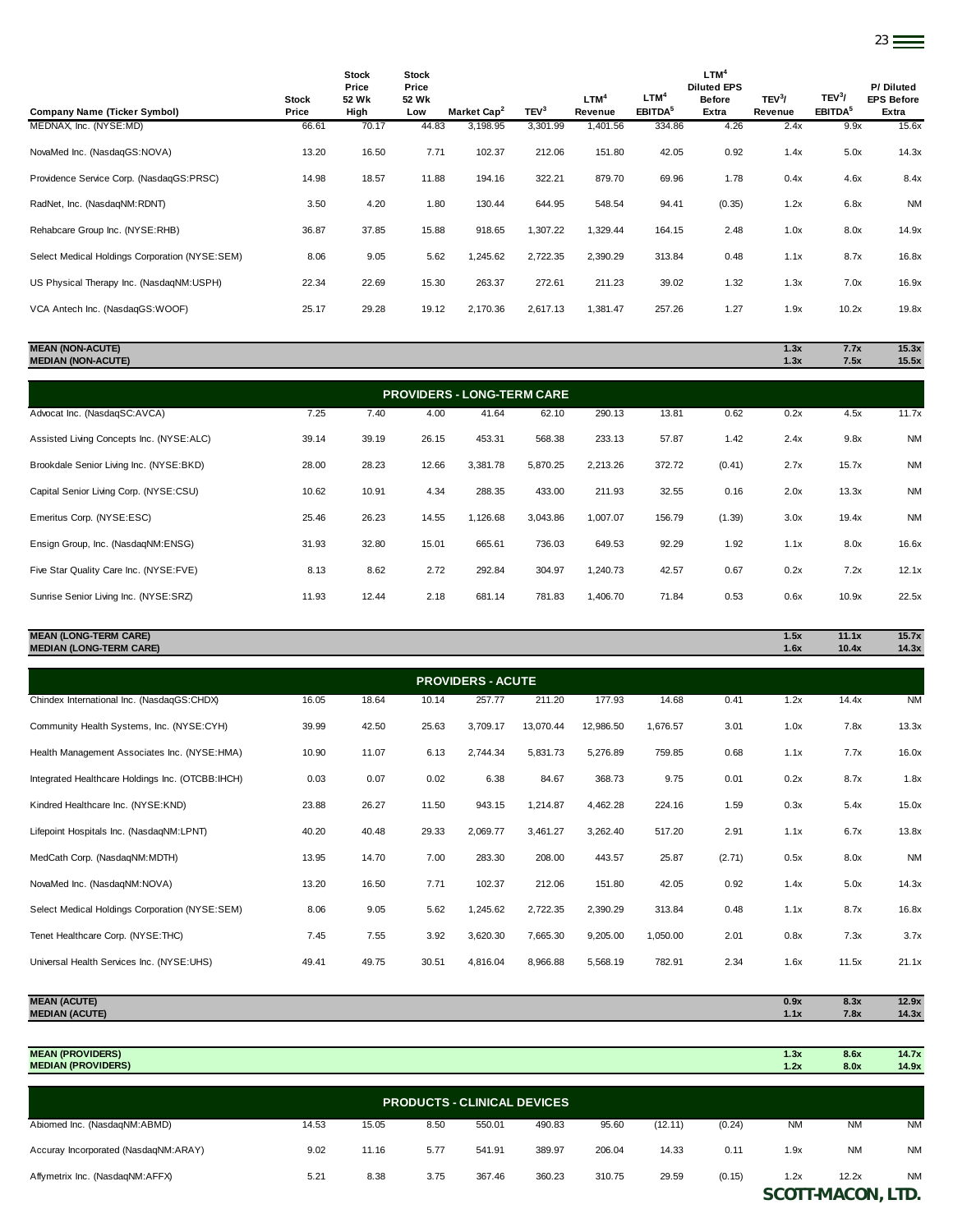| <b>Company Name (Ticker Symbol)</b>                       | Stock<br>Price | Stock<br>Price<br>52 Wk<br>High | Stock<br>Price<br>52 Wk<br>Low | Market Cap <sup>2</sup> | TEV <sup>3</sup> | LTM <sup>4</sup><br>Revenue | LTM <sup>4</sup><br>EBITDA <sup>5</sup> | LTM <sup>4</sup><br><b>Diluted EPS</b><br><b>Before</b><br>Extra | TEV <sup>3</sup> /<br>Revenue | TEV <sup>3</sup> /<br>EBITDA <sup>5</sup> | P/Diluted<br><b>EPS Before</b><br>Extra |
|-----------------------------------------------------------|----------------|---------------------------------|--------------------------------|-------------------------|------------------|-----------------------------|-----------------------------------------|------------------------------------------------------------------|-------------------------------|-------------------------------------------|-----------------------------------------|
| Align Technology Inc. (NasdaqNM:ALGN)                     | 20.48          | 22.24                           | 13.18                          | 1,574.46                | 1,271.18         | 401.89                      | 113.86                                  | 0.96                                                             | 3.2x                          | 11.2x                                     | 21.4x                                   |
| Alphatec Holdings, Inc. (NasdaqNM:ATEC)                   | 2.70           | 7.62                            | 1.85                           | 240.36                  | 274.97           | 171.61                      | 15.76                                   | (0.18)                                                           | 1.6x                          | 17.4x                                     | <b>NM</b>                               |
| American Medical Systems Holdings Inc.<br>(NasdaqNM:AMMD) | 21.64          | 24.12                           | 17.42                          | 1,666.24                | 1,823.51         | 542.32                      | 173.94                                  | 1.12                                                             | 3.4x                          | 10.5x                                     | 19.3x                                   |
| AngioDynamics Inc. (NasdaqNM:ANGO)                        | 15.12          | 17.73                           | 13.61                          | 377.14                  | 274.36           | 219.80                      | 33.60                                   | 0.51                                                             | 1.2x                          | 8.2x                                      | <b>NM</b>                               |
| AtriCure, Inc. (NasdaqNM:ATRC)                            | 11.38          | 11.79                           | 4.71                           | 181.56                  | 171.84           | 59.01                       | (1.12)                                  | (0.25)                                                           | 2.9x                          | NM                                        | <b>NM</b>                               |
| Baxter International Inc. (NYSE:BAX)                      | 53.77          | 59.95                           | 40.25                          | 30,852.15               | 32,783.15        | 13,200.00                   | 4,132.25                                | 3.49                                                             | 2.5x                          | 7.9x                                      | 15.4x                                   |
| Boston Scientific Corp. (NYSE:BSX)                        | 7.19           | 7.96                            | 5.04                           | 10,986.49               | 16,211.49        | 7,771.00                    | 1,930.00                                | 0.36                                                             | 2.1x                          | 8.4x                                      | 20.2x                                   |
| Bruker BioSciences Corp. (NasdaqNM:BRKR)                  | 20.85          | 20.92                           | 10.52                          | 3,444.96                | 3,521.26         | 1,304.90                    | 204.80                                  | 0.58                                                             | 2.7x                          | 17.2x                                     | <b>NM</b>                               |
| Cepheid (NasdaqNM:CPHD)                                   | 28.02          | 28.35                           | 13.81                          | 1,722.53                | 1,649.66         | 224.64                      | 16.37                                   | (0.02)                                                           | <b>NM</b>                     | NM                                        | <b>NM</b>                               |
| Conceptus, Inc. (NasdaqNM:CPTS)                           | 14.47          | 20.09                           | 12.25                          | 450.94                  | 454.12           | 140.66                      | 17.50                                   | 2.59                                                             | 3.2x                          | ΝM                                        | 5.6x                                    |
| CONMED Corp. (NasdaqNM:CNMD)                              | 26.28          | 28.15                           | 16.75                          | 743.04                  | 926.24           | 713.72                      | 101.72                                  | 1.05                                                             | 1.3x                          | 9.1x                                      | <b>NM</b>                               |
| CR Bard Inc. (NYSE:BCR)                                   | 99.36          | 99.40                           | 75.16                          | 8,590.17                | 8,926.17         | 2,769.70                    | 883.03                                  | 5.57                                                             | 3.2x                          | 10.1x                                     | 17.9x                                   |
| CryoLife Inc. (NYSE:CRY)                                  | 6.10           | 6.79                            | 4.80                           | 168.99                  | 133.50           | 116.65                      | 19.45                                   | 0.14                                                             | 1.1x                          | 6.9x                                      | <b>NM</b>                               |
| Cyberonics Inc. (NasdaqNM:CYBX)                           | 31.81          | 35.32                           | 17.07                          | 901.78                  | 823.56           | 187.08                      | 51.02                                   | 1.79                                                             | 4.4x                          | 16.1x                                     | 17.7x                                   |
| Cynosure, Inc. (NasdaqNM:CYNO)                            | 13.89          | 14.50                           | 8.80                           | 174.71                  | 88.05            | 81.78                       | 0.39                                    | (0.44)                                                           | 1.1x                          | ΝM                                        | <b>NM</b>                               |
| DexCom, Inc. (NasdaqNM:DXCM)                              | 15.52          | 16.06                           | 8.92                           | 965.47                  | 918.88           | 48.63                       | (42.85)                                 | (0.97)                                                           | <b>NM</b>                     | ΝM                                        | NM                                      |
| Edwards Lifesciences Corp. (NYSE:EW)                      | 87.00          | 91.82                           | 46.58                          | 9,992.04                | 9,637.74         | 1,511.00                    | 356.63                                  | 1.96                                                             | <b>NM</b>                     | NM                                        | NM                                      |
| Endologix Inc. (NasdaqNM:ELGX)                            | 6.78           | 7.55                            | 3.68                           | 380.01                  | 341.90           | 71.32                       | (4.01)                                  | 0.11                                                             | 4.8x                          | <b>NM</b>                                 | <b>NM</b>                               |
| Exactech Inc. (NasdaqNM:EXAC)                             | 17.55          | 22.34                           | 14.03                          | 229.03                  | 267.87           | 190.48                      | 31.81                                   | 0.80                                                             | 1.4x                          | 8.4x                                      | 21.9x                                   |
| Fresenius SE & Co KGaA (DB:FRE)                           | 92.89          | 96.15                           | 69.12                          | 15,089.67               | 33,334.02        | 21,417.37                   | 4,099.23                                | 5.07                                                             | 1.6x                          | 8.1x                                      | 18.3x                                   |
| Gen-Probe Inc. (NasdaqNM:GPRO)                            | 66.35          | 66.60                           | 42.00                          | 3,203.25                | 3,213.32         | 543.33                      | 183.50                                  | 2.18                                                             | <b>NM</b>                     | 17.5x                                     | <b>NM</b>                               |
| Genomic Health Inc. (NasdaqGS:GHDX)                       | 24.60          | 26.53                           | 11.94                          | 716.25                  | 639.44           | 178.10                      | 11.10                                   | 0.14                                                             | 3.6x                          | <b>NM</b>                                 | NM                                      |
| Hologic Inc. (NasdaqNM:HOLX)                              | 22.20          | 22.49                           | 13.22                          | 5,790.03                | 6,617.15         | 1,699.68                    | 603.36                                  | (0.30)                                                           | 3.9x                          | 11.0x                                     | NM                                      |
| Illumina Inc. (NasdaqNM:ILMN)                             | 70.07          | 74.12                           | 36.70                          | 8,965.67                | 8,382.99         | 902.74                      | 248.29                                  | 0.87                                                             | <b>NM</b>                     | ΝM                                        | NM                                      |
| IMRIS, Inc. (TSX:IM)                                      | 7.27           | 8.64                            | 3.61                           | 323.63                  | 261.40           | 72.14                       | 3.03                                    | (0.04)                                                           | 3.6x                          | <b>NM</b>                                 | <b>NM</b>                               |
| Integra LifeSciences Holdings Corp. (NasdaqNM:IART)       | 47.42          | 51.79                           | 33.63                          | 1,356.40                | 1,631.19         | 732.07                      | 151.03                                  | 2.17                                                             | 2.2x                          | 10.8x                                     | 21.9x                                   |
| Intuitive Surgical Inc. (NasdaqNM:ISRG)                   | 333.46         | 393.92                          | 246.05                         | 13,078.30               | 12,167.90        | 1,472.50                    | 616.00                                  | 9.94                                                             | <b>NM</b>                     | 19.8x                                     | <b>NM</b>                               |
| Kensey Nash Corp. (NasdaqNM:KNSY)                         | 24.91          | 30.50                           | 20.55                          | 212.36                  | 205.28           | 76.15                       | 34.31                                   | 1.85                                                             | 2.7x                          | 6.0x                                      | 13.5x                                   |
| Kinetic Concepts Inc. (NYSE:KCI)                          | 54.42          | 54.45                           | 31.84                          | 3,858.08                | 4,647.94         | 2,033.13                    | 624.00                                  | 3.77                                                             | 2.3x                          | 7.4x                                      | 14.4x                                   |
| LeMaitre Vascular, Inc. (NasdaqNM:LMAT)                   | 6.81           | 7.36                            | 4.49                           | 105.32                  | 82.71            | 55.26                       | 7.69                                    | 0.37                                                             | 1.5x                          | 10.8x                                     | 18.4x                                   |
| MAKO Surgical Corp. (NasdaqNM:MAKO)                       | 24.12          | 24.47                           | 9.28                           | 984.22                  | 910.71           | 44.30                       | (35.42)                                 | (1.13)                                                           | <b>NM</b>                     | <b>NM</b>                                 | <b>NM</b>                               |
| Masimo Corporation (NasdaqNM:MASI)                        | 33.10          | 33.49                           | 21.05                          | 1,971.27                | 1,885.53         | 405.41                      | 96.55                                   | 1.21                                                             | 4.7x                          | 19.5x                                     | <b>NM</b>                               |
| Medtronic Inc. (NYSE:MDT)                                 | 39.35          | 46.00                           | 30.80                          | 42,079.98               | 49,370.98        | 15,834.00                   | 5,631.00                                | 3.00                                                             | 3.1x                          | 8.8x                                      | 13.1x                                   |
| Meridian Bioscience Inc. (NasdaqNM:VIVO)                  | 23.99          | 24.44                           | 16.03                          | 982.85                  | 941.37           | 147.72                      | 45.08                                   | 0.61                                                             | <b>NM</b>                     | NM                                        | <b>NM</b>                               |
| Natus Medical Inc. (NasdaqNM:BABY)                        | 16.80          | 18.09                           | 11.68                          | 486.76                  | 458.27           | 218.66                      | 31.80                                   | 0.41                                                             | 2.1x                          | 14.4x                                     | <b>NM</b>                               |
| NuVasive, Inc. (NasdaqNM:NUVA)                            | 25.32          | 46.10                           | 22.11                          | 1,003.36                | 1,066.18         | 478.24                      | 68.83                                   | 1.85                                                             | 2.2x                          | 15.5x                                     | 13.7x                                   |
| Nxstage Medical, Inc. (NasdaqNM:NXTM)                     | 21.98          | 27.12                           | 10.63                          | 1,181.47                | 1,117.63         | 179.22                      | (12.19)                                 | (0.66)                                                           | NM                            | <b>NM</b>                                 | <b>NM</b>                               |
| Orthofix International NV (NasdaqNM:OFIX)                 | 32.46          | 38.60                           | 26.00                          | 585.06                  | 791.51           | 564.37                      | 105.09                                  | 2.47                                                             | 1.4x                          | 7.5x                                      | 13.1x                                   |
| Ossur Hf. (ICSE:OSSR)                                     | 1.69           | 1.97                            | 1.51                           | 766.70                  | 906.32           | 358.54                      | 71.05                                   | 0.08                                                             | 2.5x                          | 12.8x                                     | 22.0x                                   |
| Palomar Medical Technologies Inc. (NasdaqNM:PMTI)         | 14.85          | 16.57                           | 8.56                           | 281.96                  | 192.84           | 63.72                       | (7.88)                                  | (0.47)                                                           | 3.0x                          | NM                                        | <b>NM</b>                               |
| Quidel Corp. (NasdaqNM:QDEL)<br>CCOTTMACON ITD            | 11.96          | 15.46                           | 10.48                          | 396.33                  | 469.81           | 113.34                      | (0.69)                                  | (0.39)                                                           | 4.1x                          | NM                                        | <b>NM</b>                               |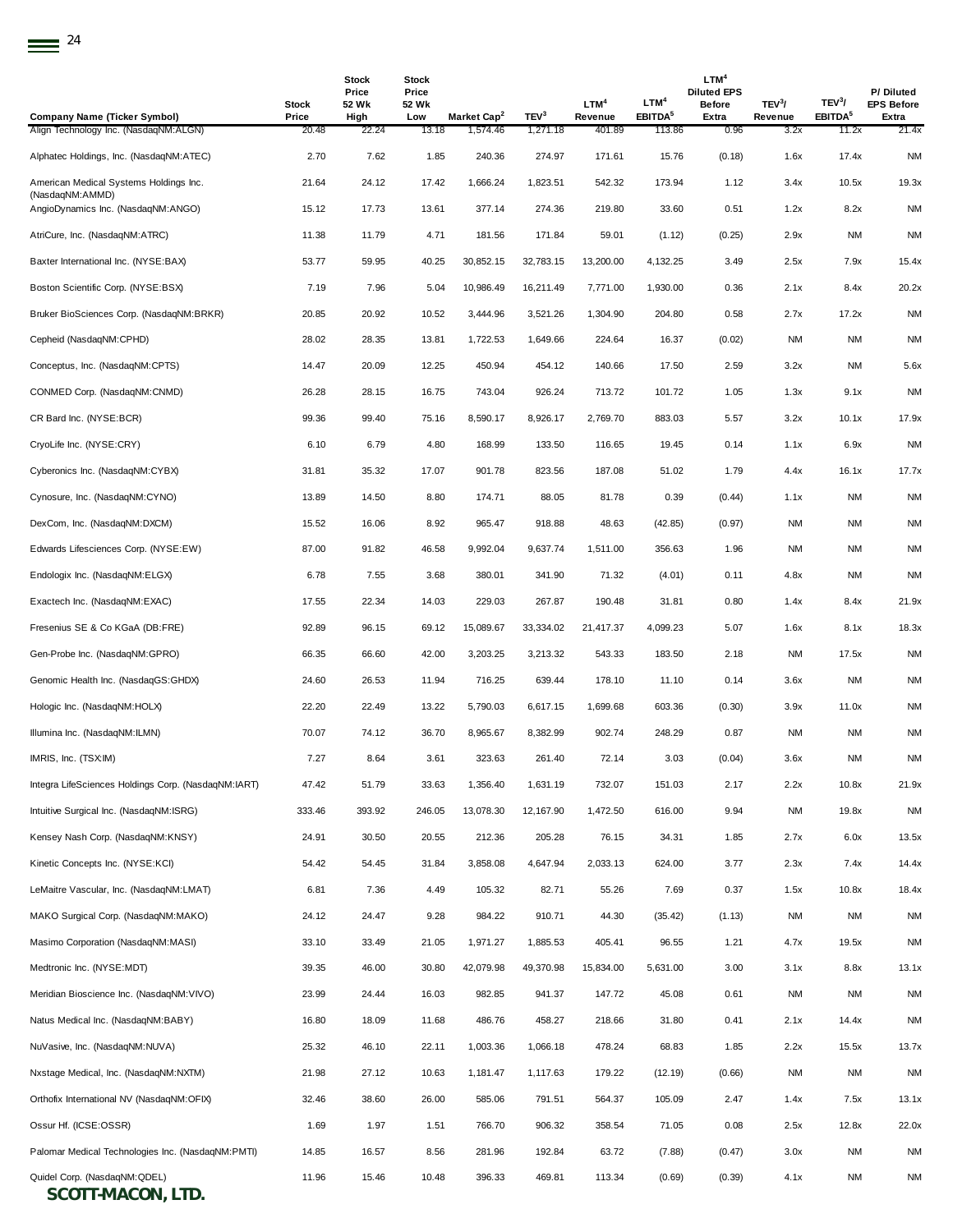| <b>Company Name (Ticker Symbol)</b>            | Stock<br>Price | <b>Stock</b><br>Price<br>52 Wk<br>High | <b>Stock</b><br>Price<br>52 Wk<br>Low | Market Cap <sup>2</sup> | TEV <sup>3</sup> | LTM <sup>4</sup><br>Revenue | LTM <sup>4</sup><br>EBITDA <sup>5</sup> | LTM <sup>4</sup><br><b>Diluted EPS</b><br><b>Before</b><br>Extra | TEV <sup>3</sup> /<br>Revenue | TEV <sup>3</sup> /<br>EBITDA <sup>5</sup> | P/Diluted<br><b>EPS Before</b><br>Extra |
|------------------------------------------------|----------------|----------------------------------------|---------------------------------------|-------------------------|------------------|-----------------------------|-----------------------------------------|------------------------------------------------------------------|-------------------------------|-------------------------------------------|-----------------------------------------|
| ResMed Inc. (NYSE:RMD)                         | 30.00          | 35.90                                  | 29.24                                 | 4,599.36                | 4,047.52         | 1,158.23                    | 332.64                                  | 1.38                                                             | 3.5x                          | 12.2x                                     | 21.7x                                   |
| Sirona Dental Systems Inc. (NasdaqNM:SIRO)     | 50.16          | 52.86                                  | 29.55                                 | 2,780.82                | 2,886.11         | 791.10                      | 204.90                                  | 1.79                                                             | 3.6x                          | 14.1x                                     | <b>NM</b>                               |
| Smith & Nephew plc (LSE:SN.)                   | 11.28          | 12.01                                  | 8.54                                  | 10,066.74               | 10,572.48        | 3,962.00                    | 1,180.00                                | 0.69                                                             | 2.7x                          | 9.0x                                      | 16.3x                                   |
| SonoSite Inc. (NasdaqNM:SONO)                  | 33.32          | 38.77                                  | 25.65                                 | 453.09                  | 471.77           | 290.47                      | 41.59                                   | 0.67                                                             | 1.6x                          | 11.3x                                     | <b>NM</b>                               |
| Sonova Holding AG (SWX:SOON)                   | 89.35          | 151.95                                 | 89.07                                 | 5,886.72                | 6,041.86         | 1,654.21                    | 490.67                                  | 5.52                                                             | 3.7x                          | 12.3x                                     | 16.2x                                   |
| The Spectranetics Corporation (NasdaqNM:SPNC)  | 4.71           | 7.99                                   | 4.12                                  | 156.49                  | 122.83           | 117.92                      | 11.68                                   | (0.39)                                                           | 1.0x                          | 10.5x                                     | <b>NM</b>                               |
| St. Jude Medical Inc. (NYSE:STJ)               | 51.26          | 52.28                                  | 34.00                                 | 16,686.26               | 18,673.83        | 5,164.77                    | 1,586.68                                | 2.75                                                             | 3.6x                          | 11.8x                                     | 18.6x                                   |
| STAAR Surgical Co. (NasdaqNM:STAA)             | 5.57           | 6.74                                   | 3.56                                  | 196.46                  | 191.38           | 54.96                       | 0.66                                    | (0.12)                                                           | 3.5x                          | <b>NM</b>                                 | <b>NM</b>                               |
| Stereotaxis Inc. (NasdaqNM:STXS)               | 3.87           | 5.25                                   | 3.00                                  | 211.58                  | 205.23           | 54.05                       | (17.03)                                 | (0.39)                                                           | 3.8x                          | <b>NM</b>                                 | <b>NM</b>                               |
| Stryker Corp. (NYSE:SYK)                       | 60.80          | 65.21                                  | 42.74                                 | 23,643.78               | 20,285.48        | 7,536.10                    | 2,277.90                                | 3.17                                                             | 2.7x                          | 8.9x                                      | 19.2x                                   |
| Symmetry Medical, Inc. (NYSE:SMA)              | 9.80           | 12.05                                  | 8.06                                  | 356.18                  | 436.42           | 360.83                      | 50.30                                   | 0.39                                                             | 1.2x                          | 8.7x                                      | <b>NM</b>                               |
| Synovis Life Technologies Inc. (NasdaqNM:SYNO) | 19.16          | 20.00                                  | 13.01                                 | 217.26                  | 167.69           | 72.83                       | 10.75                                   | 0.53                                                             | 2.3x                          | 15.6x                                     | <b>NM</b>                               |
| Thermogenesis Corp. (NasdagSC:KOOL)            | 2.09           | 3.95                                   | 1.60                                  | 34.16                   | 23.96            | 24.80                       | (1.89)                                  | (0.15)                                                           | 1.0x                          | <b>NM</b>                                 | <b>NM</b>                               |
| Thoratec Corp. (NasdaqNM:THOR)                 | 25.93          | 47.93                                  | 22.33                                 | 1,520.92                | 1,210.95         | 382.97                      | 126.44                                  | 0.99                                                             | 3.2x                          | 9.6x                                      | <b>NM</b>                               |
| Utah Medical Products Inc. (NasdaqNM:UTMD)     | 28.90          | 30.46                                  | 24.11                                 | 104.62                  | 87.21            | 25.12                       | 9.58                                    | 1.65                                                             | 3.5x                          | 9.1x                                      | 17.5x                                   |
| Varian Medical Systems Inc. (NYSE:VAR)         | 67.64          | 72.19                                  | 35.50                                 | 8,120.05                | 7,439.85         | 2,395.53                    | 600.57                                  | 3.13                                                             | 3.1x                          | 12.4x                                     | 21.6x                                   |
| Volcano Corporation (NasdaqNM:VOLC)            | 25.60          | 29.08                                  | 20.11                                 | 1,328.61                | 1,201.19         | 294.15                      | 31.54                                   | 0.10                                                             | 4.1x                          | <b>NM</b>                                 | <b>NM</b>                               |
| Winner Medical Group Inc. (NasdaqGM:WWIN)      | 4.64           | 7.28                                   | 4.40                                  | 111.96                  | 105.67           | 118.95                      | 19.27                                   | 0.53                                                             | 0.9x                          | 5.5x                                      | 8.7x                                    |
| Wright Medical Group Inc. (NasdagNM:WMGI)      | 17.01          | 19.61                                  | 12.98                                 | 646.24                  | 676.62           | 518.97                      | 76.36                                   | 0.47                                                             | 1.3x                          | 8.9x                                      | <b>NM</b>                               |
| Zimmer Holdings Inc. (NYSE:ZMH)                | 60.53          | 65.22                                  | 46.27                                 | 11,642.28               | 11,850.38        | 4,220.20                    | 1,497.00                                | 2.97                                                             | 2.8x                          | 7.9x                                      | 20.4x                                   |
| ZOLL Medical Corp. (NasdaqNM:ZOLL)             | 44.81          | 47.87                                  | 23.07                                 | 970.58                  | 899.54           | 451.94                      | 56.08                                   | 0.94                                                             | 2.0x                          | 16.0x                                     | <b>NM</b>                               |

# **MEAN (CLINICAL) 2.6x 11.3x 17.2x MEDIAN (CLINICAL) 2.7x 10.6x 18.1x**

|                                             |       |       |       |           | <b>PRODUCTS - NON-CLINICAL DEVICES</b> |           |          |        |           |           |                        |
|---------------------------------------------|-------|-------|-------|-----------|----------------------------------------|-----------|----------|--------|-----------|-----------|------------------------|
| Abaxis Inc. (NasdaqNM:ABAX)                 | 28.84 | 31.45 | 17.54 | 649.42    | 573.88                                 | 139.80    | 26.31    | 0.61   | 4.1x      | <b>NM</b> | <b>NM</b>              |
| Beckman Coulter Inc. (NYSE:BEC)             | 83.07 | 83.22 | 43.95 | 5,919.49  | 6,721.39                               | 3,663.40  | 796.60   | 3.25   | 1.8x      | 8.4x      | <b>NM</b>              |
| Caliper Life Sciences, Inc. (NasdaqNM:CALP) | 6.76  | 7.08  | 3.10  | 352.83    | 317.99                                 | 123.70    | 4.19     | 0.08   | 2.6x      | <b>NM</b> | <b>NM</b>              |
| Careview Communications, Inc. (OTCBB:CRVW)  | 1.85  | 2.47  | 1.11  | 235.95    | 234.68                                 | 0.33      | (12.02)  | (0.15) | <b>NM</b> | <b>NM</b> | $\mathsf{N}\mathsf{M}$ |
| Cerus Corp. (NasdaqNM:CERS)                 | 2.91  | 4.01  | 2.11  | 138.52    | 122.90                                 | 23.11     | (14.93)  | (0.42) | <b>NM</b> | <b>NM</b> | <b>NM</b>              |
| Cutera Inc. (NasdaqNM:CUTR)                 | 8.57  | 12.04 | 6.92  | 117.14    | 27.14                                  | 53.27     | (10.38)  | (0.78) | 0.5x      | <b>NM</b> | <b>NM</b>              |
| Getinge AB (OM:GETI B)                      | 24.69 | 28.21 | 21.63 | 5,883.60  | 7,719.78                               | 3,299.45  | 754.18   | 1.42   | 2.3x      | 10.2x     | 17.4x                  |
| Haemonetics Corp. (NYSE:HAE)                | 65.54 | 65.56 | 50.50 | 1,666.03  | 1,508.93                               | 675.77    | 160.32   | 2.47   | 2.2x      | 9.4x      | <b>NM</b>              |
| Hillenbrand Inc. (NYSE:HI)                  | 21.50 | 26.21 | 18.98 | 1,346.91  | 1,634.31                               | 798.70    | 182.60   | 1.45   | 2.0x      | 9.0x      | 14.8x                  |
| IDEXX Laboratories Inc. (NasdaqNM:IDXX)     | 77.22 | 79.89 | 54.80 | 4,435.44  | 4,413.46                               | 1,127.54  | 255.16   | 2.44   | 3.9x      | 17.3x     | <b>NM</b>              |
| Invacare Corp. (NYSE:IVC)                   | 31.12 | 31.20 | 19.58 | 1,008.34  | 1,205.94                               | 1,722.08  | 134.93   | 0.78   | 0.7x      | 8.9x      | <b>NM</b>              |
| Omnicell Inc. (NasdaqGS:OMCL)               | 15.24 | 15.95 | 10.93 | 508.56    | 324.85                                 | 222.41    | 16.00    | 0.15   | 1.5x      | <b>NM</b> | <b>NM</b>              |
| Solta Medical, Inc. (NasdaqGM:SLTM)         | 3.30  | 3.85  | 1.49  | 198.46    | 171.19                                 | 110.93    | 4.72     | (0.03) | 1.5x      | <b>NM</b> | <b>NM</b>              |
| Steris Corp. (NYSE:STE)                     | 34.54 | 38.16 | 28.07 | 2,049.64  | 2,068.10                               | 1,161.82  | 138.82   | 0.70   | 1.8x      | 14.9x     | <b>NM</b>              |
| SurModics Inc. (NasdaqGS:SRDX)              | 12.50 | 22.25 | 8.29  | 218.60    | 194.14                                 | 67.69     | 12.32    | (1.34) | 2.9x      | 15.8x     | <b>NM</b>              |
| Thermo Fisher Scientific, Inc. (NYSE:TMO)   | 55.55 | 58.16 | 41.74 | 21,698.22 | 22,909.32                              | 10,788.70 | 2,125.40 | 2.52   | 2.1x      | 10.8x     | 22.0x                  |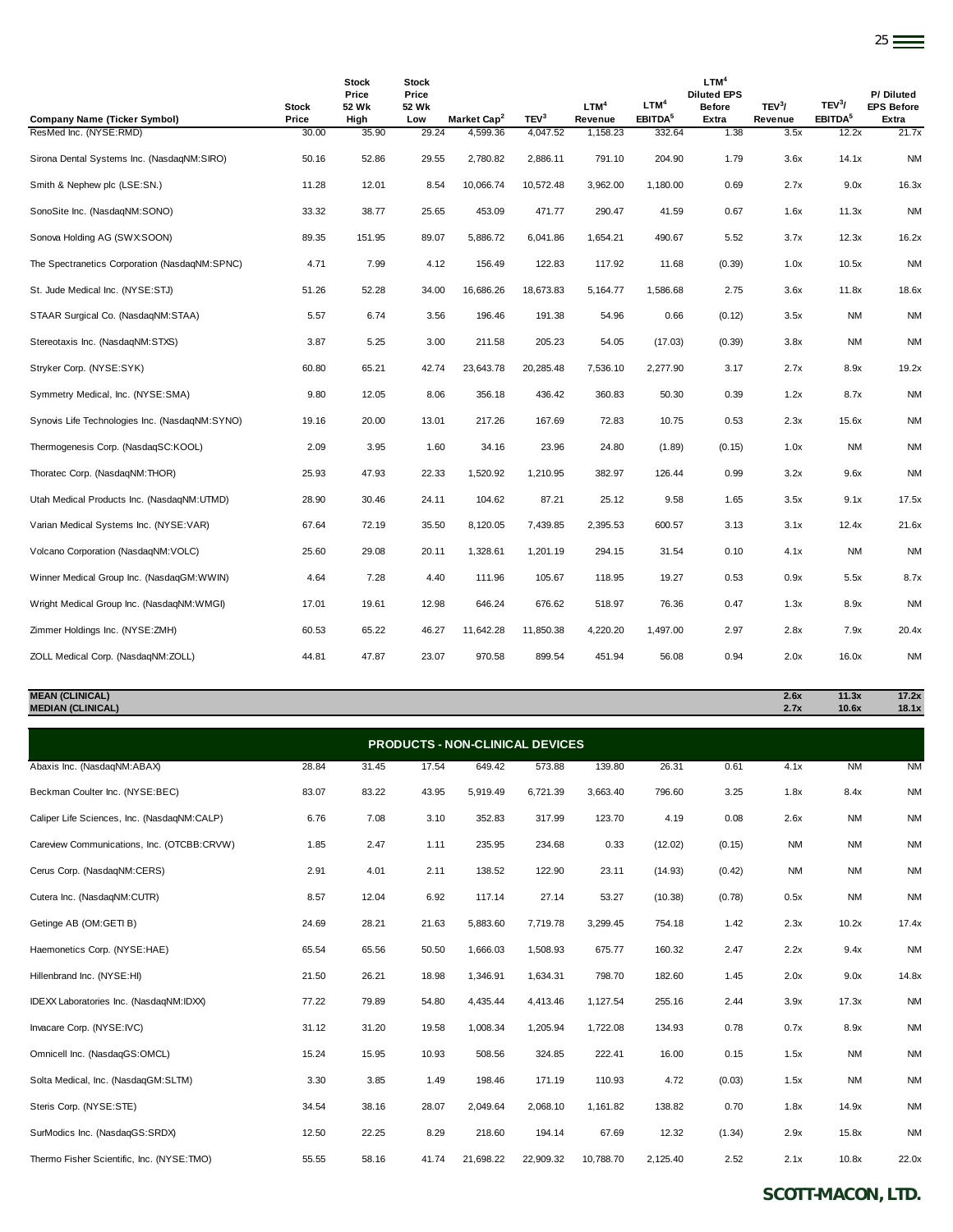| <b>Company Name (Ticker Symbol)</b> | Stock<br>Price | Stock<br>Price<br>52 Wk<br>High | Stock<br>Price<br>52 Wk<br>Low | Market Cap <sup>2</sup> | <b>TEV<sup>3</sup></b> | LTM <sup>2</sup><br>Revenue | $LTM^4$<br>EBITDA <sup>5</sup> | LTM <sup>4</sup><br><b>Diluted EPS</b><br><b>Before</b><br>Extra | TEV <sup>3</sup> /<br>Revenue | TEV <sup>3</sup> /<br>EBITDA <sup>5</sup> | P/Diluted<br><b>EPS Before</b><br>Extra |
|-------------------------------------|----------------|---------------------------------|--------------------------------|-------------------------|------------------------|-----------------------------|--------------------------------|------------------------------------------------------------------|-------------------------------|-------------------------------------------|-----------------------------------------|
| TSO3 Inc. (TSX:TOS)                 | 1.59           | 1.90                            | 1.19                           | 92.00                   | 72.32                  | 0.94                        | (7.29)                         | (0.14)                                                           | <b>NM</b>                     | NM                                        | NM                                      |
|                                     |                |                                 |                                |                         |                        |                             |                                |                                                                  |                               |                                           |                                         |

| <b>MEAN (NON-CLINICAL)</b>   | 2.1x | 11.6x | 18.1x |
|------------------------------|------|-------|-------|
| <b>MEDIAN (NON-CLINICAL)</b> | 21x  | 10.2x | 17.4x |

| <b>MEDIAN (NON-CLINICAL)</b>                   |        |        |        |           |           |          |          |        | 2.1x      | 10.2x     | 17.4x     |  |
|------------------------------------------------|--------|--------|--------|-----------|-----------|----------|----------|--------|-----------|-----------|-----------|--|
| <b>PRODUCTS - DISPOSABLES</b>                  |        |        |        |           |           |          |          |        |           |           |           |  |
| ATRION Corp. (NasdaqNM:ATRI)                   | 174.47 | 187.22 | 127.01 | 351.73    | 330.35    | 108.57   | 38.02    | 10.32  | 3.0x      | 8.7x      | 16.9x     |  |
| Becton Dickinson & Co. (NYSE:BDX)              | 79.62  | 85.90  | 66.47  | 17,605.18 | 18,071.45 | 7,345.52 | 2,159.26 | 5.00   | 2.5x      | 8.4x      | 15.9x     |  |
| CRH Medical Corporation (CDNX:CRM)             | 1.30   | 1.85   | 1.03   | 63.23     | 61.40     | 7.24     | (1.31)   | (0.04) | <b>NM</b> | <b>NM</b> | <b>NM</b> |  |
| ICU Medical Inc. (NasdaqNM:ICUI)               | 43.78  | 43.96  | 30.55  | 598.30    | 504.94    | 291.69   | 72.53    | 2.51   | 1.7x      | 7.0x      | 17.5x     |  |
| Medical Action Industries Inc. (NasdagNM:MDCI) | 8.40   | 14.03  | 7.57   | 137.57    | 229.74    | 328.44   | 25.95    | 0.56   | 0.7x      | 8.9x      | 15.0x     |  |
| Merit Medical Systems Inc. (NasdaqNM:MMSI)     | 19.62  | 20.10  | 14.23  | 559.09    | 636.89    | 315.95   | 52.16    | 0.50   | 2.0x      | 12.2x     | <b>NM</b> |  |
| Nipro Corp. (TSE:8086)                         | 19.86  | 22.18  | 16.32  | 1,259.79  | 3,321.41  | 2,341.64 | 484.03   | 0.88   | 1.4x      | 6.9x      | 22.6x     |  |
| Rochester Medical Corp. (NasdaqNM:ROCM)        | 11.48  | 13.19  | 8.51   | 139.80    | 106.70    | 42.16    | 2.12     | (0.02) | 2.5x      | <b>NM</b> | <b>NM</b> |  |
| Terumo Corp. (TSE:4543)                        | 52.92  | 62.75  | 45.92  | 10,048.27 | 9,256.73  | 3,960.72 | 1,004.47 | 2.36   | 2.3x      | 9.2x      | 22.4x     |  |
| Vascular Solutions Inc. (NasdagNM:VASC)        | 10.91  | 13.22  | 8.92   | 186.66    | 169.30    | 81.54    | 13.05    | 1.15   | 2.1x      | 13.0x     | 9.5x      |  |
|                                                |        |        |        |           |           |          |          |        |           |           |           |  |

**MEAN (DISPOSABLES) 2.0x 9.3x 17.1x MEDIAN (DISPOSABLES) 2.1x 8.8x 16.9x** Bio-Rad Laboratories Inc. (NYSE:BIO) 120.14 125.01 80.00 3,341.40 3,284.32 1,927.12 392.91 6.59 1.7x 8.4x 18.2x Cantel Medical Corp. (NYSE:CMN) 25.75 26.65 13.39 441.77 453.19 289.38 42.98 1.15 1.6x 10.5x 22.4x Dentsply International, Inc. (NasdaqNM:XRAY) 36.99 38.49 27.76 5,257.94 5,574.49 2,221.01 457.61 1.82 2.5x 12.2x 20.3x Hill-Rom Holdings, Inc. (NYSE:HRC) 37.98 44.00 26.81 2,396.58 2,372.48 1,488.50 282.30 2.21 1.6x 8.4x 17.2x Hospira Inc. (NYSE:HSP) 55.20 60.49 48.69 9,232.53 10,375.93 3,911.90 807.60 2.15 2.7x 12.8x NM Immucor Inc. (NasdaqNM:BLUD) 19.78 22.39 15.01 1,385.09 1,136.76 331.47 149.14 1.23 3.4x 7.6x 16.1x Ion Beam Applications SA (ENXTBR:IBAB) 11.56 13.46 9.18 304.88 344.65 519.73 37.47 - 0.7x 9.2x NM IRIS International Inc. (NasdaqNM:IRIS) 9.02 11.93 7.26 160.57 135.04 107.67 7.54 0.17 1.3x 17.9x NM Luminex Corp. (NasdaqNM:LMNX) 18.76 19.86 14.25 775.13 661.43 141.56 20.15 0.12 4.7x NM NM OraSure Technologies Inc. (NasdaqNM:OSUR) 7.86 7.87 3.18 366.48 298.53 75.01 (0.34) (0.08) 4.0x NM NM Rockwell Medical Technologies Inc. (NasdaqGM:RMTI) 8.98 9.70 4.16 158.73 134.56 59.55 (1.48) (0.16) 2.3x NM NM SurModics Inc. (NasdaqNM:SRDX) 12.50 22.25 8.29 218.60 194.14 67.69 12.32 (1.34) 2.9x 15.8x NM West Pharmaceutical Services Inc. (NYSE:WST) 44.77 44.90 32.74 1,498.00 1,751.70 1,104.70 179.70 1.90 1.6x 9.7x 23.6x Young Innovations Inc. (NasdaqNM:YDNT) 31.40 33.40 22.86 251.95 257.37 104.08 27.58 1.92 2.5x 9.3x 16.4x **PRODUCTS - COMMERCIAL**

*SCOTT-MACON, LTD.* **MEAN (COMMERCIAL) 2.4x 11.1x 19.2x MEDIAN (COMMERCIAL) 2.4x 9.7x 18.2x** Alere Inc. (NYSE:ALR) 39.14 40.55 25.36 3,341.46 6,070.24 2,155.35 458.13 (12.47) 2.8x 13.3x NM Essilor International (ENXTPA:EI) 74.31 74.96 61.69 15,526.11 16,037.38 5,218.32 1,171.63 2.92 3.1x 13.7x NM Female Health Co. (NasdaqCM:FHCO) 4.99 7.14 4.26 138.43 134.80 20.38 5.91 0.27 NM NM 18.7x Insulet Corporation (NasdaqNM:PODD) 20.62 21.34 12.25 941.82 897.98 96.97 (29.13) (1.54) NM NM NM Nutraceutical International Corp. (NasdaqGS:NUTR) 14.98 16.99 11.86 156.09 182.83 180.46 34.35 1.57 1.0x 5.3x 9.5x NutriSystem Inc. (NasdaqGS:NTRI) 14.49 24.90 13.05 388.26 377.04 509.52 64.99 1.13 0.7x 5.8x 12.8x **PRODUCTS - CONSUMER**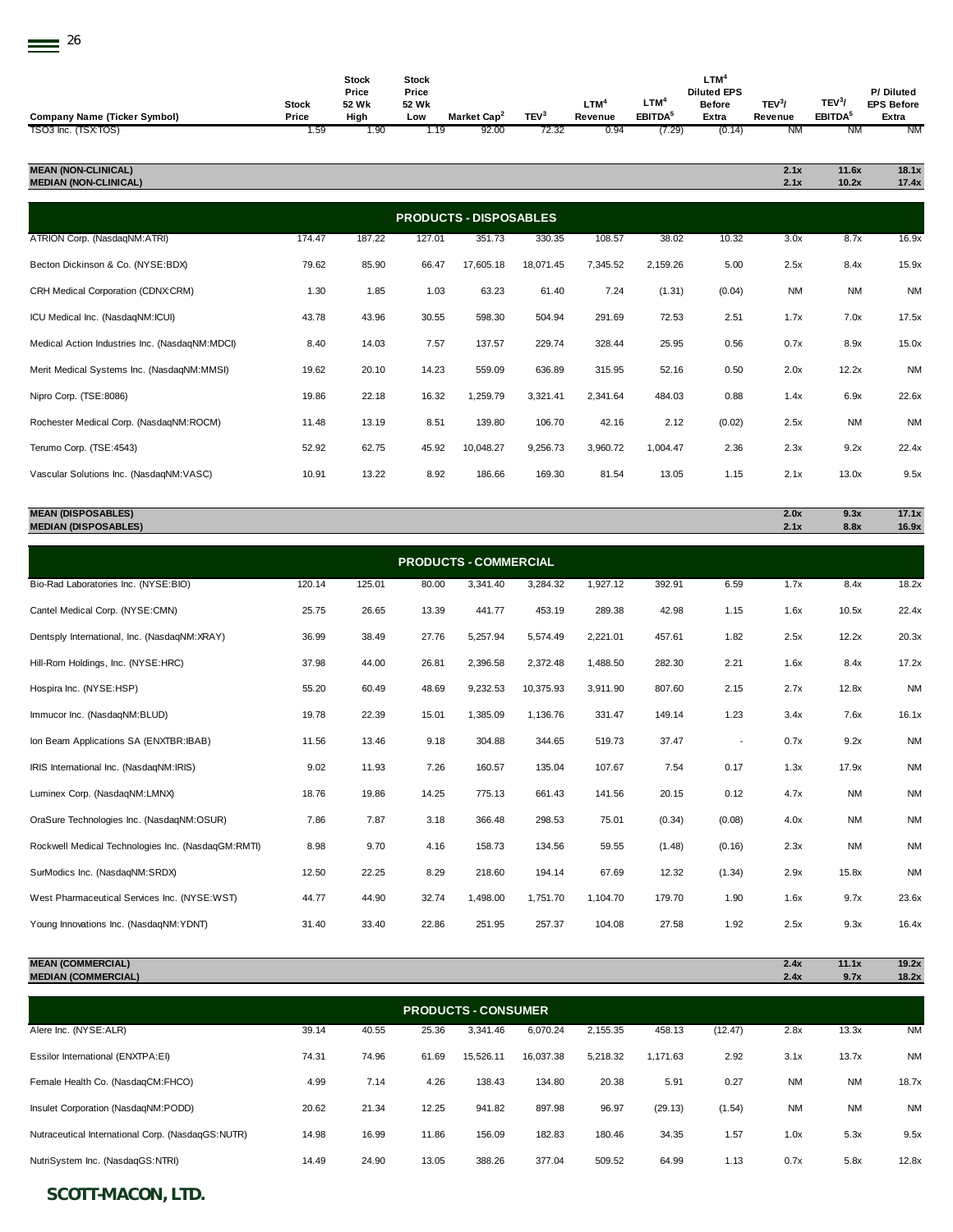27

| <b>Company Name (Ticker Symbol)</b>                    | Stock<br>Price | Stock<br>Price<br>52 Wk<br>High | <b>Stock</b><br>Price<br>52 Wk<br>Low | Market Cap <sup>2</sup>           | TEV <sup>3</sup> | LTM <sup>4</sup><br>Revenue | LTM <sup>4</sup><br>EBITDA <sup>5</sup> | LTM <sup>4</sup><br><b>Diluted EPS</b><br><b>Before</b><br>Extra | TEV <sup>3</sup> /<br>Revenue | TEV <sup>3</sup> /<br>EBITDA <sup>5</sup> | P/Diluted<br><b>EPS Before</b><br>Extra |
|--------------------------------------------------------|----------------|---------------------------------|---------------------------------------|-----------------------------------|------------------|-----------------------------|-----------------------------------------|------------------------------------------------------------------|-------------------------------|-------------------------------------------|-----------------------------------------|
| Schiff Nutrition International Inc. (NYSE:WNI)         | 9.11           | 9.48                            | 6.56                                  | 258.72                            | 220.74           | 211.03                      | 22.51                                   | 0.42                                                             | 1.0x                          | 9.8x                                      | 21.7x                                   |
| The Cooper Companies Inc. (NYSE:COO)                   | 69.45          | 71.49                           | 34.28                                 | 3,210.95                          | 3,810.44         | 1,191.49                    | 312.90                                  | 2.95                                                             | 3.2x                          | 12.2x                                     | 23.5x                                   |
| USANA Health Sciences Inc. (NYSE:USNA)                 | 34.51          | 45.50                           | 29.76                                 | 546.78                            | 519.52           | 517.64                      | 78.12                                   | 2.86                                                             | 1.0x                          | 6.6x                                      | 12.1x                                   |
| <b>MEAN (CONSUMER)</b><br><b>MEDIAN (CONSUMER)</b>     |                |                                 |                                       |                                   |                  |                             |                                         |                                                                  | 1.8x<br>1.0x                  | 9.5x<br>9.8x                              | 16.4x<br>15.7x                          |
|                                                        |                |                                 |                                       | <b>PRODUCTS - PHARMACEUTICALS</b> |                  |                             |                                         |                                                                  |                               |                                           |                                         |
| Abbott Laboratories (NYSE:ABT)                         | 49.05          | 53.75                           | 44.59                                 | 75,908.90                         | 89,500.05        | 36,509.72                   | 9,627.66                                | 2.87                                                             | 2.5x                          | 9.3x                                      | 17.1x                                   |
| Acorda Therapeutics, Inc. (NasdaqNM:ACOR)              | 23.20          | 40.48                           | 20.43                                 | 907.14                            | 674.44           | 191.01                      | (4.48)                                  | (0.31)                                                           | 3.5x                          | <b>NM</b>                                 | <b>NM</b>                               |
| Allergan Inc. (NYSE:AGN)                               | 71.02          | 76.00                           | 56.26                                 | 21,714.65                         | 21,202.55        | 4,919.40                    | 1,409.50                                | 0.00                                                             | 4.3x                          | 15.0x                                     | <b>NM</b>                               |
| Array Biopharma Inc. (NasdaqNM:ARRY)                   | 3.06           | 4.25                            | 2.63                                  | 171.70                            | 199.26           | 71.36                       | (34.22)                                 | (1.02)                                                           | 2.8x                          | <b>NM</b>                                 | <b>NM</b>                               |
| Astellas Pharma, Inc. (TSE:4503)                       | 37.17          | 42.06                           | 32.58                                 | 17, 165.43                        | 15,232.95        | 11,541.02                   | 2,292.02                                | 2.28                                                             | 1.3x                          | 6.6x                                      | 16.3x                                   |
| AstraZeneca plc (LSE:AZN)                              | 45.95          | 54.40                           | 44.14                                 | 63,595.82                         | 60,377.38        | 33,269.00                   | 15,852.00                               | 5.57                                                             | 1.8x                          | 3.8x                                      | 8.2x                                    |
| AVI Biopharma, Inc. (NasdaqNM:AVII)                    | 1.86           | 2.74                            | 1.11                                  | 209.36                            | 177.70           | 29.42                       | (16.46)                                 | (0.29)                                                           | <b>NM</b>                     | ΝM                                        | <b>NM</b>                               |
| Bristol-Myers Squibb Co. (NYSE:BMY)                    | 26.43          | 28.00                           | 22.24                                 | 45,054.72                         | 43, 123. 72      | 19,484.00                   | 6,940.00                                | 1.79                                                             | 2.2x                          | 6.2x                                      | 14.8x                                   |
| Cell Therapeutics, Inc. (NasdaqCM:CTIC)                | 0.37           | 0.70                            | 0.21                                  | 335.09                            | 334.35           | 0.32                        | (76.42)                                 | (0.22)                                                           | <b>NM</b>                     | <b>NM</b>                                 | <b>NM</b>                               |
| Cubist Pharmaceuticals Inc. (NasdaqNM:CBST)            | 25.24          | 25.48                           | 19.65                                 | 1,500.52                          | 1,046.51         | 654.93                      | 213.25                                  | 1.54                                                             | 1.6x                          | 4.9x                                      | 16.4x                                   |
| Cumberland Pharmaceuticals, Inc. (NasdaqGS:CPIX)       | 5.53           | 11.11                           | 4.70                                  | 112.99                            | 54.19            | 45.88                       | 7.48                                    | 0.12                                                             | 1.2x                          | 7.2x                                      | <b>NM</b>                               |
| Durect Corp. (NasdaqNM:DRRX)                           | 3.60           | 3.69                            | 2.00                                  | 314.24                            | 268.80           | 31.59                       | (21.58)                                 | (0.26)                                                           | <b>NM</b>                     | ΝM                                        | <b>NM</b>                               |
| Dyax Corp. (NasdaqNM:DYAX)                             | 1.61           | 3.80                            | 1.44                                  | 158.92                            | 138.60           | 51.40                       | (12.73)                                 | (0.26)                                                           | 2.7x                          | <b>NM</b>                                 | <b>NM</b>                               |
| Eli Lilly & Co. (NYSE:LLY)                             | 35.17          | 38.08                           | 32.02                                 | 40,715.08                         | 40,907.08        | 23,429.70                   | 8,172.95                                | 4.40                                                             | 1.7x                          | 5.0x                                      | 8.0x                                    |
| Endo Pharmaceuticals Holdings Inc.                     | 38.16          | 38.51                           | 19.58                                 | 4,475.66                          | 5,141.98         | 1,716.23                    | 613.13                                  | 2.20                                                             | 3.0x                          | 8.4x                                      | 17.3x                                   |
| (NasdaqNM:ENDP)<br>Forest Laboratories Inc. (NYSE:FRX) | 32.30          | 34.59                           | 24.17                                 | 9,240.77                          | 5.506.68         | 4,390.13                    | 1,372.99                                | 3.59                                                             | 1.3x                          | 4.0x                                      | 9.0x                                    |
| Glaxosmithkline plc (LSE:GSK)                          | 19.09          | 21.25                           | 17.46                                 | 96,713.08                         | 112,308.94       | 44,331.33                   | 17,033.34                               | 0.50                                                             | 2.5x                          | 6.6x                                      | NM                                      |
| Hospira Inc. (NYSE:HSP)                                | 55.20          | 60.49                           | 48.69                                 | 9,232.53                          | 10,375.93        | 3,911.90                    | 807.60                                  | 2.15                                                             | 2.7x                          | 12.8x                                     | <b>NM</b>                               |
| InterMune Inc. (NasdaqNM:ITMN)                         | 47.19          | 49.46                           | 8.34                                  | 2,774.39                          | 2,608.62         | 259.29                      | 132.42                                  | 2.13                                                             | <b>NM</b>                     | 19.7x                                     | 22.2x                                   |
| ISTA Pharmaceuticals Inc. (NasdaqNM:ISTA)              | 10.12          | 10.22                           | 2.01                                  | 340.35                            | 334.99           | 156.53                      | 11.74                                   | (0.16)                                                           | 2.1x                          | <b>NM</b>                                 | <b>NM</b>                               |
| Johnson & Johnson (NYSE: JNJ)                          | 59.25          | 66.20                           | 56.86                                 | 162,361.95                        | 151,476.95       | 61,587.00                   | 19,466.00                               | 4.78                                                             | 2.5x                          | 7.8x                                      | 12.4x                                   |
| KV Pharmaceutical Co. (NYSE:KV.A)                      | 5.99           | 13.55                           | 0.61                                  | 357.70                            | 668.42           | 7.30                        | (156.07)                                | (8.16)                                                           | <b>NM</b>                     | NM                                        | <b>NM</b>                               |
| Lannett Co. Inc. (AMEX:LCI)                            | 5.58           | 7.00                            | 3.66                                  | 158.36                            | 138.13           | 120.46                      | 14.70                                   | 0.27                                                             | 1.1x                          | 9.4x                                      | 20.7x                                   |
| Meda AB (OM:MEDA A)                                    | 9.63           | 12.87                           | 7.61                                  | 2,911.85                          | 4,931.69         | 1,721.90                    | 640.78                                  | 0.71                                                             | 2.9x                          | 7.7x                                      | 13.6x                                   |
| Medicis Pharmaceutical Corp. (NYSE:MRX)                | 32.04          | 32.75                           | 21.02                                 | 1,946.32                          | 1,411.46         | 699.97                      | 251.53                                  | 1.89                                                             | 2.0x                          | 5.6x                                      | 16.9x                                   |
| Merck & Co. Inc. (NYSE:MRK)                            | 33.01          | 37.97                           | 30.70                                 | 101,772.50                        | 109,889.50       | 45,987.00                   | 15,831.00                               | 0.28                                                             | 2.4x                          | 6.9x                                      | <b>NM</b>                               |
| Mylan Laboratories Inc. (NasdaqGS:MYL)                 | 22.66          | 24.17                           | 16.55                                 | 9,915.93                          | 14,694.61        | 5,450.52                    | 1,284.13                                | 0.68                                                             | 2.7x                          | 11.4x                                     | <b>NM</b>                               |
| Novartis AG (SWX:NOVN)                                 | 54.38          | 63.69                           | 51.97                                 | 124,506.23                        | 146,416.03       | 53,427.00                   | 15,539.00                               | 4.18                                                             | 2.7x                          | 9.4x                                      | 13.0x                                   |
| Novo Nordisk A/S (CPSE:NOVO B)                         | 125.72         | 133.71                          | 77.98                                 | 71,764.77                         | 69,134.91        | 10,933.89                   | 3,842.40                                | 4.43                                                             | <b>NM</b>                     | 18.0x                                     | <b>NM</b>                               |
| NuPathe, Inc. (NasdaqGM:PATH)                          | 7.81           | 10.22                           | 5.06                                  | 113.63                            | 79.93            | 0.65                        | (21.14)                                 | (4.39)                                                           | <b>NM</b>                     | ΝM                                        | <b>NM</b>                               |
| Par Pharmaceutical Companies Inc. (NYSE:PRX)           | 31.08          | 39.57                           | 24.51                                 | 1,124.44                          | 877.90           | 1,008.87                    | 164.37                                  | 2.60                                                             | 0.9x                          | 5.3x                                      | 12.0x                                   |
| Perrigo Co. (NasdaqNM:PRGO)                            | 79.52          | 79.58                           | 53.10                                 | 7,342.64                          | 8,100.73         | 2,516.95                    | 527.33                                  | 2.94                                                             | 3.2x                          | 15.4x                                     | <b>NM</b>                               |
| Pfizer Inc. (NYSE:PFE)                                 | 20.31          | 20.57                           | 14.00                                 | 162,301.52                        | 178,830.52       | 67,809.00                   | 25,690.00                               | 1.02                                                             | 2.6x                          | 7.0x                                      | 19.8x                                   |
| Rigel Pharmaceuticals, Inc. (NasdaqNM:RIGL)            | 7.11           | 8.83                            | 6.02                                  | 371.66                            | 195.17           | 125.00                      | 36.63                                   | 0.72                                                             | 1.6x                          | 5.3x                                      | 9.9x                                    |
| Roche Holding AG (SWX:ROG)                             | 143.22         | 194.08                          | 135.79                                | 125,279.83                        | 147,917.09       | 52,624.42                   | 19,368.51                               | 10.82                                                            | 2.8x                          | 7.6x                                      | 13.2x                                   |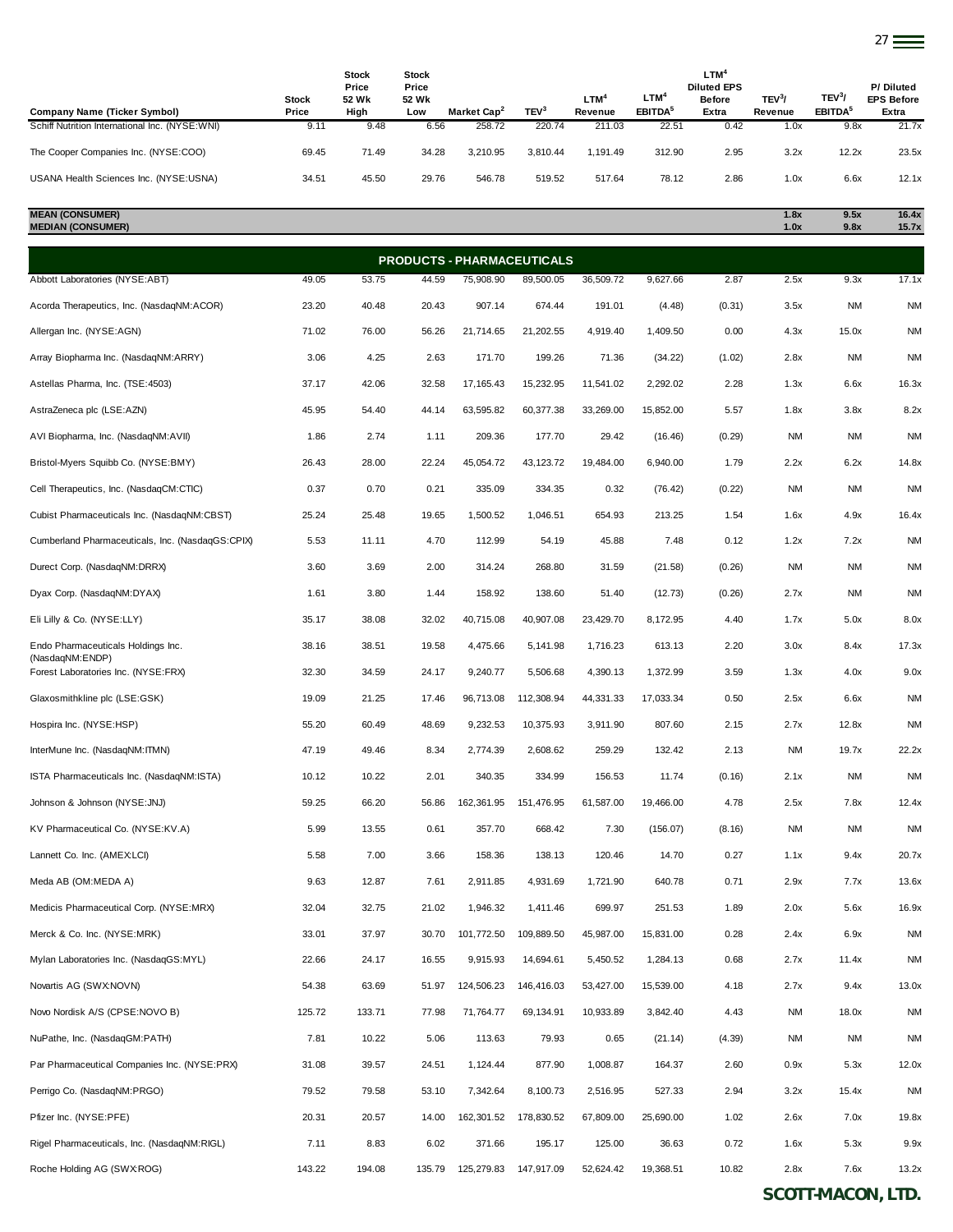| <b>Company Name (Ticker Symbol)</b>                 | <b>Stock</b><br>Price | <b>Stock</b><br>Price<br>52 Wk<br>High | Stock<br>Price<br>52 Wk<br>Low | Market Cap <sup>2</sup> | TEV <sup>3</sup> | LTM <sup>4</sup><br>Revenue | LTM <sup>4</sup><br>EBITDA <sup>5</sup> | LTM <sup>4</sup><br><b>Diluted EPS</b><br><b>Before</b><br>Extra | TEV <sup>3</sup> /<br>Revenue | TEV <sup>3</sup> /<br>EBITDA <sup>5</sup> | P/Diluted<br><b>EPS Before</b><br>Extra |
|-----------------------------------------------------|-----------------------|----------------------------------------|--------------------------------|-------------------------|------------------|-----------------------------|-----------------------------------------|------------------------------------------------------------------|-------------------------------|-------------------------------------------|-----------------------------------------|
| Salix Pharmaceuticals Ltd. (NasdaqNM:SLXP)          | 35.03                 | 49.05                                  | 31.29                          | 2,037.73                | 1,843.20         | 336.97                      | 41.79                                   | (0.47)                                                           | ΝM                            | <b>NM</b>                                 | <b>NM</b>                               |
| Sanofi-Aventis (ENXTPA:SAN)                         | 70.16                 | 79.20                                  | 62.41                          | 91,558.58               | 94,345.22        | 42,956.75                   | 16,890.38                               | 5.61                                                             | 2.2x                          | 5.6x                                      | 12.5x                                   |
| Sciele Pharma Inc. (NasdaqNM:SCRX)                  | 30.19                 | 31.21                                  | 16.89                          | 1,003.30                | 1,226.70         | 407.80                      | 104.70                                  | 1.16                                                             | 3.0x                          | 11.7x                                     | <b>NM</b>                               |
| Sucampo Pharmaceuticals, Inc. (NasdaqNM:SCMP)       | 4.20                  | 4.75                                   | 3.25                           | 175.77                  | 135.97           | 61.87                       | 0.81                                    | (0.07)                                                           | 2.2x                          | <b>NM</b>                                 | <b>NM</b>                               |
| Takeda Pharmaceutical Co. Ltd. (TSE:4502)           | 46.82                 | 50.68                                  | 43.44                          | 36,943.46               | 28,317.36        | 17.491.21                   | 6,175.36                                | 3.97                                                             | 1.6x                          | 4.6x                                      | 11.8x                                   |
| Targacept, Inc. (NasdagNM:TRGT)                     | 26.59                 | 30.47                                  | 17.80                          | 771.67                  | 560.71           | 85.71                       | 15.11                                   | 0.36                                                             | <b>NM</b>                     | <b>NM</b>                                 | <b>NM</b>                               |
| Taro Pharmaceutical Industries Ltd. (OTCPK:TARO.F)  | 14.25                 | 14.90                                  | 10.70                          | 634.20                  | 604.75           | 392.67                      | 104.25                                  | 1.38                                                             | 1.5x                          | 5.8x                                      | 10.3x                                   |
| Teva Pharmaceutical Industries Ltd. (NasdaqNM:TEVA) | 50.17                 | 64.36                                  | 46.99                          | 45,112.86               | 50,764.86        | 16,121.00                   | 5,383.00                                | 3.66                                                             | 3.1x                          | 9.4x                                      | 13.7x                                   |
| Theravance Inc. (NasdaqNM:THRX)                     | 24.22                 | 28.84                                  | 11.74                          | 2.034.47                | 1,897.61         | 24.22                       | (71.99)                                 | (1.16)                                                           | <b>NM</b>                     | <b>NM</b>                                 | <b>NM</b>                               |
| Trius Therapeutics, Inc. (NasdaqGM:TSRX)            | 5.70                  | 7.49                                   | 2.93                           | 134.86                  | 89.52            | 8.03                        | (20.31)                                 | (2.36)                                                           | <b>NM</b>                     | <b>NM</b>                                 | <b>NM</b>                               |
| Valeant Pharmaceuticals International (NYSE:VRX)    | 49.83                 | 51.09                                  | 14.76                          | 15, 159.27              | 18,430.84        | 1,181.24                    | 518.64                                  | (1.06)                                                           | <b>NM</b>                     | <b>NM</b>                                 | <b>NM</b>                               |
| ViroPharma Inc. (NasdaqNM:VPHM)                     | 19.90                 | 20.28                                  | 10.29                          | 1,555.98                | 1,196.55         | 439.01                      | 246.90                                  | 1.47                                                             | 2.7x                          | 4.8x                                      | 13.5x                                   |
| Watson Pharmaceuticals Inc. (NYSE:WPI)              | 56.01                 | 57.52                                  | 39.34                          | 7,082.63                | 7,805.73         | 3,566.90                    | 657.90                                  | 1.48                                                             | 2.2x                          | 11.9x                                     | <b>NM</b>                               |
|                                                     |                       |                                        |                                |                         |                  |                             |                                         |                                                                  |                               |                                           |                                         |

**MEAN (PHARMACEUTICALS) 2.3x 8.5x 14.0x MEDIAN (PHARMACEUTICALS) 2.4x 7.2x 13.5x**

| <b>PRODUCTS - BIOTECH</b>                        |       |       |       |           |           |           |          |        |           |           |           |  |
|--------------------------------------------------|-------|-------|-------|-----------|-----------|-----------|----------|--------|-----------|-----------|-----------|--|
| Albany Molecular Research Inc. (NasdaqNM:AMRI)   | 4.26  | 8.86  | 4.02  | 129.21    | 100.94    | 198.07    | 5.53     | (2.05) | 0.5x      | 18.3x     | <b>NM</b> |  |
| Alnylam Pharmaceuticals Inc. (NasdaqNM:ALNY)     | 9.56  | 17.59 | 8.79  | 404.91    | 171.78    | 100.04    | (36.94)  | (1.04) | 1.7x      | <b>NM</b> | <b>NM</b> |  |
| Amgen Inc. (NasdaqNM:AMGN)                       | 53.45 | 61.26 | 50.26 | 49,839.61 | 45,779.61 | 15,167.00 | 6,495.25 | 4.81   | 3.0x      | 7.0x      | 11.1x     |  |
| Amylin Pharmaceuticals Inc. (NasdaqNM:AMLN)      | 11.37 | 24.21 | 9.51  | 1,642.16  | 1,868.19  | 647.39    | (45.83)  | (1.05) | 2.9x      | <b>NM</b> | <b>NM</b> |  |
| Angiotech Pharmaceuticals Inc. (TSX:ANP)         | 0.17  | 1.36  | 0.17  | 14.47     | 592.42    | 246.24    | 22.50    | (0.78) | 2.4x      | <b>NM</b> | <b>NM</b> |  |
| Biogen Idec Inc. (NasdaqNM:BIIB)                 | 73.47 | 73.53 | 45.96 | 17,748.81 | 17,797.53 | 4,810.91  | 2,030.26 | 4.36   | 3.7x      | 8.8x      | 16.9x     |  |
| Celera Group (NasdaqGS:CRA)                      | 8.11  | 8.42  | 5.35  | 666.28    | 339.39    | 128.17    | (21.06)  | (0.30) | 2.6x      | ΝM        | <b>NM</b> |  |
| Celgene Corporation (NasdaqNM:CELG)              | 57.58 | 64.00 | 48.02 | 26,766.56 | 25,444.92 | 3,625.75  | 1,330.65 | 1.88   | NM        | 19.1x     | <b>NM</b> |  |
| Cephalon Inc. (NasdaqNM:CEPH)                    | 76.08 | 76.25 | 54.15 | 5,763.14  | 5,680.47  | 2,811.06  | 1,053.82 | 5.27   | 2.0x      | 5.4x      | 14.4x     |  |
| Enzo Biochem Inc. (NYSE:ENZ)                     | 4.19  | 6.78  | 3.33  | 160.33    | 129.53    | 98.12     | (10.76)  | (0.44) | 1.3x      | <b>NM</b> | <b>NM</b> |  |
| Enzon Pharmaceuticals Inc. (NasdaqNM:ENZN)       | 10.90 | 12.71 | 9.25  | 621.15    | 326.95    | 56.67     | (21.64)  | (0.05) | <b>NM</b> | NM        | <b>NM</b> |  |
| Exelixis Inc. (NasdaqNM:EXEL)                    | 11.33 | 12.82 | 2.86  | 1,433.67  | 1,479.46  | 185.05    | (48.11)  | (0.85) | <b>NM</b> | NM        | <b>NM</b> |  |
| Genomic Health Inc. (NasdaqNM:GHDX)              | 24.60 | 26.53 | 11.94 | 716.25    | 639.44    | 178.10    | 11.10    | 0.14   | 3.6x      | ΝM        | <b>NM</b> |  |
| Gilead Sciences Inc. (NasdaqNM:GILD)             | 42.47 | 46.62 | 31.73 | 33,677.48 | 35,321.84 | 7,789.66  | 4,132.76 | 3.19   | 4.5x      | 8.5x      | 13.3x     |  |
| Human Genome Sciences Inc. (NasdaqNM:HGSI)       | 27.45 | 34.49 | 20.56 | 5,195.68  | 5,381.34  | 157.35    | (169.47) | (1.24) | <b>NM</b> | <b>NM</b> | <b>NM</b> |  |
| Incyte Corporation (NasdaqNM:INCY)               | 15.85 | 17.48 | 8.50  | 1,955.92  | 1,825.19  | 169.88    | 38.16    | (0.26) | <b>NM</b> | <b>NM</b> | <b>NM</b> |  |
| ISIS Pharmaceuticals Inc. (NasdaqNM:ISIS)        | 9.04  | 11.27 | 7.59  | 900.19    | 570.09    | 108.47    | (37.67)  | (0.62) | <b>NM</b> | <b>NM</b> | <b>NM</b> |  |
| Myriad Genetics Inc. (NasdaqNM:MYGN)             | 20.15 | 24.52 | 14.11 | 1,811.10  | 1,419.80  | 377.06    | 153.63   | 1.39   | 3.8x      | 9.2x      | 14.5x     |  |
| Nabi Biopharmaceuticals (NasdaqNM:NABI)          | 5.81  | 5.98  | 4.40  | 247.33    | 139.16    | NA        | (0.82)   | 0.02   | NM        | <b>NM</b> | <b>NM</b> |  |
| Nanosphere, Inc. (NasdaqNM:NSPH)                 | 3.25  | 6.46  | 2.91  | 92.38     | 52.76     | 2.03      | (34.56)  | (1.46) | NM        | NM        | <b>NM</b> |  |
| Nektar Therapeutics (NasdaqNM:NKTR)              | 9.47  | 16.06 | 8.33  | 1,077.25  | 993.29    | 159.04    | 0.87     | (0.40) | <b>NM</b> | <b>NM</b> | <b>NM</b> |  |
| Neurocrine Biosciences Inc. (NasdaqNM:NBIX)      | 7.59  | 9.30  | 2.30  | 416.59    | 289.73    | 33.50     | (9.49)   | (0.15) | <b>NM</b> | <b>NM</b> | <b>NM</b> |  |
| NPS Pharmaceuticals Inc. (NasdaqNM:NPSP)         | 9.58  | 10.17 | 4.05  | 647.71    | 864.04    | 89.41     | 9.71     | (0.54) | <b>NM</b> | <b>NM</b> | <b>NM</b> |  |
| Oculus Innovative Sciences, Inc. (NasdaqCM:OCLS) | 2.01  | 2.65  | 1.41  | 53.24     | 51.10     | 9.28      | (7.19)   | (0.30) | <b>NM</b> | <b>NM</b> | <b>NM</b> |  |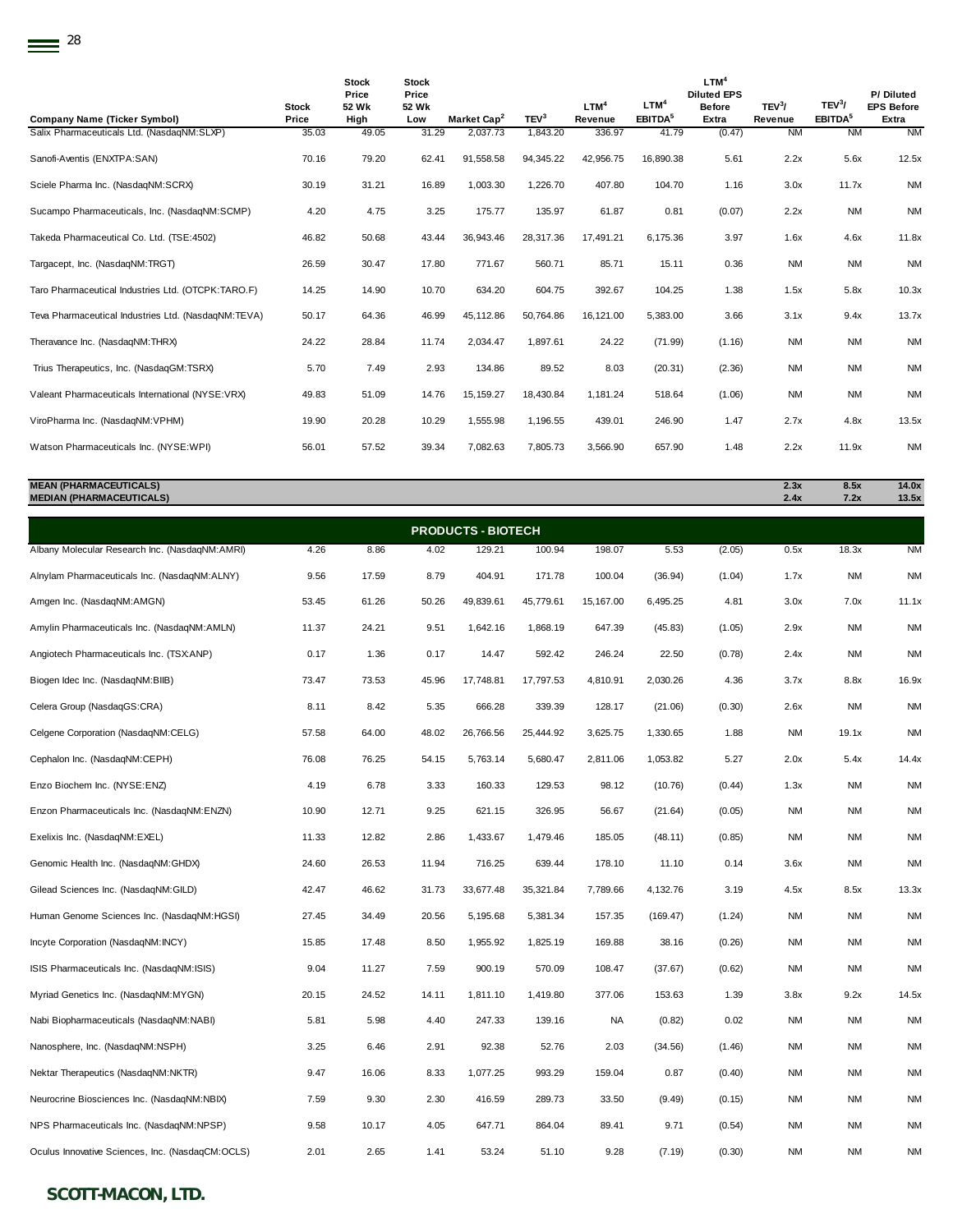**LTM<sup>4</sup>**

| Company Name (Ticker Symbol)                      | <b>Stock</b><br>Price | Price<br>52 Wk<br>High | Price<br>52 Wk<br>Low | Market Cap <sup>2</sup>        | TEV <sup>3</sup> | LTM <sup>4</sup><br>Revenue | LTM <sup>4</sup><br>EBITDA <sup>5</sup> | <b>Diluted EPS</b><br><b>Before</b><br>Extra | TEV <sup>3</sup> /<br>Revenue | TEV <sup>3</sup> /<br>EBITDA <sup>5</sup> | P/Diluted<br><b>EPS Before</b><br>Extra |
|---------------------------------------------------|-----------------------|------------------------|-----------------------|--------------------------------|------------------|-----------------------------|-----------------------------------------|----------------------------------------------|-------------------------------|-------------------------------------------|-----------------------------------------|
| Orexigen Therapeutics, Inc. (NasdaqNM:OREX)       | 2.84                  | 11.15                  | 2.47                  | 136.05                         | 46.10            | 1.23                        | (50.92)                                 | (1.10)                                       | <b>NM</b>                     | <b>NM</b>                                 | <b>NM</b>                               |
| Orthovita Inc. (NasdaqNM:VITA)                    | 2.13                  | 4.68                   | 1.60                  | 163.79                         | 175.84           | 94.66                       | 2.23                                    | (0.07)                                       | 1.9x                          | <b>NM</b>                                 | <b>NM</b>                               |
| Regeneron Pharmaceuticals Inc. (NasdaqNM:REGN)    | 44.94                 | 45.11                  | 20.45                 | 4,042.76                       | 3,953.42         | 459.07                      | (77.79)                                 | (1.26)                                       | ΝM                            | <b>NM</b>                                 | <b>NM</b>                               |
| RTI Biologics, Inc. (NasdaqNM:RTIX)               | 2.86                  | 4.59                   | 2.02                  | 156.85                         | 131.64           | 166.17                      | 14.83                                   | (2.36)                                       | 0.8x                          | 8.9x                                      | <b>NM</b>                               |
| Senomyx Inc. (NasdaqNM:SNMX)                      | 6.04                  | 7.92                   | 3.14                  | 238.91                         | 183.02           | 28.71                       | (8.28)                                  | (0.28)                                       | <b>NM</b>                     | <b>NM</b>                                 | <b>NM</b>                               |
| Techne Corp. (NasdaqNM:TECH)                      | 71.59                 | 73.96                  | 55.63                 | 2,657.35                       | 2,462.49         | 272.65                      | 164.41                                  | 2.98                                         | <b>NM</b>                     | 15.0x                                     | 24.0x                                   |
| United Therapeutics Corp. (NasdaqNM:UTHR)         | 67.02                 | 70.34                  | 46.14                 | 3,870.67                       | 3,548.49         | 603.83                      | 188.13                                  | 1.78                                         | ΝM                            | 18.9x                                     | <b>NM</b>                               |
| Vertex Pharmaceuticals Inc. (NasdaqNM:VRTX)       | 47.93                 | 52.13                  | 31.25                 | 9,797.52                       | 9,303.10         | 143.37                      | (664.12)                                | (3.77)                                       | <b>NM</b>                     | <b>NM</b>                                 | <b>NM</b>                               |
| <b>MEAN (BIOTECH)</b><br><b>MEDIAN (BIOTECH)</b>  |                       |                        |                       |                                |                  |                             |                                         |                                              | 2.5x<br>2.5x                  | 11.9x<br>9.1x                             | 15.7x<br>14.5x                          |
|                                                   |                       |                        |                       | <b>PRODUCTS - DISTRIBUTION</b> |                  |                             |                                         |                                              |                               |                                           |                                         |
| AmerisourceBergen Corporation (NYSE:ABC)          | 39.56                 | 39.90                  | 27.09                 | 10,843.18                      | 10,845.08        | 78,506.73                   | 1,196.11                                | 2.27                                         | 0.1x                          | 9.1x                                      | 17.4x                                   |
| Animal Health International, Inc. (NasdaqGS:AHII) | 4.20                  | 4.38                   | 1.88                  | 102.19                         | 245.48           | 711.80                      | 22.16                                   | 0.08                                         | 0.3x                          | 11.1x                                     | <b>NM</b>                               |
| Cardinal Health, Inc. (NYSE:CAH)                  | 41.13                 | 43.00                  | 29.69                 | 14,385.22                      | 15,707.32        | 98,611.70                   | 1,724.40                                | 2.60                                         | 0.2x                          | 9.1x                                      | 15.8x                                   |
| CVS Caremark Corporation (NYSE:CVS)               | 34.32                 | 37.82                  | 26.84                 | 46,886.78                      | 55,546.78        | 96,413.00                   | 7,634.00                                | 2.50                                         | 0.6x                          | 7.3x                                      | 13.7x                                   |
| Drugstore.com Inc. (NasdaqGS:DSCM)                | 3.85                  | 3.95                   | 1.48                  | 407.76                         | 388.79           | 456.51                      | 7.84                                    | (0.09)                                       | 0.9x                          | <b>NM</b>                                 | <b>NM</b>                               |
| Henry Schein Inc. (NasdaqNM:HSIC)                 | 70.17                 | 70.24                  | 50.96                 | 6,448.41                       | 7,044.83         | 7,526.79                    | 634.63                                  | 3.49                                         | 0.9x                          | 11.1x                                     | 20.1x                                   |
| McKesson Corporation (NYSE:MCK)                   | 79.05                 | 81.00                  | 57.81                 | 20,099.25                      | 20,948.25        | 109,874.00                  | 2,443.00                                | 3.96                                         | 0.2x                          | 8.6x                                      | 20.0x                                   |
| MWI Veterinary Supply, Inc. (NasdaqGS:MWIV)       | 80.68                 | 80.86                  | 40.02                 | 1,009.87                       | 1,034.88         | 1,359.41                    | 65.76                                   | 2.94                                         | 0.8x                          | 15.7x                                     | <b>NM</b>                               |
| Owens & Minor Inc. (NYSE:OMI)                     | 32.48                 | 32.80                  | 25.68                 | 2,070.28                       | 2,120.16         | 8,277.75                    | 233.21                                  | 1.76                                         | 0.3x                          | 9.1x                                      | 18.5x                                   |
| Patterson Companies Inc. (NasdaqNM:PDCO)          | 32.19                 | 34.40                  | 24.13                 | 3,955.38                       | 4,098.84         | 3,344.61                    | 414.21                                  | 1.88                                         | 1.2x                          | 9.9x                                      | 17.1x                                   |
| PetMed Express Inc. (NasdaqGS:PETS)               | 15.86                 | 24.63                  | 14.12                 | 357.18                         | 285.86           | 231.03                      | 37.67                                   | 1.00                                         | 1.2x                          | 7.6x                                      | 15.9x                                   |
| PharMerica Corporation (NYSE:PMC)                 | 11.44                 | 20.95                  | 6.88                  | 335.89                         | 570.69           | 1,847.30                    | 78.50                                   | 0.64                                         | 0.3x                          | 7.3x                                      | 17.9x                                   |
| PSS World Medical Inc. (NasdaqNM:PSSI)            | 27.11                 | 27.33                  | 18.15                 | 1,500.49                       | 1,661.98         | 1,982.01                    | 157.13                                  | 1.23                                         | 0.8x                          | 10.6x                                     | 22.1x                                   |
| Rite Aid Corp. (NYSE:RAD)                         | 1.06                  | 1.58                   | 0.86                  | 943.66                         | 7,229.97         | 25,214.91                   | 740.22                                  | (0.64)                                       | 0.3x                          | 9.8x                                      | <b>NM</b>                               |
| Vitacost.com, Inc. (NasdaqGM:VITC)                | 5.70                  | 13.25                  | 0.00                  | 158.36                         | 125.19           | 209.77                      | 4.51                                    | (0.01)                                       | 0.6x                          | <b>NM</b>                                 | <b>NM</b>                               |
| Vitamin Shoppe, Inc. (NYSE:VSI)                   | 33.83                 | 35.50                  | 21.44                 | 972.11                         | 1,021.93         | 751.48                      | 82.10                                   | 1.03                                         | 1.4x                          | 12.4x                                     | <b>NM</b>                               |
| Walgreen Co. (NYSE:WAG)                           | 40.14                 | 47.11                  | 26.26                 | 37,025.74                      | 37, 175.74       | 69,915.00                   | 4,860.00                                | 2.36                                         | 0.5x                          | 7.6x                                      | 17.0x                                   |
|                                                   |                       |                        |                       |                                |                  |                             |                                         |                                              |                               |                                           |                                         |

**Stock**

**Stock**

## **MEAN (DISTRIBUTION) 0.6x 9.7x 17.8x MEDIAN (DISTRIBUTION) 0.6x 9.1x 17.4x**

**MEAN (PRODUCTS) 2.2x 10.3x 16.5x MEDIAN (PRODUCTS) 2.2x 9.2x 16.9x**

1) Source: Financial Information from SEC filings and other publicly-available sources 5) EBITDA: Earnings Before Interest, Taxes, Depreciation and Amortization<br>2) Market Cap: Total Value of Company's Stock; Equal to the N 2) Market Cap: Total Value of Company's Stock; Equal to the Number of Shares Outstanding Times the Price per Share 6) NA: Not Available<br>3) TEV (Total Enterprise Value): Market Capitalization Plus Debt Less Cash (3) TEV (To

3) TEV (Total Enterprise Value): Market Capitalization Plus Debt Less Cash

4) LTM: Latest Twelve Months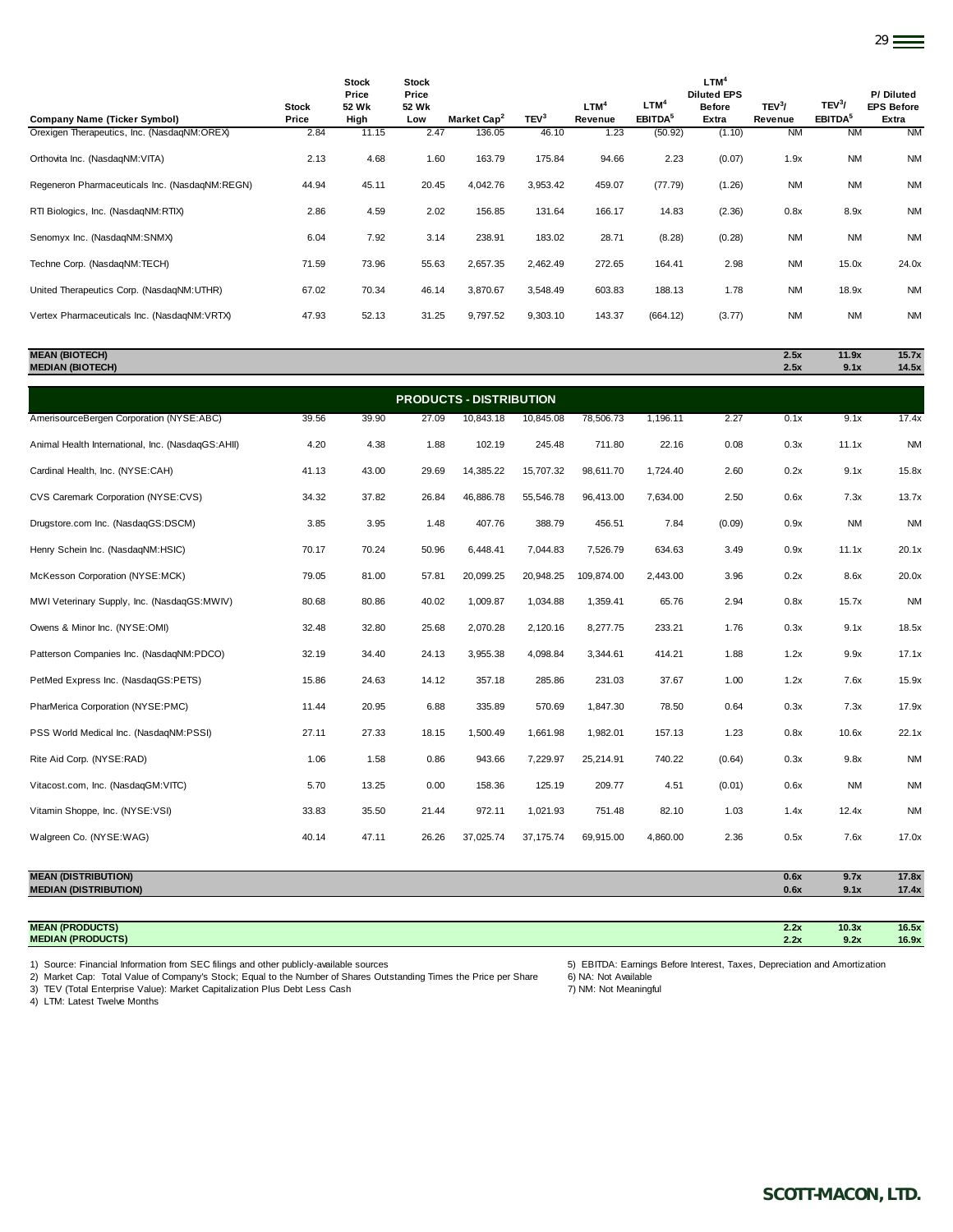Copyright 2011 © Scott-Macon, Ltd.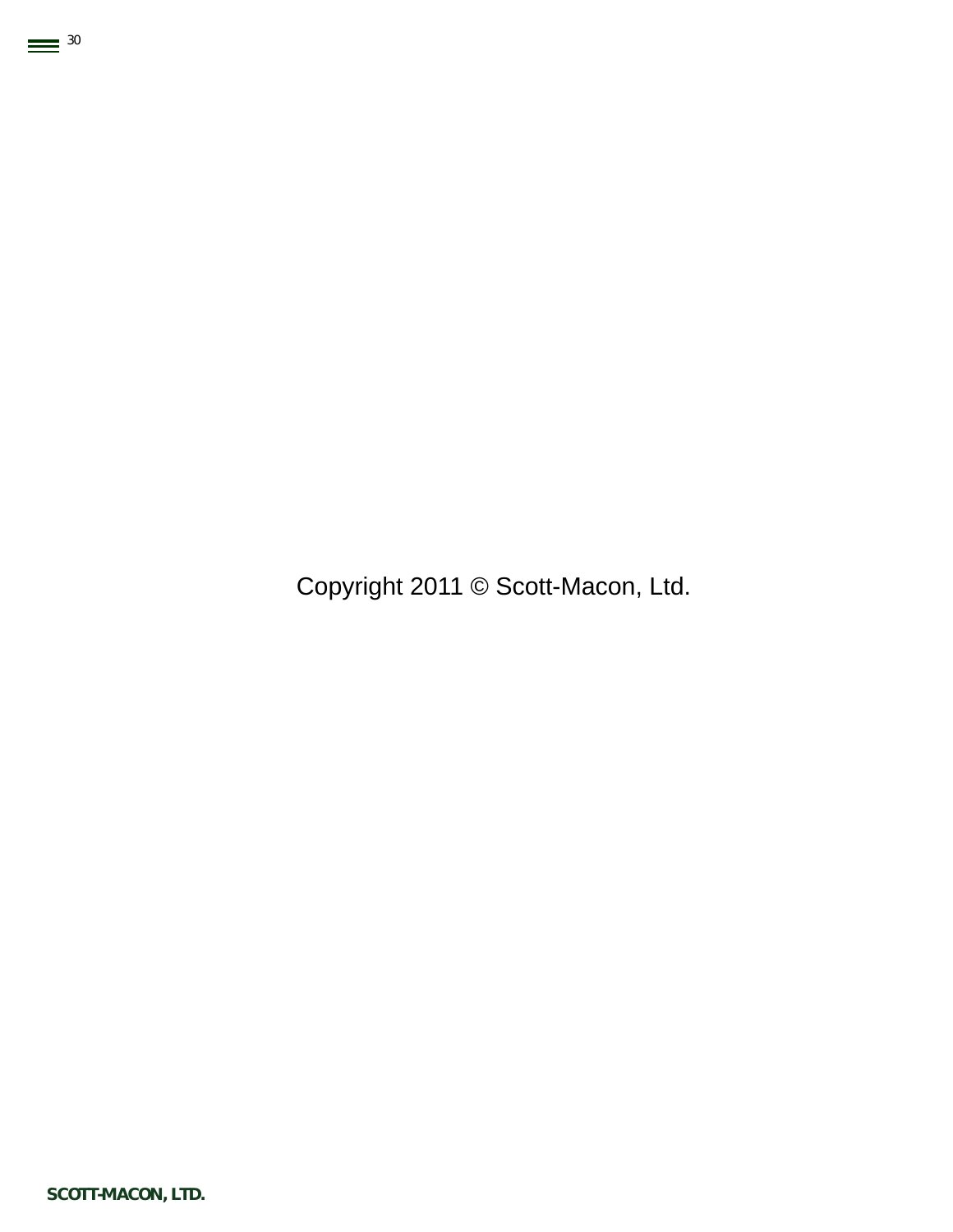*In the preparation of the information contained in this document, Scott-Macon, Ltd. has endeavored to present information that is as accurate and current as possible from sources believed to be reliable. However, inadvertent errors can occur. Therefore, the information is provided "as is", without any representation or warranty of any kind, expressed or implied. Any reproduction, retransmission, republication, or other use of all or part of this document is expressly prohibited, unless prior written permission has been granted by Scott-Macon, Ltd. All other rights are reserved.*